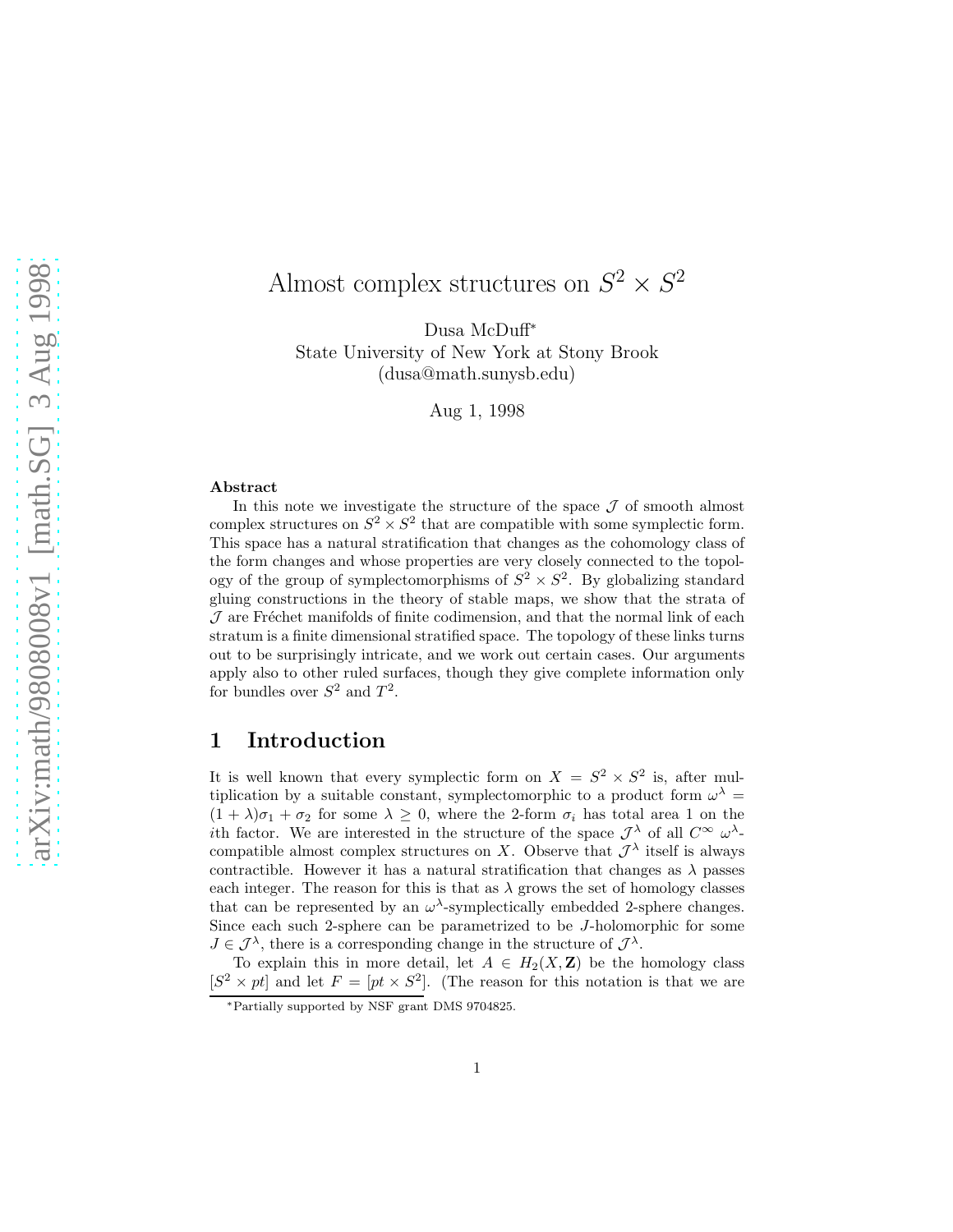<span id="page-1-0"></span>thinking of X as a fibered space over the first  $S^2$ -factor, so that the smaller sphere F is the fiber.) When  $\ell - 1 < \lambda \leq \ell$ ,

$$
\omega^{\lambda}(A - kF) > 0, \text{ for } 0 \le k \le \ell.
$$

Moreover, it is not hard to see that for each such k there is a map  $\rho_k : S^2 \to S^2$ of degree  $-k$  whose graph

$$
z \mapsto (z, \rho_k(z))
$$

is an  $\omega^{\lambda}$ -symplectically embedded sphere in X. It follows easily that the space

$$
\mathcal{J}_k^{\lambda} = \{ J \in \mathcal{J}^{\lambda} : \text{there is a } J \text{-hol curve in class } A - kF \}
$$

is nonempty whenever  $k < \lambda + 1$ . Let

$$
\overline{\mathcal{J}}_k^{\lambda} = \cup_{m \geq k} \mathcal{J}_m^{\lambda}.
$$

Because  $(A - kF) \cdot (A - mF) < 0$  when  $k \neq m > 0$ , positivity of intersections implies that there is exactly one J-holomorphic curve in class  $A - kF$  for each  $J \in \mathcal{J}_k$ . We denote this curve by  $\Delta_J$ .

**Lemma 1.1** The spaces  $\mathcal{J}_k^{\lambda}, 0 \leq k \leq \ell$ , are disjoint and  $\overline{\mathcal{J}}_k^{\lambda}$  $\hat{k}$  is the closure of  $\mathcal{J}_k^{\lambda}$  in  $\mathcal{J}^{\lambda}$ . Further,  $\mathcal{J}^{\lambda} = \overline{\mathcal{J}}_0^{\lambda}$  $\hat{0}$ .

**Proof:** It is well known that for every  $J \in \mathcal{J}$  the set of J-holomorphic curves in class F form the fibers of a fibration  $\pi_J : X \to S^2$ . Moreover, the class A is represented by either a curve or a cusp-curve (i.e. a stable map).<sup>1</sup> Since the class F is always represented and  $(mA + pF) \cdot F = m$ , it follows from positivity of intersections that  $m \geq 0$  whenever  $mA + pF$  is represented by a curve. Hence any cusp-curve in class A has one component in some class  $A - kF$  for  $k \geq 0$ , and all others represent a multiple of F. In particular, each  $J \in \mathcal{J}^{\lambda}$  belongs to some set  $\mathcal{J}_k^{\lambda}$ . Moreover, because  $(A - kF) \cdot (A - mF) < 0$  when  $k \neq m$  and  $k, m \geq 0$ , the different  $\mathcal{J}_k^{\lambda}$  are disjoint.

The second statement holds because if  $J_n$  is a sequence of elements in  $\mathcal{J}_k^{\lambda}$ , then the corresponding sequence of  $J_n$ -holomorphic curves in class  $A-kF$  has a convergent subsequence whose limit is a cusp-curve in class  $A - kF$ . This limit has to have a component in some class  $A - mF$ , for  $m \geq k$ , and so  $J \in \mathcal{J}_m^{\lambda}$  for some  $m \geq k$ . For further details see Lalonde–McDuff [LM], for example.  $\Box$ 

Here is our main result. Throughout we are working with  $C^{\infty}$ -maps and almost complex structures, and so by manifold we mean a Fréchet manifold. By a stratified space  $\mathcal X$  we mean a topological space that is a union of a finite number of disjoint manifolds that are called strata. Each stratum  $S$  has a

<sup>&</sup>lt;sup>1</sup> We will follow the convention of [LM] by defining a "curve" to be the image of a single sphere, while a "cusp-curve" is either multiply-covered or has domain equal to a union of two or more spheres.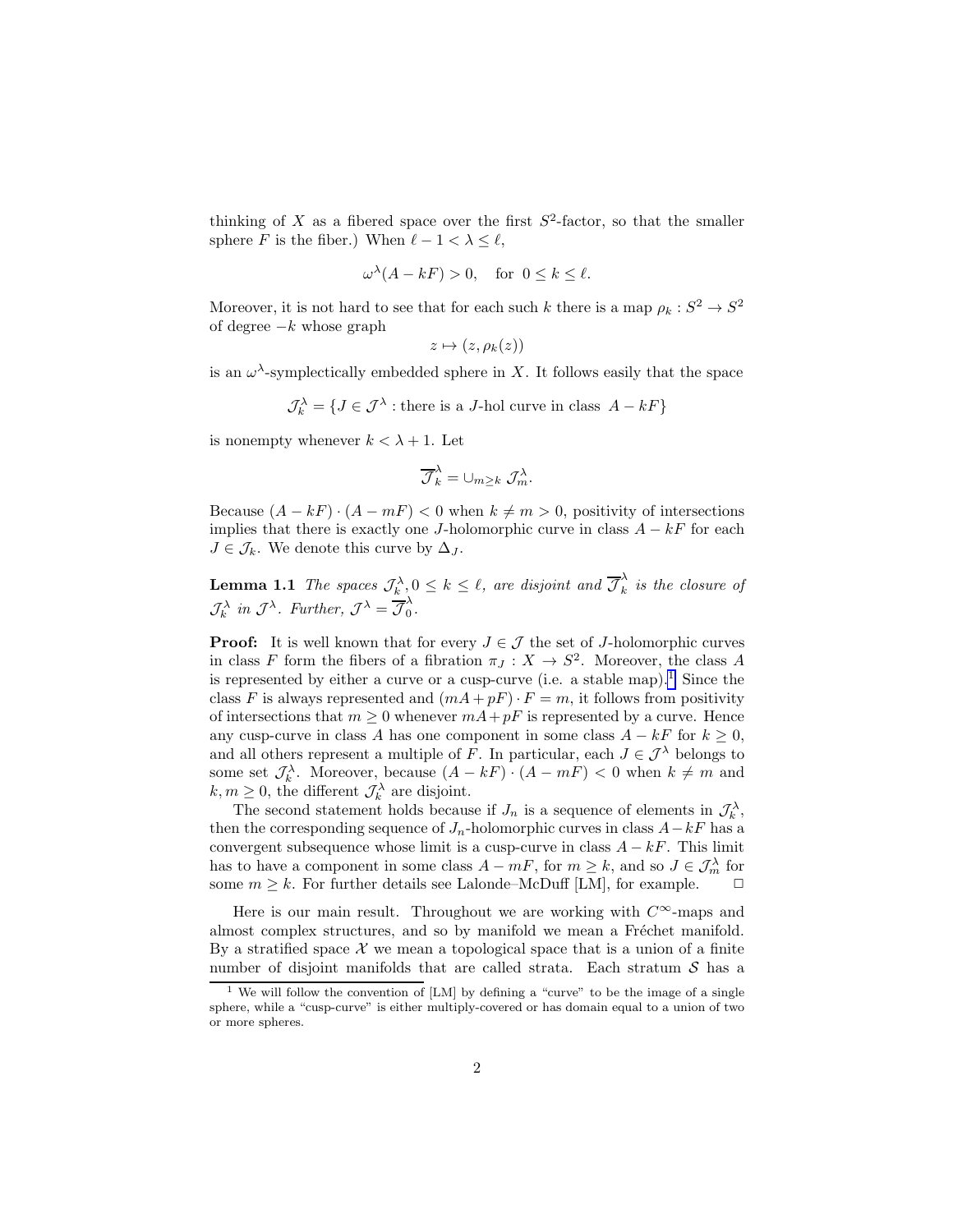<span id="page-2-0"></span>neighborhood  $\mathcal{N}_{\mathcal{S}}$  that projects to  $\mathcal{S}$  by a map  $\mathcal{N}_{\mathcal{S}} \to \mathcal{S}$ . When  $\mathcal{N}_{\mathcal{S}}$  is given the induced stratification, this map is a locally trivial fiber bundle whose fiber has the form of a cone  $C(\mathcal{L})$  over a finite dimensional stratified space  $\mathcal{L}$  that is called the *link* of S in X. Moreover, S sits inside  $\mathcal{N}_{\mathcal{S}}$  as the set of vertices of all these cones.

**Theorem 1.2** (i) For each  $1 \leq k \leq \ell$ ,  $\mathcal{J}_k^{\lambda}$  is a submanifold of  $\mathcal{J}^{\lambda}$  of codimension  $4k - 2$ .

(ii) For each  $m > k \geq 1$  the normal link  $\mathcal{L}^{\lambda}_{m,k}$  of  $\mathcal{J}^{\lambda}_m$  in  $\overline{\mathcal{J}}^{\lambda}_k$  $\hat{k}$  is a stratified space of dimension  $4(m-k)-1$ . Thus, there is a neighborhood of  $\mathcal{J}_m^{\lambda}$  in  $\overline{\mathcal{J}}_k^{\lambda}$  $\hat{k}$  that is fibered over  $\mathcal{J}^{\lambda}_m$  with fiber equal to the cone on  $\mathcal{L}^{\lambda}_{m,k}$ .

(iii) The structure of the link  $\mathcal{L}_{m,k}^{\lambda}$  is independent of  $\lambda$  (provided that  $\lambda > m-1$ .)

The first part of this theorem was proved by Abreu in [A], at least in the  $C<sup>s</sup>$ -case where  $s < \infty$ . (Details are given in §4.1 below.) The second and third parts follow by globalising recent work by Fukaya–Ono [FO], Li–Tian [LiT], Liu–Tian [LiuT1], Ruan [R] and others on the structure of the compactification of moduli spaces of J-holomorphic spheres via stable maps. We extend current gluing methods by showing that it is possible to deal with obstruction bundles whose elements do not vanish at the gluing point: see §4.2.3. Another essential point is that we use Fukaya and Ono's method of dealing with the ambiguity in the parametrization of a stable map since this involves the least number of choices and allows us to globalize by constructing a gluing map that is equivariant with respect to suitable local torus actions: see  $\S 4.2.4$  and  $\S 4.2.5$ .

The above theorem is the main tool used in [AM] to calculate the rational cohomology ring of the group  $G^{\lambda}$  of symplectomorphisms of  $(X, \omega^{\lambda})$ .

Observe that part (iii) states that the normal structure of the stratum  $\mathcal{J}_k^{\lambda}$ does not change with  $\lambda$ . On the other hand, it follows from the results of [AM] that the cohomology of  $\mathcal{J}_k^{\lambda}$  definitely does change as  $\lambda$  passes each integer. Obviously, it would be interesting to know if the topology of  $\mathcal{J}_k^{\lambda}$  is otherwise fixed. For example, one could try to construct maps  $\mathcal{J}^{\lambda} \to \mathcal{J}^{\mu}$  for  $\lambda \lt \mu$  that preserve the stratification, and then try to prove that they induce homotopy equivalences  $\mathcal{J}_k^{\lambda} \to \mathcal{J}_k^{\mu}$  whenever  $\ell - 1 < \lambda \leq \mu \leq \ell$ .

The most we have so far managed to do in this direction is to prove the following lemma that, in essence, constructs maps  $\mathcal{J}^{\lambda} \to \mathcal{J}^{\mu}$  for  $\lambda \lt \mu$ . It is not clear whether these are homotopy equivalences for  $\lambda, \mu \in (\ell - 1, \ell]$ . It is convenient to fix a fiber  $F_0 = pt \times S^2$  and define

$$
\mathcal{J}_k^{\lambda}(\mathcal{N}(F_0)) = \{ J \in \mathcal{J}_k^{\lambda} : J = J_{split} \text{ near } F_0 \},
$$

where  $J_{split}$  is the standard product almost complex structure.

**Lemma 1.3** (i) The inclusion  $\mathcal{J}^{\lambda}(\mathcal{N}(F_0)) \to \mathcal{J}^{\lambda}$  induces a homotopy equivalence  $\mathcal{J}_k^{\lambda}(\mathcal{N}(F_0)) \stackrel{\simeq}{\to} \mathcal{J}_k^{\lambda}$  for all  $k < \lambda + 1$ .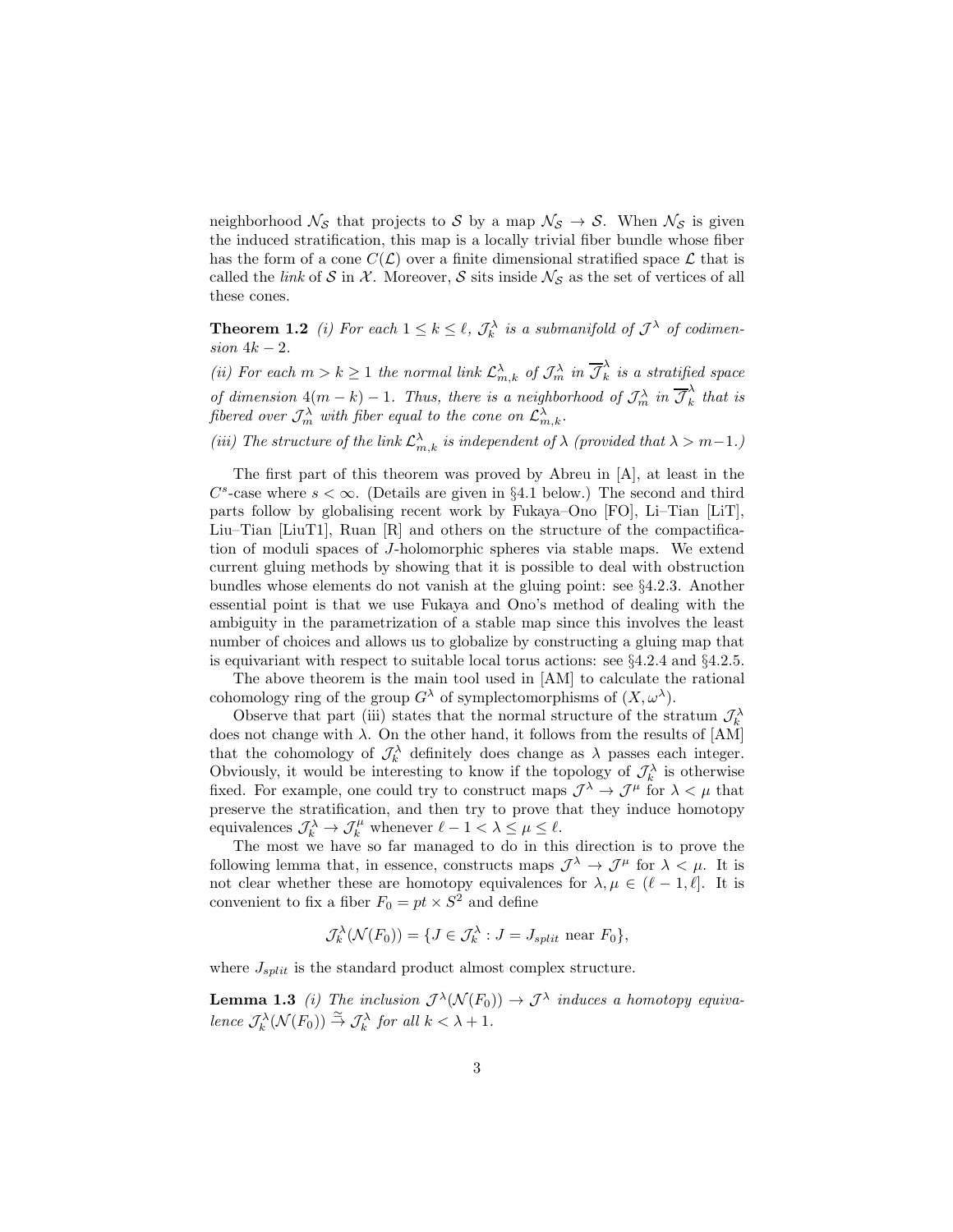<span id="page-3-0"></span>(ii) Given any compact subset  $C \subset \mathcal{J}^{\lambda}(\mathcal{N}(F_0))$  and any  $\mu > \lambda$  there is a map

$$
\iota_{\lambda,\mu}: C \to \mathcal{J}^{\mu}(\mathcal{N}(F_0))
$$

that takes  $C \cap \mathcal{J}_k^{\lambda}(\mathcal{N}(F_0))$  into  $\mathcal{J}_k^{\mu}(\mathcal{N}(F_0))$  for all k.

This lemma is proved in §2.

The next task is to calculate the links  $\mathcal{L}_{m,k}^{\lambda}$ . So far this has been done for the easiest case:

**Proposition 1.4** For each  $k \geq 1$  and  $\lambda$  the link  $\mathcal{L}^{\lambda}_{k+1,k}$  is the 3-dimensional lens space  $L(2k, 1)$ .

Finally, we illustrate our methods by using the stable map approach to confirm that the link of  $\mathcal{J}_2^{\lambda}$  in  $\mathcal{J}^{\lambda}$  is  $S^5$ , as predicted by part (i) of Theorem [1.2.](#page-2-0) Our method first calculates an auxiliary link  $\mathcal{L}_{\mathcal{Z}}$  from which the desired link is obtained by collapsing certain strata. The  $S<sup>5</sup>$  appears in a surprisingly interesting way, that can be briefly described as follows.

Let  $\mathcal{O}(k)$  denote the complex line bundle over  $S^2$  with Euler number k, where we write C instead of  $\mathcal{O}(0)$ . Given a vector bundle  $E \to B$  we write  $S(E) \rightarrow B$  for its unit sphere bundle. Note that the unit 3-sphere bundle

$$
S(\mathcal{O}(k) \oplus \mathcal{O}(m)) \to S^2
$$

decomposes as the composite

$$
S(L_{P(k,m)}) \to \mathcal{P}(\mathcal{O}(k) \oplus \mathcal{O}(m)) \to S^2
$$

where  $L_{P(k,m)} \to \mathcal{P}(\mathcal{O}(k) \oplus \mathcal{O}(m))$  is the canonical line bundle over the the projectivization of  $\mathcal{O}(k) \oplus \mathcal{O}(m)$ . In particular, the space  $S(\mathcal{O}(-1) \oplus \mathbf{C})$  can be identified with  $S(L_{P(-1,0)})$ . But  $\mathcal{P}(\mathcal{O}(-1) \oplus \mathbf{C})$  is simply the blow up  $\mathbf{C}P^2 \# \overline{\mathbf{C}P}^2$ , and its canonical bundle is the pullback of the canonical bundle over  $\mathbb{C}P^2$ . We also consider the singular line bundle (or orbibundle)  $L_Y \rightarrow L$  whose associated unit sphere bundle has total space  $L(Y) = S^5$  and fibers equal to the orbits of the following  $S^1$ -action on  $S^5$ :

$$
\theta \cdot (x, y, z) = (e^{i\theta}x, e^{i\theta}y, e^{2i\theta}z), \quad x, y, z \in \mathbf{C}.
$$

**Theorem 1.5** (i) The space  $\mathcal{L}_z$  obtained by plumbing the unit sphere bundle of  $\mathcal{O}(-3) \oplus \mathcal{O}(-1)$  with the singular circle bundle  $S(L_Y) \to Y$  may be identified with the unit circle bundle of the canonical bundle over  $\mathcal{P}(\mathcal{O}(-1) \oplus \mathbf{C}) = \mathbf{C}P^2 \# \overline{\mathbf{C}P^2}$ . (ii) The link  $\mathcal{L}_{2,0}^{\lambda}$  is obtained from  $\mathcal{L}_z$  by collapsing the fibers over the exceptional divisor to a single fiber, and hence may be identified with  $S<sup>5</sup>$ . Under this identification, the link  $\mathcal{L}_{2,1}^{\lambda} = \mathbf{R}P^3$  corresponds to the inverse image of a conic in  $\mathbb{C}P^2$ .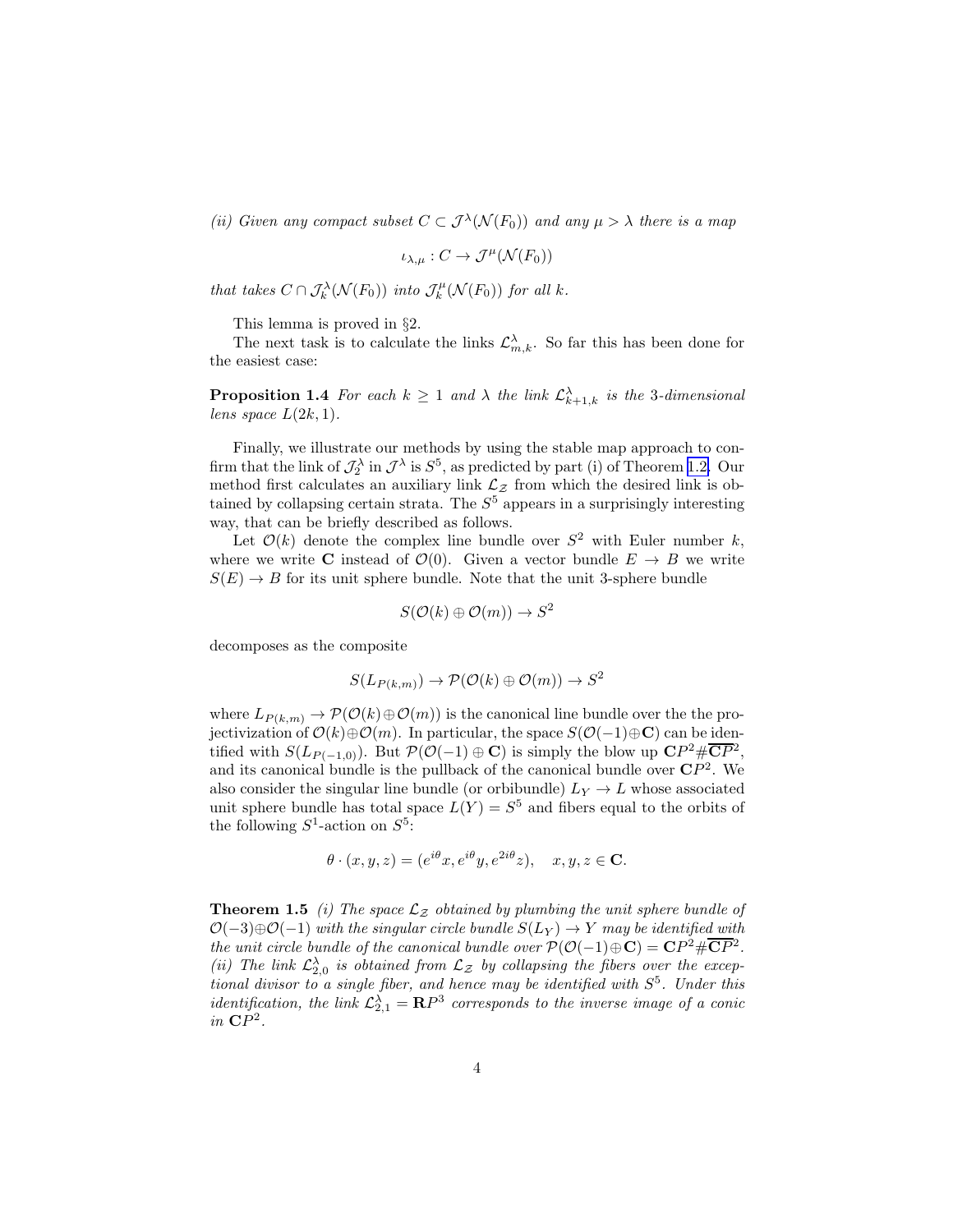In his recent paper [K], Kronheimer shows that the universal deformation of the quotient singularity  $\mathbb{C}^2/(\mathbb{Z}/m\mathbb{Z})$  is transverse to all the submanifolds  $\mathcal{J}_k$  and so is an explicit model for the normal slice of  $\mathcal{J}_m$  in  $\mathcal{J}$ . Hence one can investigate the structure of the intermediate links  $\mathcal{L}_{m,k}^{\lambda}$  using tools from algebraic geometry. It is very possible that it would be easier to calculate these links this way. However, it is still interesting to try to understand these links from the point of view of stable maps, since this is more closely connected to the symplectic geometry of the manifold  $X$ .

Another point is that throughout we consider  $\omega^{\lambda}$ -compatible almost complex structures rather than  $\omega^{\lambda}$ -tame ones. However, it is easy to see that all our results hold in the latter case.

# Other ruled surfaces

All the above results have analogs for other ruled surfaces  $Y \to \Sigma$ . If Y is diffeomorphic to the product  $\Sigma \times S^2$ , we can define  $\omega^{\lambda}$ ,  $\mathcal{J}^{\lambda}_{k}$  as above, though now we should allow  $\lambda$  to be any number  $> -1$  since there is no symmetry between the class  $A = [\Sigma \times pt]$  and  $F = [pt \times S^2]$ . In this case Theorem [1.2](#page-2-0) still holds. The reason for this is that if  $u : \Sigma \to Y$  is an injective *J*-holomorphic map in class  $A - kF$  where  $k \geq 1$ , then the normal bundle E to the image  $u(\Sigma)$ has negative first Chern class so that the linearization Du of u has kernel and cokernel of constant dimension. (In fact, the normal part of  $Du$  with image in  $E$  is injective in this case. See Theorem  $1'$  in Hofer-Lizan-Sikorav [HLS].) However, Lemma [1.1](#page-1-0) fails unless  $\Sigma$  is a torus since there are tame almost complex structures on  $Y$  with no curve in class  $[A]$ . One might think to remedy this by adding other strata  $\mathcal{J}_{-k}^{\lambda}$  consisting of all J such that the class  $A + kF$  is represented by a J-holomorphic curve  $u : (\Sigma, j) \to Y$  for some complex structure j on  $\Sigma$ . However, although the universal moduli space  $\mathcal{M}(A + kF, \mathcal{J}^{\lambda})$  of all such pairs  $(u, J)$  is a manifold, the map  $(u, J) \rightarrow J$  is no longer injective: even if one cuts down the dimension by fixing a suitable number of points each J will in general admit several curves through these points. Moreover, as  $u$  varies over  $\mathcal{M}(A + kF, \mathcal{J}^{\lambda})$  the dimension of the kernel and cokernel of Du can jump. Hence the argument given in §4.1 below that the strata  $\mathcal{J}_k^{\lambda}$  are submanifolds of  $\mathcal{J}^{\lambda}$  fails on several counts.

In the case of the torus,  $\mathcal{J}_0^{\lambda}$  is open and so Lemma [1.1](#page-1-0) does hold. However, it is not clear whether this is enough for the main application, which is to further our understanding of the groups  $G^{\lambda}$  of symplectomorphisms of  $(Y, \omega^{\lambda})$ . One crucial ingredient of the argument in [AM] is that the action of this group on each stratum  $\mathcal{J}_k^{\lambda}$  is essentially transitive. More precisely, we show that the action of  $G^{\lambda}$  on  $\mathcal{J}_k^{\lambda}$  induces a homotopy equivalence  $G^{\lambda}/\text{Aut}(J_k) \to \mathcal{J}_k^{\lambda}$ , where  $J_k$  is an integrable element of  $\mathcal{J}_k^{\lambda}$  and  $\text{Aut}(J_k)$  is its stabilizer. It is not clear whether this would hold for the stratum  $\mathcal{J}_0^{\lambda}$  when  $\Sigma = T^2$ . One might have to take into account the finer stratification considered by Lorek in [Lo]. He points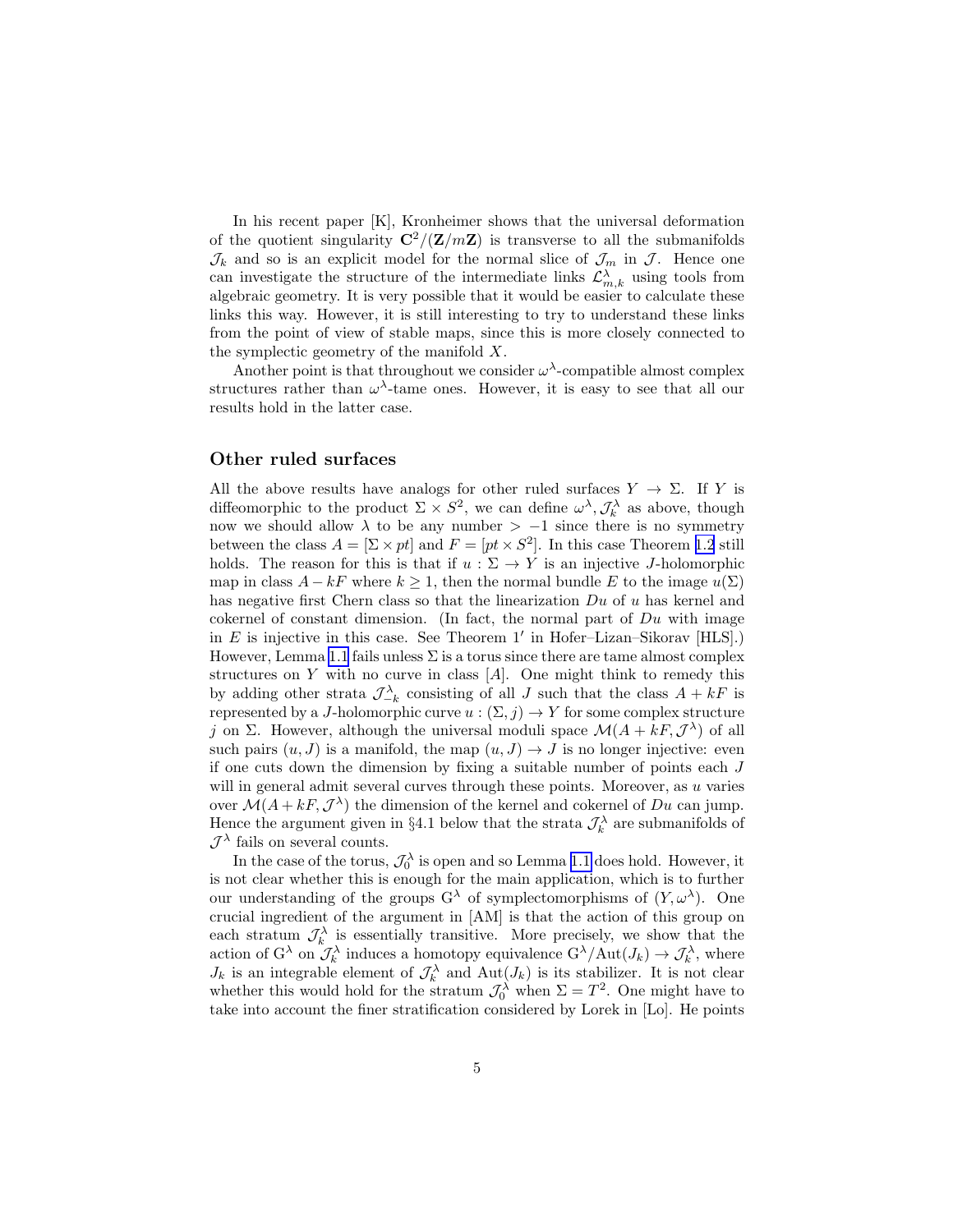out that the space  $\mathcal{J}_0^{\lambda}$  of all J that admit a curve in class A is not homogeneous. A generic element admits a finite number of such curves that are regular (that is  $Du$  is surjective), but since this number can vary the set of regular elements in  $\mathcal{J}_0^{\lambda}$  has an infinite number of components. Lorek also characterises the other strata that occur. For example, the codimension 1 stratum consists of J such that all J-holomorphic A curves are isolated but there is at least one where the kernel of  $Du$  has dimension 3 instead of 2. (Note that these 2 dimensions correspond to the reparametrization group, since  $Du$  is the full linearization, not just the normal component.)

Similar remarks can be made about the case when  $Y \to \Sigma$  is a nontrivial bundle. In this case we can label the strata  $\mathcal{J}_k^{\lambda}$  so that the  $J \in \mathcal{J}_k^{\lambda}$  admit sections with self-intersection  $-2k + 1$ . Again Theorem [1.2](#page-2-0) holds, but Lemma [1.1](#page-1-0) may not. When  $\Sigma = S^2$  the homology class of the exceptional divisor is always represented, so that  $\mathcal{J}^{\lambda} = \overline{\mathcal{J}}^{\lambda}_{1}$  $\int_{1}^{\lambda}$ . When  $\Sigma = T^2$ , the homology class of the section of self-intersection +1 is always represented. Thus  $\mathcal{J}^{\lambda} = \overline{\mathcal{J}}^{\lambda}_{-}$  $\hat{ }_{-1}$ . Hence the analog of Lemma [1.1](#page-1-0) holds in these two cases. Moreover all embedded tori of self-intersection  $+1$  are regular (by the same result in [HLS]), which may help in the application to  $Symp(Y)$ .

We now state in detail the result for the nontrivial bundle  $Y \to S^2$  since this is used in [AM]. Here  $Y = \mathbb{C}P^2 \# \overline{\mathbb{C}P}^2$ , and so every symplectic form on Y can be obtained from an annulus  $A_{r,s} = \{z \in \mathbb{C}^2 : r \leq |z| \leq s\}$  by collapsing the boundary spheres to  $S^2$  along the characteristic orbits. This gives rise to a form  $\omega_{r,s}$  that takes the value  $\pi s^2$  on the class L of a line and  $\pi r^2$  on the exceptional divisor E. Let us write  $\omega^{\lambda}$  for the form  $\omega_{r,s}$  where  $\pi s^2 = 1 + \lambda, \pi r^2 = \lambda > 0$ . Then the class  $F = L - E$  of the fiber has size 1 as before, and  $\mathcal{J}_k^{\lambda}$ ,  $k \geq 1$ , is the set of  $\omega^{\lambda}$ -compatible J for which the class  $E - (k-1)F$  is represented.

**Theorem 1.6** When  $Y = \mathbf{C}P^2 \# \overline{\mathbf{C}P}^2$  the spaces  $\mathcal{J}_k^{\lambda}$  are Fréchet submanifolds of  $\mathcal{J}^{\lambda}$  of codimension 4k, and form the strata of a stratification of  $\mathcal{J}^{\lambda}$  whose normal structure is independent of  $\lambda$ . Moreover, the normal link of  $\mathcal{J}^\lambda_{k+1}$  in  $\mathcal{J}^\lambda_k$ is the lens space  $L(4k+1,1), k \geq 1$ .

This paper is organised as follows. §2 describes the main ideas in the proof of Theorem [1.2](#page-2-0). This relies heavily on the theory of stable maps, and for the convenience of the reader we outline its main points. References for the basic theory are for example [FO], [LiT] and [LiuT1]. §3 contains a detailed calculation of the link of  $\mathcal{J}_2^{\lambda}$  in  $\mathcal{J}^{\lambda}$ . In particular we discuss the topological structure of the space of degree 2 holomorphic self-maps of  $S^2$  with up to 2 marked points, and of the canonical line bundle that it carries. Plumbing with the orbibundle  $L_Y \to Y$  turns out to be a kind of orbifold blowing up process: see §3.1. Finally, in §4 we work out the technical details of gluing that are needed to establish that the submanifolds  $\mathcal{J}_k^{\lambda}$  do have a good normal structure. The basic method here is taken from McDuff–Salamon [MS] and Fukaya–Ono  $[FO].$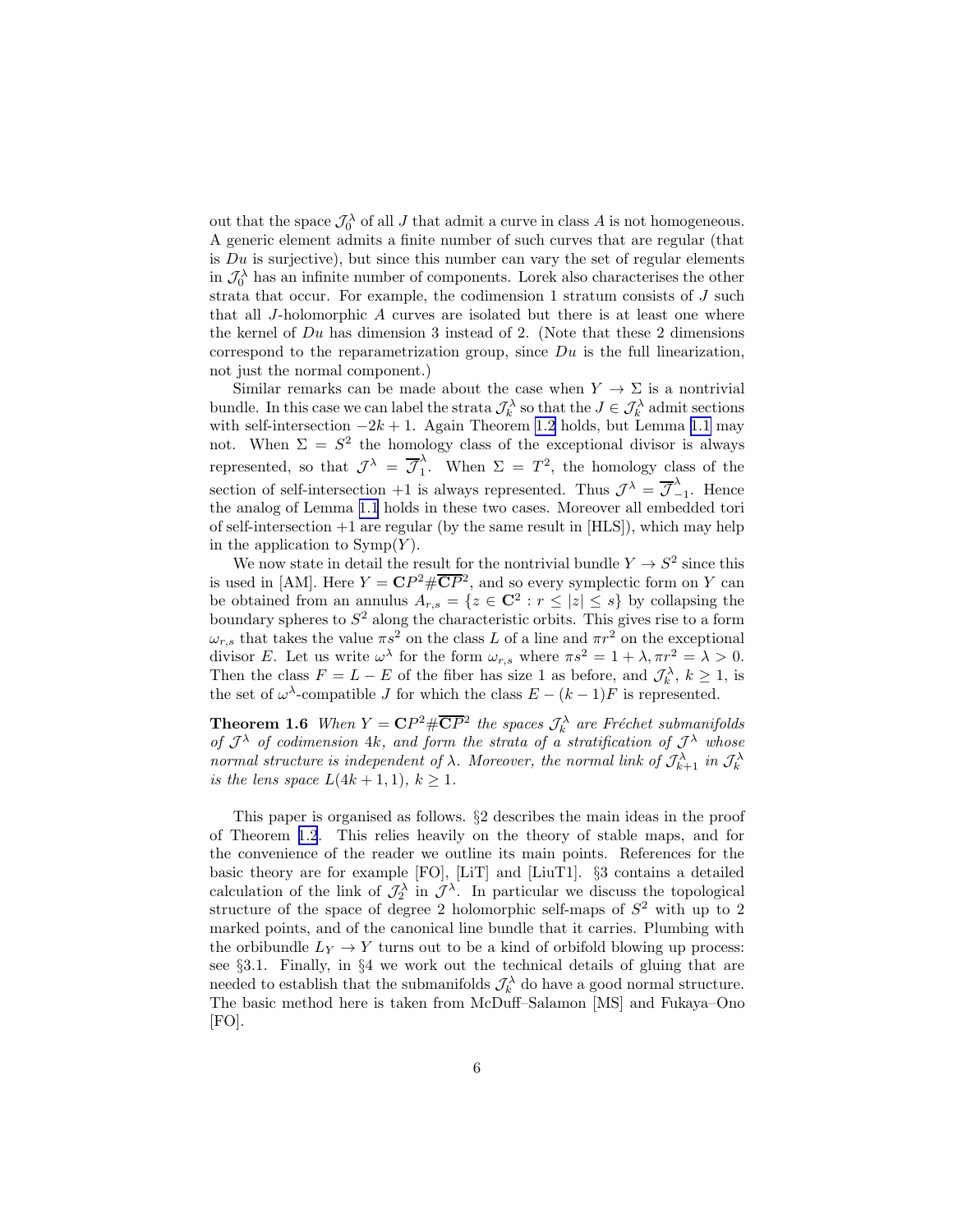#### Acknowledgements

I wish to thank Dan Freed, Eleni Ionel and particularly John Milnor for useful discussions on various aspects of the calculation in §3, and Fukaya and Ono for explaining to me various details of their arguments.

# 2 Main ideas

We begin by proving Lemma [1.3](#page-2-0) since this is elementary, and then will describe the main points in the proof of Proposition [1.2](#page-2-0).

# 2.1 The effect of increasing  $\lambda$

#### Proof of Lemma [1.3](#page-2-0)

Recall that  $F_0$  is a fixed fiber  $pt \times S^2$  and that

$$
\mathcal{J}_k^{\lambda}(\mathcal{N}(F_0)) = \{ J \in \mathcal{J}_k^{\lambda} : J = J_{split} \text{ near } F_0 \},
$$

We will also use the space

$$
\mathcal{J}_k^{\lambda}(F_0) = \{ J \in \mathcal{J}_k^{\lambda} : J = J_{split} \text{ on } TF_0 \}.
$$

Let  $\mathcal{F}^{\lambda}$  be the space of  $\omega^{\lambda}$ -symplectically embedded curves in the class F through a fixed point  $x_0$ . Because there is a unique *J*-holomorphic *F*-curve through  $x_0$  for each  $J \in \mathcal{J}$  (see Lemma [1.1\)](#page-1-0), there is a fibration

$$
\mathcal{J}^{\lambda}(F_0) \to \mathcal{J}^{\lambda} \to \mathcal{F}^{\lambda}.
$$

Since the elements of  $\mathcal{J}^{\lambda}(F_0)$  are sections of a bundle with contractible fibers,  $\mathcal{J}^{\lambda}(F_0)$  is contractible. Hence  $\mathcal{F}^{\lambda}$  is also contractible. By using the methods of Abreu [A], it is not hard to show that the symplectomorphism group  $\mathcal{G}^{\lambda}$  =  $\text{Symp}_0(X,\omega^\lambda)$  of  $(X,\omega^\lambda)$  acts transitively on  $\mathcal{F}^\lambda$ . Since the action of  $\mathcal{G}^\lambda$  on  $\mathcal{J}^\lambda$ preserves the strata  $\mathcal{J}_k^{\lambda}$ , it follows that the projection  $\mathcal{J}_k^{\lambda} \to \mathcal{F}^{\lambda}$  is surjective. Hence there are induced fibrations

$$
\mathcal{J}_k^{\lambda}(F_0) \to \mathcal{J}_k^{\lambda} \to \mathcal{F}^{\lambda}.
$$

This implies that the inclusion  $\mathcal{J}_k^{\lambda}(F_0) \to \mathcal{J}_k^{\lambda}$  is a weak homotopy equivalence.

We now claim that the inclusion  $\mathcal{J}_k^{\lambda}(\mathcal{N}(F_0)) \to \mathcal{J}_k^{\lambda}(F_0)$  is also a weak homotopy equivalence. To prove this, we need to show that the elements of any compact set  $\mathcal{K} \subset \mathcal{J}_k^{\lambda}$  can be homotoped near  $F_0$  to make them coincide with  $J_{split}$ . Since the set of tame almost complex structures at a point is contractible, this is always possible in  $\mathcal{J}^{\lambda}$ : the difficulty here is to ensure that K remains in  $\mathcal{J}_k^{\lambda}$  throughout the homotopy. Here is a sketch of one method. For each  $J \in \mathcal{J}_k^{\lambda}$ let  $\Delta_J$  denote the unique J-holomorphic curve in class  $A-kF$ . Then  $\Delta_J$  meets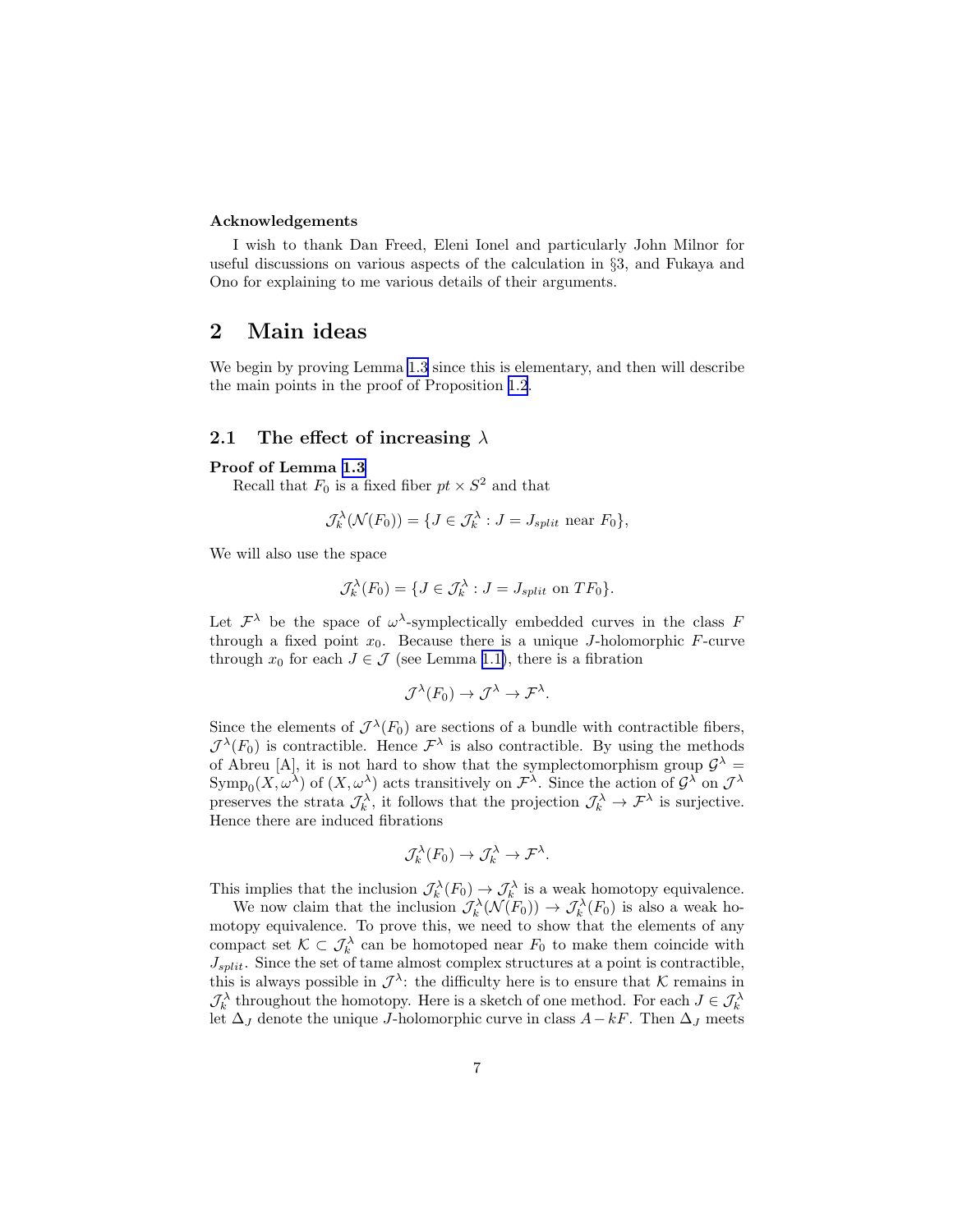<span id="page-7-0"></span> $F_0$  transversally at one point, call it  $q_J$ . For each  $J \in \mathcal{K}$ , isotop the curve  $\Delta_J$ fixing  $q_J$  to make it coincide in a small neighborhood of  $q_J$  with the flat section  $S^2 \times pt$  that contains  $q_J$ . (Details of an very similar construction can be found in [MP], Prop 4.1.C.) Now lift this isotopy to  $\mathcal{J}_k^{\lambda}$ . Finally adjust the family of almost complex structures near  $F_0$ , keeping  $\Delta_J$  holomorphic throughout.

This proves (i). Statement (ii) is now easy. For any compact subset  $C$  of  $\mathcal{J}^{\lambda}(\mathcal{N}(F_0))$  there is  $\varepsilon > 0$  such that  $J = J_{split}$  on the  $\varepsilon$ -neighborhood  $\mathcal{N}_{\varepsilon}(F_0)$ of  $F_0$ . Let  $\rho$  be a nonegative 2-form supported inside the 2-disc of radius  $\varepsilon$  that vanishes near 0, and let  $\pi^*(\rho)$  denote its pullback to  $\mathcal{N}_{\varepsilon}(F_0)$  by the obvious projection. Then every J that equals  $J_{split}$  on  $\mathcal{N}_{\varepsilon}(F_0)$  is compatible with the form  $\omega^{\lambda} + \kappa \pi^*(\rho)$  for all  $\kappa > 0$ . Since  $\omega^{\lambda} + \kappa \pi^*(\rho)$  is isotopic to  $\omega^{\mu}$  for some  $\mu$ , there is a diffeomorphism  $\phi$  of X that is isotopic to the identity and is such that  $\phi^*(\omega^\lambda + \kappa \pi^*(\rho)) = \omega^\mu$ . Moreover, because, by construction,  $\pi^*(\rho) = 0$  near  $F_0$ , we can choose  $\phi = \text{Id}$  near  $F_0$ . Hence the map  $J \mapsto \phi^*(J)$  takes  $\mathcal{J}^{\lambda}(\mathcal{N}(F_0))$  to  $\mathcal{J}^{\mu}(\mathcal{N}(F_0)).$  Clearly it preserves the strata  $\mathcal{J}_k$ .

### 2.2 Stable maps

From now on, we will drop  $\lambda$  from the notation, assuming that  $k < \lambda + 1$  as before. We study the spaces  $\mathcal{J}_k$  and  $\overline{\mathcal{J}}_k$  by exploiting their relation to the corresponding moduli spaces of J-holomorphic curves in X.

**Definition 2.1** When  $k \geq 1$ ,  $\mathcal{M}_k = \mathcal{M}(A - kF, \mathcal{J})$  is the universal moduli space of all unparametrized J-holomorphic curves in class  $A - kF$ . Thus its elements are equivalence classes  $[h, J]$  of pairs  $(h, J)$ , where  $J \in \mathcal{J} = \mathcal{J}^{\lambda}$ , h is a J-holomorphic map  $S^2 \to X$  in class  $A - kF$ , and where  $(h, J) \equiv (h \circ \gamma, J)$ when  $\gamma : S^2 \to S^2$  is a holomorphic reparametrization of  $S^2$ . Similarly, we write  $\mathcal{M}_0 = \mathcal{M}(A, x_0, \mathcal{J})$  for the universal moduli space of all unparametrized J-holomorphic curves in class A that go through a fixed point  $x_0 \in X$ . Thus its elements are equivalence classes of triples  $[h, z, J]$  with  $z \in S^2$ ,  $(h, J)$  as before,  $h(z) = x_0$  and where  $(h, z, J) \sim (h \circ \gamma, \gamma^{-1}(z), J)$  when  $\gamma : S^2 \to S^2$  is a holomorphic reparametrization of  $S^2$ .

The next lemma restates part (i) of Theorem [1.2.](#page-2-0) The proof uses standard Fredholm theory for J-holomorphic curves and is given in §4.1. The only noteworthy point is that when  $k > 0$  the almost complex structures in  $\mathcal{J}_k$  are not regular. In fact, the index of the relevant Fredholm operator is  $-(4k-2)$ . However, because we are in 4-dimensions the Fredholm operator has no kernel, which is the basic reason why the space of  $J$  for which it has a solution is a submanifold of codimension  $4k - 2$ .

**Lemma 2.2** For all  $k \geq 0$ , the projection

$$
\pi_k: \mathcal{M}_k \to \mathcal{J}_k: \quad [h, J] \mapsto J
$$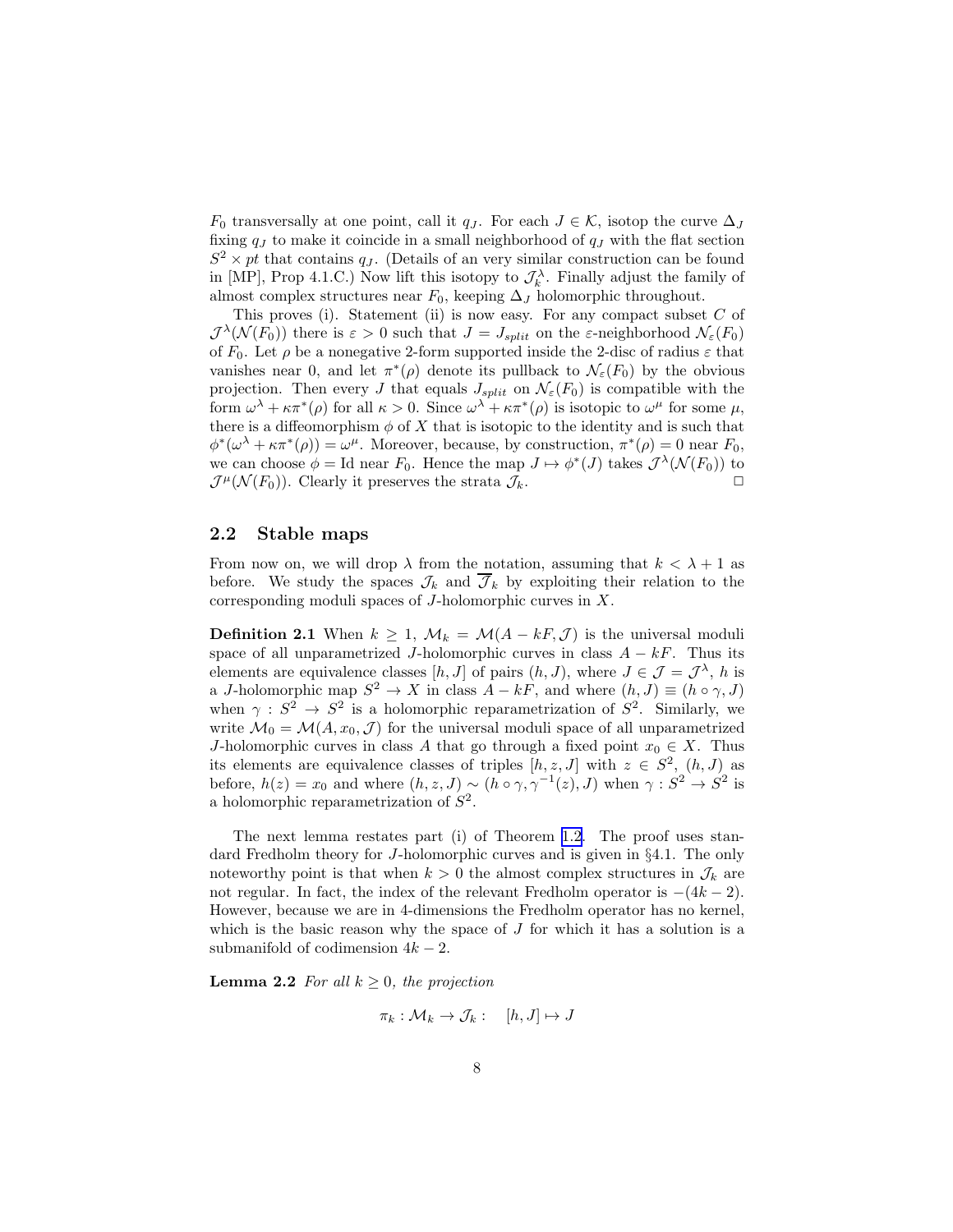is a diffeomorphism of the Fréchet manifold  $\mathcal{M}_k$  onto the submanifold  $\mathcal{J}_k$  of  $\mathcal{J}$ . This submanifold is an open subset of  $\mathcal J$  when  $k = 0$  and has codimension  $4k-2$ otherwise.

Our tool for understanding the stratification of  $\mathcal J$  by the  $\mathcal J_k$  is the compactification  $\overline{\mathcal{M}}(A - kF, \mathcal{J})$  of  $\mathcal{M}(A - kF, \mathcal{J})$  that is formed by J-holomorphic stable maps. For the convenience of the reader we recall the definition of stable maps with p marked points. We always assume the domain  $\Sigma$  to have genus 0. Therefore it is a connected union  $\cup_{i=0}^m \Sigma_i$  of Riemann surfaces each of which has a given identification with the standard sphere  $(S^2, j_0)$ . (Note that we consider  $\Sigma$  to be a topological space: the labelling of its components is a convenience and not part of the data.) The intersection pattern of the components can be described by a tree graph with  $m+1$  vertices, one for each component of  $\Sigma$ , that are connected by an edge if and only if the corresponding components intersect. No more than two components meet at any point. Also, there are  $p$  marked points  $z_1, \ldots, z_p$  placed anywhere on  $\Sigma$  except at an intersection point of two components. (Such pairs  $(\Sigma, z_1, \ldots, z_p) = (\Sigma, z)$  are called semi-stable curves.)

Now consider a triple  $(\Sigma, h, z)$  where  $h : \Sigma \to X$  is such that  $h_*([\Sigma]) = B$ and where the following stability condition is satisfied:

the restriction  $h_i$  of the map h to  $\Sigma_i$  is nonconstant unless  $\Sigma_i$  contains at least 3 special points.

(By definition, special points are either points of intersection with other components or marked points.) A *stable map*  $\sigma = [\Sigma, h, z]$  in class  $B \in H_2(X, \mathbf{Z})$ is an equivalence class of such triples, where  $(\Sigma, h, z') \equiv (\Sigma, h \circ \gamma, z)$  if there is an element  $\gamma$  of the group Aut( $\Sigma$ ) of all holomorphic self-maps of  $\Sigma$  such that  $\gamma(z_i) = z'_i$  for all i. For example, if  $\Sigma$  has only one component and there are no marked points, then  $(\Sigma, h) \equiv (\Sigma, h \circ \gamma)$  for all  $\gamma \in Aut(S^2) = PSL(2, \mathbb{C})$ . Thus stable maps are *unparametrized*. We may think of the triple  $(\Sigma, h, z)$  as a parametrized stable map. Almost always we will only consider stable maps that are  $J$ -holomorphic for some  $J$ . If necessary, we will include  $J$  in the notation, writing elements as  $\sigma = [\Sigma, h, z, J]$ , but often J will be understood.

Note that some stable maps  $\sigma = [\Sigma, h, z, J]$  have a nontrivial reparametrization group  $\Gamma_{\sigma}$ . Given a representative  $(\Sigma, h, z, J)$  of  $\sigma$ , this group may be defined as

$$
\Gamma_{\sigma} = \{ \gamma \in \text{Aut}(\Sigma) : h \circ \gamma = h, \gamma(z_i) = z_i, 1 \le i \le p \}.
$$

It is finite because of the stability condition. The points where this reparametrization group  $\Gamma_{\sigma}$  is nontrivial are singular or orbifold points of the moduli space. Here is an example where it is nontrivial.

**Example 2.3** Let  $\Sigma$  have three components, with  $\Sigma_2$  and  $\Sigma_3$  both intersecting  $\Sigma_1$  and let  $z_1$  be a marked point on  $\Sigma_1$ . Then we can allow  $h_1$  to be constant without violating stability. If in addition  $h_2$ ,  $h_3$  have the same image curve, there is an automorphism that interchanges  $\Sigma_2$  and  $\Sigma_3$ . Since nearby stable maps do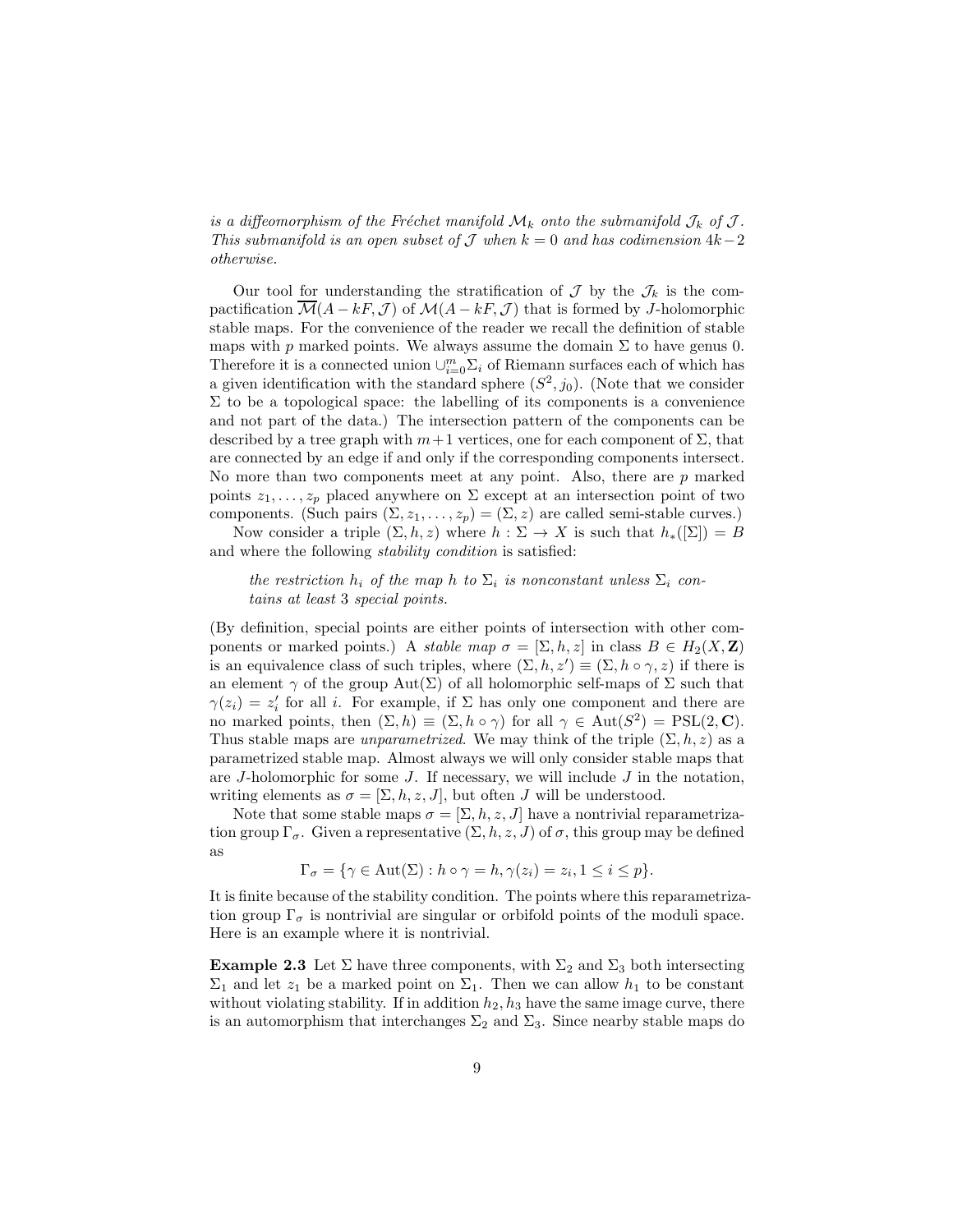<span id="page-9-0"></span>not have this extra symmetry,  $[\Sigma, h, z_1]$  is a singular point in its moduli space. However, because marked points are labelled, there is no such automorphism if we put one marked point  $z_2$  on  $\Sigma_2$  and another  $z_3$  at the corresponding point on  $\Sigma_3$ , i.e. so that  $h_2(z_2) = h_3(z_3)$ . One can also destroy this automorphism by adding just one marked point  $z_0$  to  $[\Sigma, h, z_1]$  anywhere on  $\Sigma_2$  or  $\Sigma_3$ .

**Definition 2.4** For  $k \geq 0$  we define  $\overline{\mathcal{M}}(A - kF, J)$  to be the space of all Jholomorphic stable maps  $\sigma = [\Sigma, h, J]$  in class  $A-kF$ . Further, given any subset  $K$  of  $J$  we write

$$
\overline{\mathcal{M}}(A - kF, \mathcal{K}) = \bigcup_{J \in \mathcal{K}} \overline{\mathcal{M}}(A - kF, J).
$$

It follows from the proof of Lemma [1.1](#page-1-0) that the domain  $\Sigma = \bigcup_{i=0}^{p} \Sigma_i$  of  $\sigma \in$  $\overline{\mathcal{M}}(A - kF, \mathcal{J})$  contains a unique component that is mapped to a curve in some class  $A - mF$ , where  $m \geq k$ . We call this component the stem of  $\Sigma$  and label it  $\Sigma_0$ . Thus  $\overline{\mathcal{M}}(A - kF, \mathcal{J}_m)$  is the moduli space of all curves whose stem lies in class  $A - mF$ . Note that  $\Sigma - \Sigma_0$  has a finite number of connected components called *branches*. If  $h_0$  is parametrized as a section, a branch  $B_w$  that is attached to  $\Sigma_0 = S^2$  at the point w is mapped into the fiber  $\pi_J^{-1}(w)$ . In particular, distinct branches are mapped to distinct fibers.

The moduli spaces  $\overline{\mathcal{M}}(A-kF, J)$  and  $\overline{\mathcal{M}}(A-kF, \mathcal{J})$  have natural stratifications, in which each stratum is defined by fixing the topological type of the pair  $(\Sigma, z)$  and the homology classes  $[h_*(\Sigma_i)]$  of the components. Observe that the class  $A - mF$  of the stem is fixed on each stratum S in  $\overline{\mathcal{M}}(A - kF, \mathcal{J})$ . Hence there is a projection

$$
\mathcal{S}\rightarrow \mathcal{J}_m,
$$

whose fiber at  $J \in \mathcal{J}_m$  is some stratum of  $\overline{\mathcal{M}}(A - kF, J)$ . Usually, in order to have a moduli space with a nice structure one needs to consider perturbed J-holomorphic curves. But, because we are working with genus 0 curves in dimension 4, the work of Hofer–Lizan–Sikorav [HLS] shows that all J-holomorphic curves are essentially regular. In particular, all curves representing some multiple  $mF$  of the fiber class are regular. Therefore each stratum of  $\mathcal{M}(A - kF, J)$ is a (finite-dimensional) manifold. The following result is an immediate consequence of Lemma [2.2](#page-7-0).

**Lemma 2.5** Each stratum S of  $\overline{\mathcal{M}}(A-kF,\mathcal{J})$  is a manifold and the projection  $S \to \mathcal{J}_m$  is a locally trivial fibration.

**Definition 2.6** When  $k \geq 1$ , we set  $\overline{\mathcal{M}}_k = \overline{\mathcal{M}}(A - kF, \mathcal{J})$ . Further,  $\overline{\mathcal{M}}_0 =$  $\overline{\mathcal{M}}(A, x_0, \mathcal{J})$  is the space of all stable maps  $[\Sigma, h, z, J]$  where  $[\Sigma, h, z]$  is a Jholomorphic stable map in class A with one marked point z such that  $h(z) = x_0$ .

In the next section we show how to fit the strata of  $\overline{\mathcal{M}}_k$  together by gluing to form an orbifold structure on  $\overline{\mathcal{M}}_k$  itself.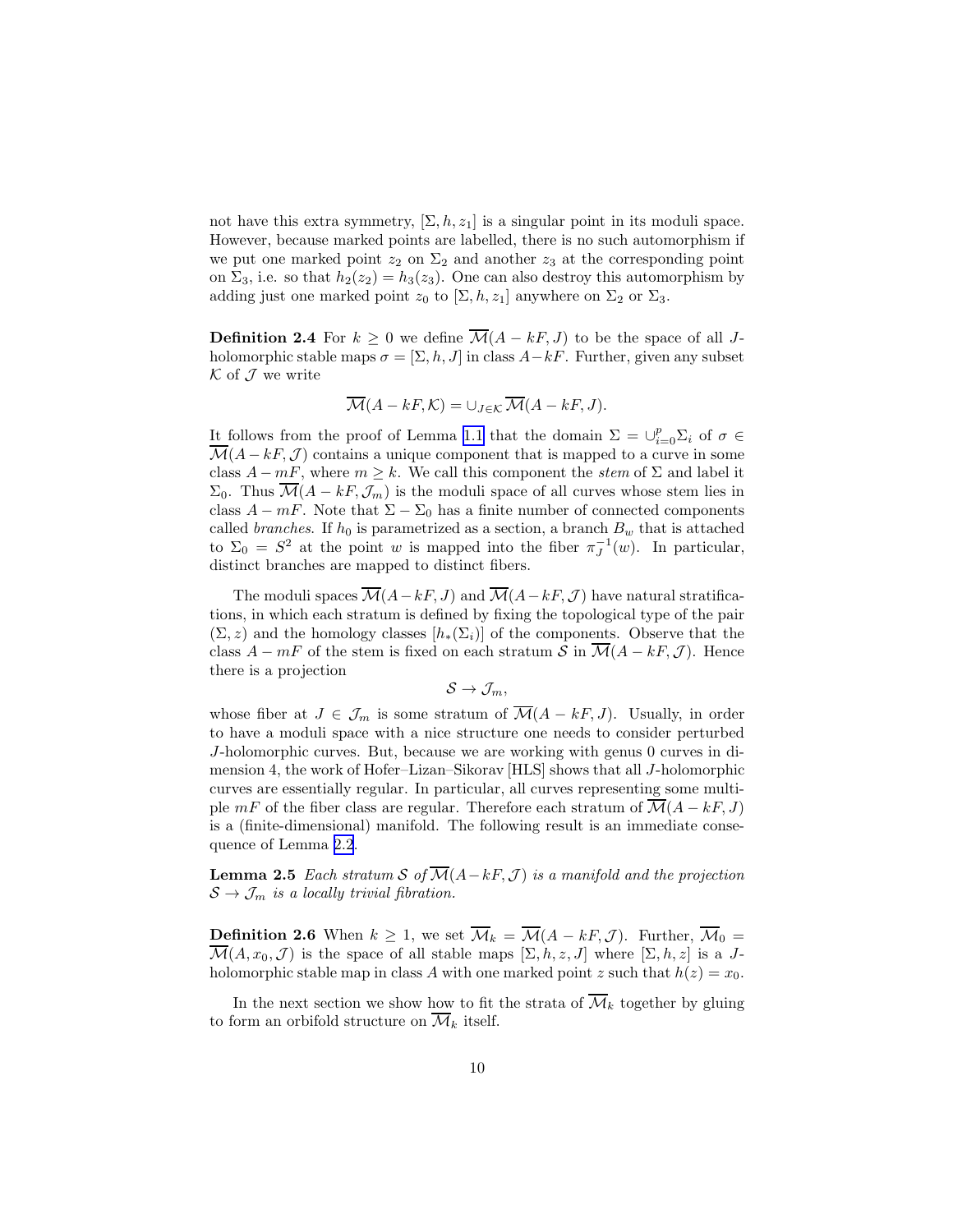### <span id="page-10-0"></span>2.3 Gluing

In this section we describe the structure of a neighborhood  $\mathcal{N}(\sigma) \subset \overline{\mathcal{M}}_k$  of a single point  $\sigma \in \overline{\mathcal{M}}(A - kF, \mathcal{J}_m)$ . Suppose that  $\sigma = [\Sigma, h, J]$ , and order the components  $\Sigma_i$  of  $\Sigma$  so that  $\Sigma_0$  is the stem and so that the union  $\cup_{i\leq \ell} \Sigma_i$  is connected for all  $\ell$ . Then each  $\Sigma_i, i > 0$  is attached to a unique component  $\Sigma_{j_i}, j_i < i$  by identifying some point  $w_i \in \Sigma_i$  with a point  $z_i \in \Sigma_{j_i}$ . At each such intersection point consider the "gluing parameter"

$$
a_i \in T_{w_i} \Sigma_i \otimes_{\mathbf{C}} T_{z_i} \Sigma_{j_i}.
$$

The basic process of gluing allows one to resolve the singularity of  $\Sigma$  at the node  $w_i = z_i$  by replacing the component  $\Sigma_i$  by a disc attached to  $\Sigma_{j_i}$  and suitably altering the map  $h$ . As we now explain, there is a 2-dimensional family of ways of doing this that is parametrized by (small)  $a_i$ .

**Proposition 2.7** Each  $\sigma \in \overline{\mathcal{M}}(A - kF, \mathcal{J}_m)$  has a neighborhood  $\mathcal{N}(\sigma)$  in  $\overline{\mathcal{M}}_k$ that is a product  $\mathcal{U}_{\mathcal{S}}(\sigma) \times (\mathcal{N}(V_{\sigma})/\Gamma_{\sigma})$ , where  $\mathcal{U}_{\mathcal{S}}(\sigma) \subset \overline{\mathcal{M}}(A-kF,\mathcal{J}_m)$  is a small neighborhood of  $\sigma$  in its stratum S and where  $\mathcal{N}(V_{\sigma})$  is a small  $\Gamma_{\sigma}$ -invariant neighborhood of 0 in the space of gluing parameters

$$
V_{\sigma} = \bigoplus_{i>0} T_{w_i} \Sigma_i \otimes_{\mathbf{C}} T_{z_i} \Sigma_{j_i}.
$$

Proof: The proof is an adaptation of standard arguments in the theory of stable maps. The only new point is that the stem components are not regular so that when one does any gluing that involves this component one has to allow J to vary in a normal slice  $\mathcal{K}_J$  to the submanifold  $\mathcal{J}_m$  at J. This analytic detail is explained in §4.2. What we will do here is describe the topological aspect of the proof.

First of all, let us describe the process of gluing. Given  $a \in V_{\sigma}$ , the idea is first to construct an approximately J-holomorphic stable map  $(\Sigma_a, h_a, J)$  on a glued domain  $\Sigma_a$  and then to perturb  $h_a$  and J using a Newton process to a  $J_a$ -holomorphic map  $h_a: \Sigma_a \to X$  in  $\overline{\mathcal{M}}(A - kF, \mathcal{K}_J)$ . We will describe the first step in some detail here since it will be used in §3. The analytic arguments needed for the second step are postponed to §4.

The glued domain  $\Sigma_a$  is constructed as follows. For each i such that  $a_i \neq 0$ , cut out a small open disc  $IntD_{w_i}(r_i)$  in  $\Sigma_i$  centered at  $w_i$  and a similar disc  $\text{Int}D_{z_i}(r_i)$  in  $B_{j_i}$  where  $r_i^2 = ||a_i||$ , and then glue the boundaries of these discs together with a twist prescribed by the argument of  $a_i$ . The Riemann surface  $\Sigma_a$  is the result of performing this operation for each i with  $a_i \neq 0$ . (When  $a_i = 0$  one simply leaves the component  $\Sigma_i$  alone.)

To be more precise, consider gluing  $z \in \Sigma_0$  to  $w \in \Sigma_1$ . Take a Kähler metric on  $\Sigma_0$  that is flat near z and identify the disc  $D_z(r)$  isometrically with the disc of radius r in the tangent space  $T_z = T_z(\Sigma_0)$  via the exponential map.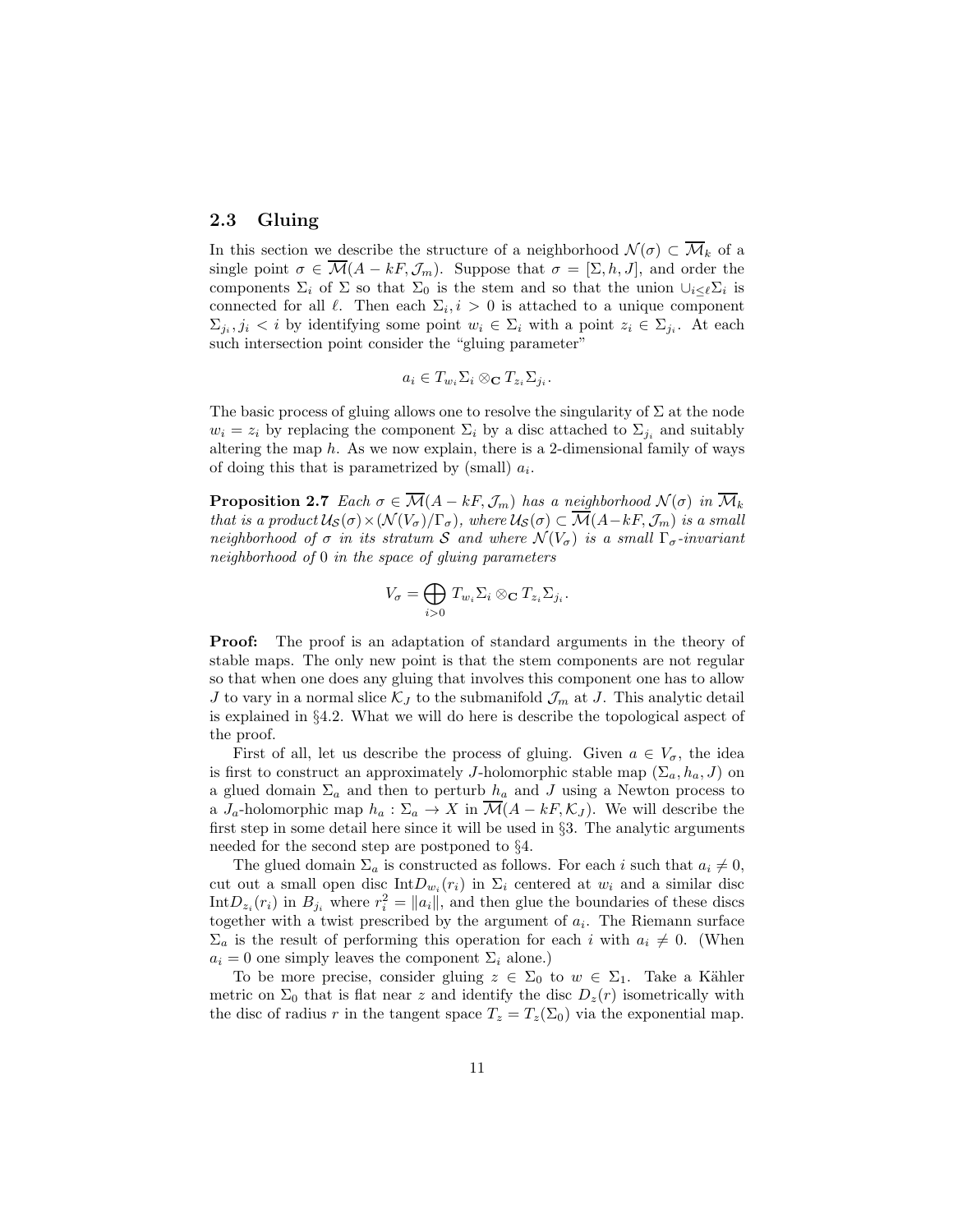Take a similar metric on  $(\Sigma_1, w)$ . Then the gluing  $\partial D_z(r) \to \partial D_w(r)$  may be considered as the restriction of the map

$$
\Psi_a: T_z - \{0\} \longrightarrow T_w - \{0\}
$$

that is defined for  $x \in T_z$  by the requirement:

$$
x\otimes\Psi_a(x)=a,\quad x\in T_z.
$$

Thus, with respect to chosen identifications of  $T_z$  and  $T_w$  with  $\mathbf{C}, \Psi_a$  is given by the formula:  $x \mapsto a/x$  and so takes the circle of radius  $r = \sqrt{\|a\|}$  into itself. This describes the glued domain  $\Sigma_a$  as a point set. It remains to put a metric on  $\Sigma_a$  in order to make it a Riemann surface. By hypothesis the original metrics on  $\Sigma_0$ ,  $\Sigma_1$  are flat near z and w and so may be identified with the flat metric  $|dx|^2$  on **C**. Since

$$
\Psi_a^*(|dx|^2) = \left|\frac{a}{x}\right|^2 |dx|^2,
$$

 $\Psi_a(|dx|^2) = |dx|^2$  on the circle  $|x| = r$ . Hence, we may choose a function  $\chi_r:(0,\infty)\to(0,\infty)$  so that the metric  $\chi_r(|x|)|dx|^2$  is invariant by  $\Psi_a$  and so that  $\chi_r(s) = 1$  when  $s > (1 + \varepsilon)r$ , and then patch together the given metrics on  $\Sigma_0 - D_z(2r)$  and  $\Sigma_1 - D_z(2r)$  via  $\chi_r(|x|)|dx|^2$ .

In §3 we need to understand what happens as a rotates around the origin. It is not hard to check that if we write  $a_{\theta} = e^{i\theta} a_z \otimes a_w$ , where  $a_z \in T_z, a_w \in T_w$ are fixed, and if  $\Psi_{a_{\theta}}$  identifies the point  $p_z$  on  $\partial D_z(r)$  with  $p_w$  on  $\partial D_w(r)$  then

$$
\Psi_{a_{\theta}}(e^{i\theta}p_z) = p_w.
$$

The next step is to define the approximately holomorphic map (or pre-gluing)  $h_a: \Sigma_a \to X$  for sufficiently small  $||a||$ . The map  $h_a$  equals h away from the discs  $D_{z_i}(r_i)$ ,  $D_{w_i}(r_i)$ , and elsewhere is defined by using cut-off functions that depend only on  $||a||$ . To describe the deformation of  $h_a$  to a holomorphic map one needs to use analytical arguments. Hence further details are postponed until §4.

We are now in a position to describe a neighborhood of  $\sigma$ . It is convenient to think of  $V_{\sigma}$  as the direct sum  $V'_{\sigma} \oplus V''_{\sigma}$  where  $V'_{\sigma}$  consists of the summands  $T_{w_i}\Sigma_i\otimes_{\mathbf{C}} T_{z_i}\Sigma_{j_i}$  with  $j_i=0$  and  $V''_{\sigma}$  of the rest. Note that the obvious action of  $\Gamma_{\sigma}$  on  $V_{\sigma}$  preserves this splitting. (It is tempting to think that the induced action on  $V'_{\sigma}$  is trivial since the elements of  $\Gamma_{\sigma}$  act trivially on the stem. However, this need not be so since they may rotate branch components that are attached to the stem.) If we glue at points parametrized by  $a'' \in V''_{\sigma}$  then the corresponding curves lie in some branch and are regular. Hence the result of gluing is a Jholomorphic curve (i.e. there is no need to perturb  $J$ ). Further, because the gluing map  $\widetilde{\mathcal{G}}$  is  $\Gamma_{\sigma}$ -equivariant, there is a neighborhood of  $\sigma$  in  $\overline{\mathcal{M}}(A-kF,\mathcal{J}_m)$ of the form

$$
\mathcal{U}''(\sigma) = \mathcal{U}_{\mathcal{S}}(\sigma) \times (\mathcal{N}(V''_{\sigma})/\Gamma_{\sigma}),
$$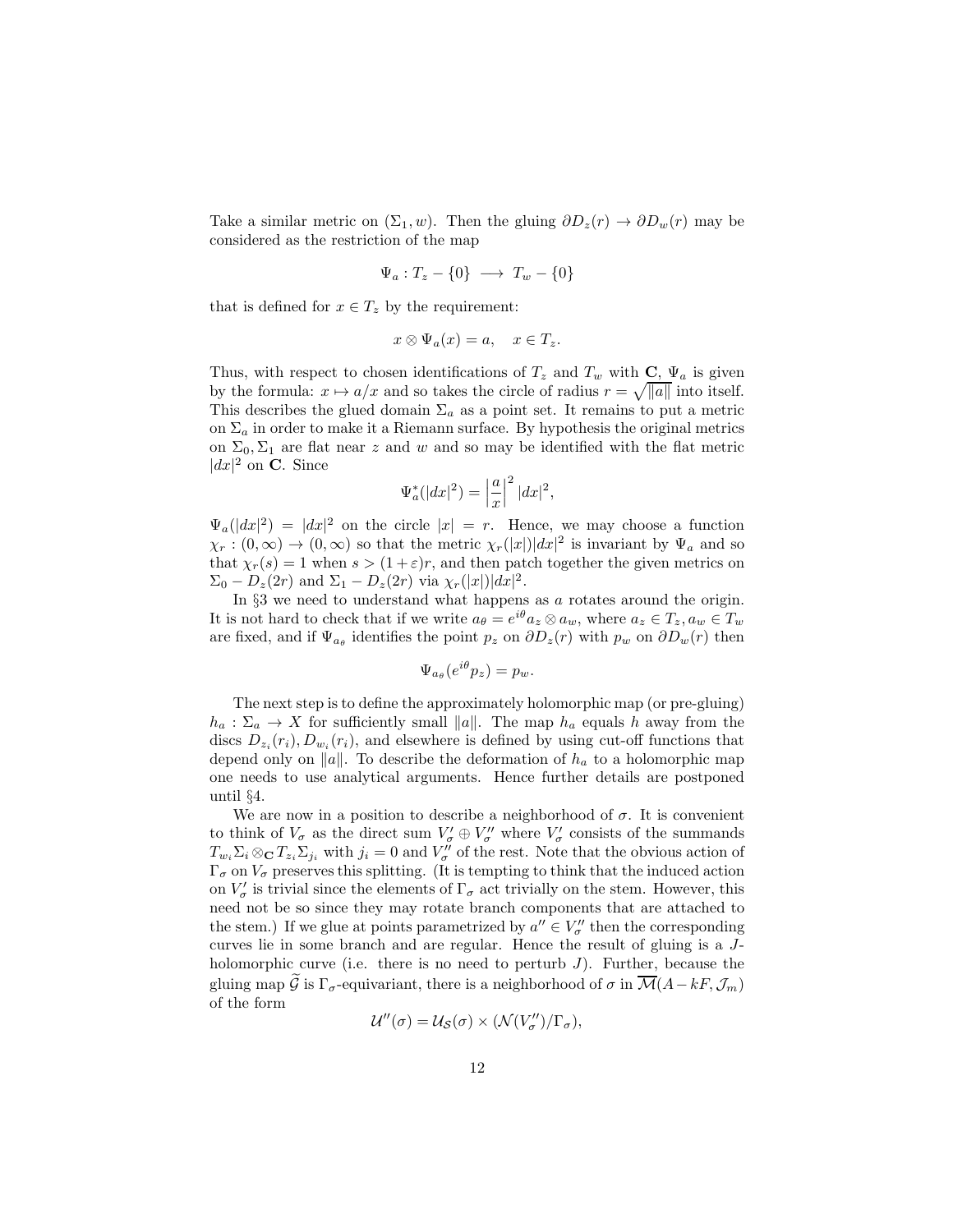<span id="page-12-0"></span>where  $\mathcal{N}(V)$  denotes a neighborhood of 0 in the vector space V.

When we glue with elements from  $V'_{\sigma}$ , the homology class of the stem changes and so the result cannot be J-holomorphic since  $J \in \mathcal{J}_m$ . We show in Propo-sition [4.4](#page-33-0) that if  $\mathcal{K}_J$  is a normal slice to the submanifold  $\mathcal{J}_m$  at J then for sufficiently small  $a \in V'_{\sigma}$  the approximately holomorphic map  $h_a : \Sigma_a \to X$ deforms to a unique  $J_a$  holomorphic map  $\mathcal{G}(h_{\sigma}, a)$  with  $J_a \in \mathcal{K}_J$ . Therefore, for each element  $\sigma'' = [\Sigma, h'', J''] \in \mathcal{U}''(\sigma)$  there is a homeomorphism from some neighborhood  $\mathcal{N}(V'_{\sigma''})$  onto a neighborhood of  $\sigma''$  in  $\overline{\mathcal{M}}(A-kF,\mathcal{K}_{J''})$ . Moreover, if  $\mathcal{U}''(\sigma)$  is sufficiently small, the spaces  $V_{\sigma''}$  can all be identified with  $V_{\sigma}$  and it follows from the proof of Proposition [4.4](#page-33-0) that the neighborhoods  $\mathcal{N}(V_{\sigma''})$  can be taken to have uniform size and so may all be identified. Hence the neighborhood  $\mathcal{N}(\sigma)$  projects to  $\mathcal{U}''(\sigma)$  with fiber at  $\sigma''$  equal to  $\mathcal{N}(V'_{\sigma})/\Gamma_{\sigma''}$ . In general, the groups  $\Gamma_{\sigma''}$  are subgroups of  $\Gamma_{\sigma}$  that vary with  $\sigma''$ : in fact they equal the stabilizer of the corresponding gluing parameter  $a'' \in V(\sigma'')$ . However, since elements of  $\mathcal{U}_{\mathcal{S}}(\sigma)$  lie in the same stratum they have isomorphic isotropy groups. It is now easy to check that the composite map

$$
\mathcal{N}(\sigma) \to \mathcal{U}''(\sigma) \to \mathcal{U}_{\mathcal{S}}(\sigma)
$$

has fiber  $\mathcal{N}(V_{\sigma})/\Gamma_{\sigma}$  as claimed.

### 2.4 Moduli spaces and the stratification of  $\mathcal J$

Since each stable J-curve in class  $A - kF$  has exactly one component in some class  $A - mF$  with  $m \geq k$ , the projection  $\pi_k : \overline{\mathcal{M}}(A - kF, \mathcal{J}) \to \mathcal{J}$  has image  $\overline{\mathcal{J}}_k$ . Consider the inverse image

$$
\overline{\mathcal{M}}(A - kF, \mathcal{J}_m) = \pi_k^{-1}(\mathcal{J}_m).
$$

The next result shows that we can get a handle on the structure of  $\overline{\mathcal{J}}_k$  by looking at the spaces  $\overline{\mathcal{M}}(A - kF, \mathcal{J}_m)$ .

**Proposition 2.8** When  $k > 0$  the projection

$$
\pi_k : \overline{\mathcal{M}}(A - kF, \mathcal{J}_m) \to \mathcal{J}_m
$$

is a locally trivial fibration whose fiber  $\mathcal{F}_J(m-k)$  at J is the space of all stable J-curves  $[\Sigma, h]$  in class  $A - kF$  that have as one component the unique J-holomorphic curve  $\Delta_J$  in class  $A - mF$ . In particular,  $\mathcal{F}_J(m-k)$  is a stratified space with strata that are manifolds of (real) dimension  $\leq 4(m-k)$ . Its diffeomorphism type depends only on  $k - m$ .

**Proof:** Let us look at the structure of  $\mathcal{F}_J(m-k) = \pi_k^{-1}(J)$ . The stem of each element  $[\Sigma, h, J] \in \mathcal{F}_J(m-k)$  is mapped to the unique J-curve  $\Delta_J$  in class  $A - mF$ . Fix this component further by supposing that it is parametrized as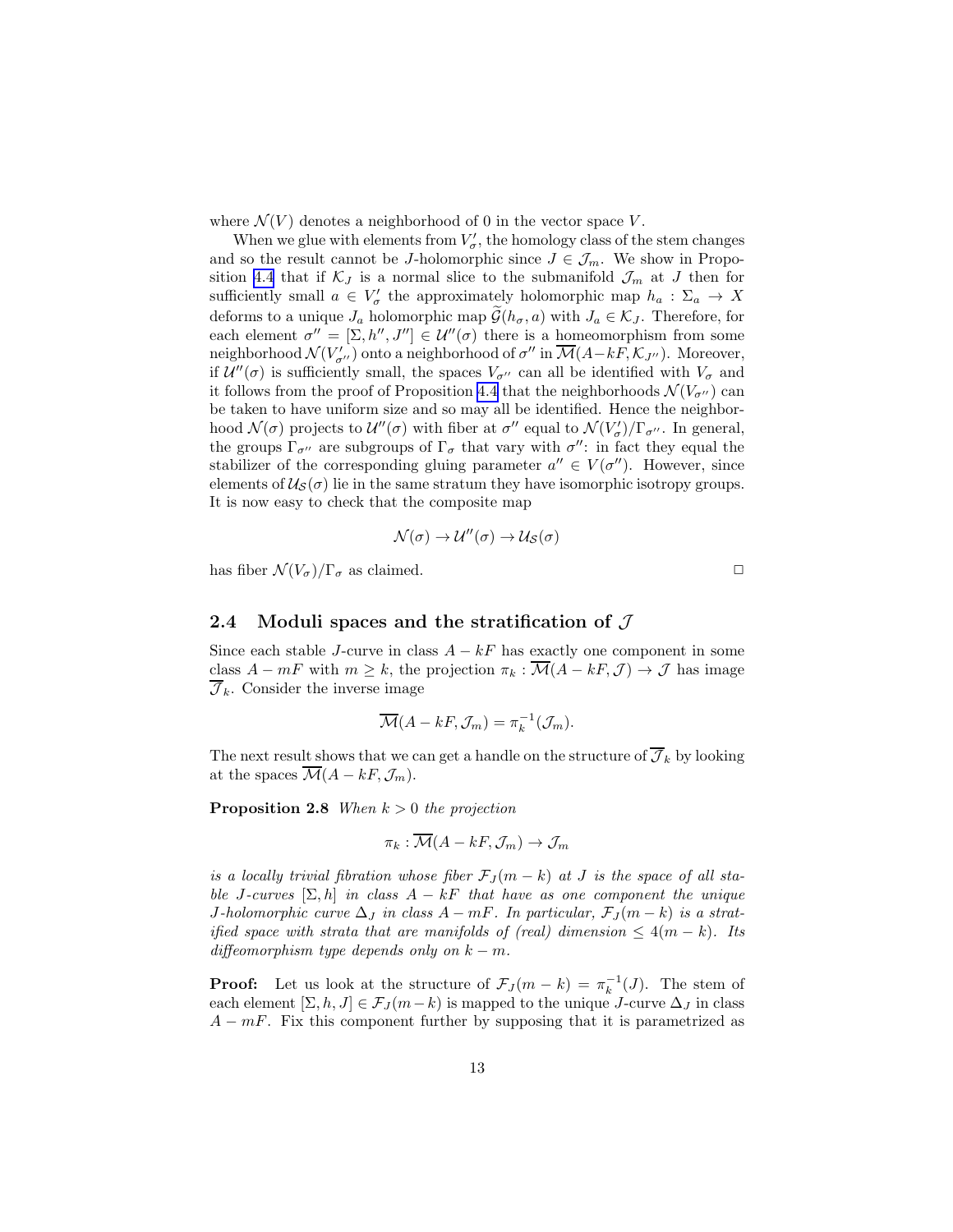a section of the fibration  $\pi_J : X \to S^2$  (where  $\pi_J$  is as in Lemma [1.1.](#page-1-0)) We may divide the fiber  $\mathcal{F}_J(m-k)$  into disjoint sets  $\mathcal{Z}_{\mathcal{D},J}$  each parametrized by a fixed decomposition D of  $m - k$  into a sum  $d_1 + \ldots + d_p$  of unordered positive numbers. The elements of  $\mathcal{Z}_{\mathcal{D},J}$  are those with p branches  $B_{w_1}, \ldots, B_{w_p}$  where  $h_*[B_{w_i}] = d_i[F]$ . Thus  $\mathcal{Z}_{\mathcal{D},J}$  maps onto the configuration space of p distinct (unordered) points in  $S^2$  labelled by the positive integers  $d_1, \ldots, d_p$  with sum  $m - k$ . Moreover this map is a fibration with fiber equal to the product

$$
\prod_{i=1}^d \overline{\mathcal{M}}_{0,1}(S^2,q,d_i)
$$

where  $\overline{\mathcal{M}}_{0,1}(S^2,q,d)$  is the space of J-holomorphic stable maps into  $S^2$  of degree d and with one marked point z such that  $h(z) = q$ . (This point q is where the branch is attached to  $\Delta_J$ .) According to the general theory,  $\overline{\mathcal{M}}_{0,1}(S^2,q,d)$  is an orbifold of real dimension 4(d-1). It follows easily that  $\mathcal{Z}_{\mathcal{D},J}$  is an orbifold of real dimension  $4(m-k)-2p$ . It remains to understand how the different sets  $\mathcal{Z}_{\mathcal{D},J}$ fit together, i.e. what happens when two or more of the points  $w_i$  come together. This may be described by suitable gluing parameters as in Proposition [2.7](#page-10-0). The result follows. (For more details see any reference on stable maps, eg [FO], [LiT], [LiuT1]. An example is worked out in  $\S 3.2.4$  below.)

Note For an analogous statement when  $k = 0$  see Proposition [3.5](#page-20-0).

Our next aim is to describe the structure of a neighborhood of  $\overline{\mathcal{M}}(A$  $kF, \mathcal{J}_m$  in  $\overline{\mathcal{M}}_k = \overline{\mathcal{M}}(A - kF, \mathcal{J})$ . We will write  $\mathcal{Z}_J$  for the fiber  $\mathcal{F}_J(m-k)$  of  $\pi_k$  that was considered above and set

$$
\mathcal{Z} = \bigcup_{J \in \mathcal{J}_m} \mathcal{Z}_J, \qquad \mathcal{Z}_{\mathcal{D}} = \bigcup_{J \in \mathcal{J}_m} \mathcal{Z}_{\mathcal{D},J}.
$$

(The letter  $\mathcal Z$  is used here because  $\mathcal Z$  is the "zero-section" of the space of gluing parameters V constructed below.) Consider an element  $\sigma = [\Sigma, h, J]$  that lies in a substratum  $\mathcal{Z}_{\mathcal{S}}$  of  $\mathcal{Z}_{\mathcal{D}}$  where  $\mathcal{D} = d_1 + \ldots + d_p$ . Then  $\Sigma$  has p branches  $B_1, \ldots, B_p$  that are attached at the distinct points  $w_1, \ldots, w_p \in \Sigma_0$ . Let  $z_i$  be the point in  $B_i$  that is identified with  $w_i \in \Sigma_0$  and define

$$
V_{\sigma} = \bigoplus_{i=1}^{p} T_{z_i} B_i \otimes_{\mathbf{C}} T_{w_i} \Sigma_0.
$$

As explained in Proposition [2.7,](#page-10-0) the gluing parameters  $a \in V_{\sigma}$  (when quotiented out by Γ<sub>σ</sub>) parametrize a normal slice to  $\mathcal{Z}_{\mathcal{D}}$  at σ. (Note that previously  $V_{\sigma}$ was called  $V''_{\sigma}$ .) We now want to show how to fit these vector spaces together to form the fibers of an orbibundle<sup>2</sup> over  $\mathcal{Z}_{\mathcal{D}}$ . Here we must incorporate twisting

<sup>&</sup>lt;sup>2</sup> A rank k orbibundle  $\pi : E \to Y$  over an orbifold Y has the following local structure. Suppose that  $\sigma \in Y$  has local chart  $U \subset \widetilde{U}/\Gamma_{\sigma}$  where the uniformizer  $\widetilde{U}$  is a subset of  $\mathbb{R}^{n}$ . Then  $\pi^{-1}(U)$  has the form  $\widetilde{U} \times \mathbf{R}^k/\Gamma_\sigma$  where the action of  $\Gamma_\sigma$  on  $\mathbf{R}^n \times \mathbf{R}^k$  lifts that on  $\mathbf{R}^n$ <br>and is linear on  $\mathbf{R}^k$ . There is an obvious compatibility condition between sharts, see and is linear on  $\mathbb{R}^k$ . There is an obvious compatibility condition between charts: see [FO], §2.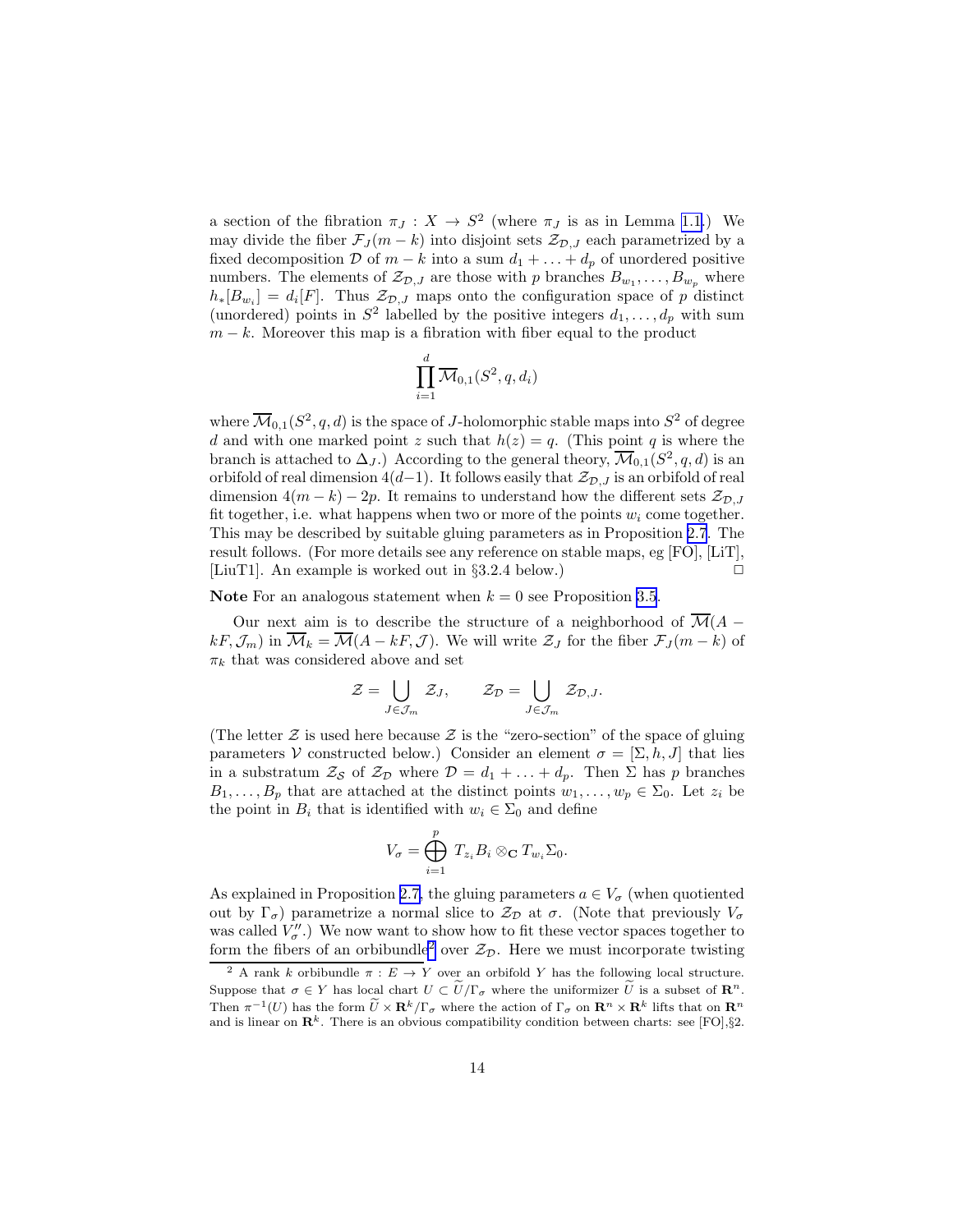<span id="page-14-0"></span>that arises from the fact that gluing takes place on the space of parametrized stable maps. Since this is an important point, we dwell on it at some length. For the sake of clarity, we will in the next few paragraphs denote parametrized stable maps by  $\tilde{\sigma} = (\Sigma, h)$  and the usual (unparametrized) maps by  $\sigma = [\Sigma, h]$ . Further,  $\Gamma_{\tilde{\sigma}}$  denotes the corresponding realization of the group  $\Gamma_{\sigma}$  as a subgroup of  $Aut(\Sigma)$ .

Recall that X is identified with  $S^2 \times S^2$  in such a way that the fibration  $\pi_J : X \to S^2$  whose fibers are the *J*-holomorphic *F*-curves is simply given by projection onto the first factor. Hence each such fiber has a given identification with  $S^2$ . Further, we assume that the stem  $h_{\sigma,0} : \Sigma_{\sigma,0} \to \Delta_J$  is parametrized as a section  $z \mapsto (z, \rho(z))$ . Hence we only have to choose parametrizations of each branch. Since each branch component has at least one special point, its automorphism group is either trivial or has the homotopy type of  $S<sup>1</sup>$ . Let Aut  $'(\Sigma)$  be the subgroup of Aut  $(\Sigma)$  consisting of automorphisms that are the identity on the stem. Then the identity component of  $\text{Aut}^{\prime}(\Sigma)$  is homotopy equivalent to a torus  $T^{k(S)}$ . (Here S is the label for the stratum containing  $\sigma$ .) Let g be a  $\Gamma_{\tilde{\sigma}}$ -invariant metric on the domain  $\Sigma$  that is also invariant under some action of the torus  $T^{k(S)}$ .

**Definition 2.9** The group  $\text{Aut}^K(\Sigma)$  is defined to be the subgroup of the isometry group of  $(\Sigma, g)$  generated by  $\Gamma_{\tilde{\sigma}}$  and  $T^{k(S)}$ . Note that  $\Gamma_{\tilde{\sigma}}$  is the semidirect product of a subgroup  $\Gamma'_{\tilde{\sigma}}$  of  $T^{k(\mathcal{S})}$  with a subgroup  $\Gamma''_{\tilde{\sigma}}$  that permutes the components of each branch. Further  $\mathrm{Aut}^K(\Sigma)$  is a deformation retract of the subgroup  $p^{-1}(\Gamma''_{\tilde{\sigma}})$  of Aut( $\Sigma$ ), where we consider  $\Gamma''_{\tilde{\sigma}}$  as a subgroup of  $\pi_0(\text{Aut}(\Sigma))$  and

$$
p: \mathrm{Aut}(\Sigma) \to \pi_0(\mathrm{Aut}(\Sigma))
$$

is the projection. For a further discussion, see §4.2.4.

Let us first consider a fixed  $J \in \mathcal{J}_k$ . It follows from the above discussion that on each stratum  $\mathcal{Z}_{\mathcal{S},J}$  there is a principal bundle

$$
\mathcal{Z}_{\mathcal{S},J}^{para} \rightarrow \mathcal{Z}_{\mathcal{S},J}
$$

with fiber Aut<sup>K</sup>( $\Sigma$ ) such that the elements of  $\mathcal{Z}_{\mathcal{S},J}^{para}$  are parametrized stable maps  $\tilde{\sigma} = (\Sigma, h)$ . Since the space  $V_{\tilde{\sigma}}$  of gluing parameters at  $\tilde{\sigma}$  is made from tangent spaces to  $\Sigma$  there is a well defined bundle

$$
\mathcal{V}_{\mathcal{S},J}^{para} \rightarrow \mathcal{Z}_{\mathcal{S},J}^{para}
$$

with fiber  $V_{\tilde{\sigma}}$ . Further the action of the reparametrization group  $\mathrm{Aut}^K(\Sigma)$  lifts to  $\mathcal{V}_{\mathcal{S},J}^{para}$  and we define  $\mathcal{V}_{\mathcal{S},J}$  to be the quotient  $\mathcal{V}_{\mathcal{S},J}^{para}/\text{Aut}^K(\Sigma)$ . Thus there is a commutative diagram

$$
\begin{array}{ccc}\n\mathcal{V}_{\mathcal{S},J}^{para} & \rightarrow & \mathcal{V}_{\mathcal{S},J} \\
\downarrow & & \downarrow \\
\mathcal{Z}_{\mathcal{S},J}^{para} & \rightarrow & \mathcal{Z}_{\mathcal{S},J}.\n\end{array}
$$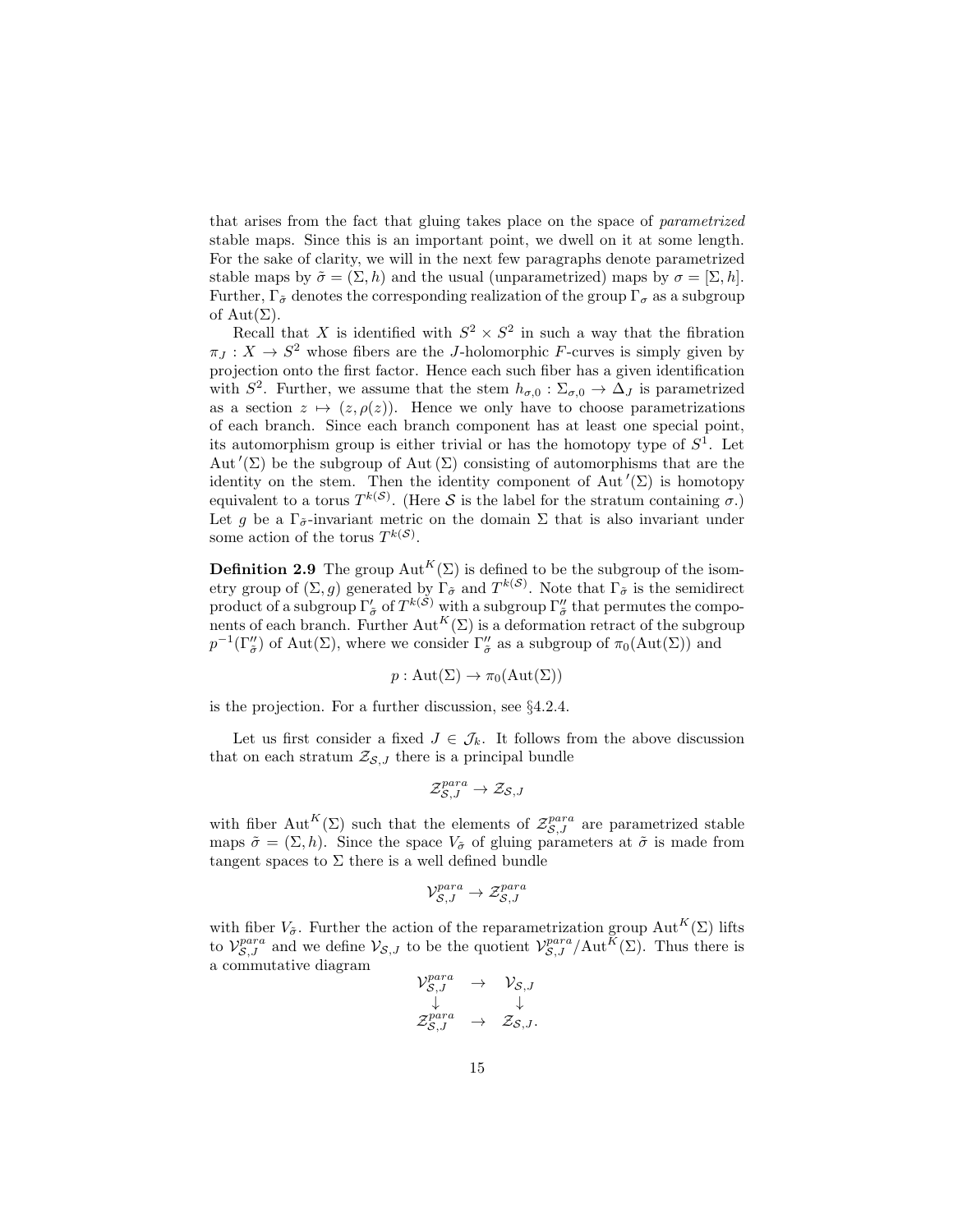<span id="page-15-0"></span>where the right hand vertical map is an orbibundle with fiber  $V_{\tilde{\sigma}}/\Gamma_{\tilde{\sigma}}$ .

Now consider the space  $\mathcal{Z}_{\mathcal{D},J} = \bigcup_{\mathcal{S}\subset\mathcal{D}}\mathcal{Z}_{\mathcal{S},J}$ . The local topological structure of  $\mathcal{Z}_{\mathcal{D},J}$  is given by gluing parameters as in Proposition [2.7](#page-10-0). Observe that every J is regular for the branch components so that the necessary gluing operations can be performed keeping J fixed. The spaces  $\mathcal{Z}_{\mathcal{D},J}^{para}$ ,  $\mathcal{V}_{\mathcal{D},J}^{para}$  are defined similarly and clearly there is a vector bundle  $\mathcal{V}_{\mathcal{D},J}^{para} \rightarrow \mathcal{Z}_{\mathcal{D},J}^{para}$ ,

We want to see that the union

$$
\mathcal{V}_{\mathcal{D},J} = \bigcup_{\mathcal{S}\in\mathcal{D}} \mathcal{V}_{\mathcal{S},J}.
$$

has the structure of an orbibundle over  $\mathcal{Z}_{\mathcal{D},J}$ . The point here is that the groups Aut<sup>K</sup>(Σ) change dimension as  $\tilde{\sigma}$  moves from stratum to stratum. Hence we need to see that the local gluing construction that fits the different strata in  $V_{\mathcal{D},J}$  together is compatible with the group actions. We show in §4.2.4 below that the gluing map  $\widetilde{\mathcal{G}}$  can be defined at the point  $\widetilde{\sigma}$  to be Aut<sup>K</sup>(Σ)-invariant, i.e. so that

$$
\widetilde{\mathcal{G}}(h_{\sigma}, a) = \widetilde{\mathcal{G}}(h_{\sigma} \circ \theta^{-1}, \theta \cdot a),
$$

where  $\mathcal{G}(h_{\sigma}, a)$  is the result of gluing the map  $h_{\sigma}$  with parameters a. In the situation considered here, we are dividing the set of gluing parameters at  $\tilde{\sigma}$  into two, and will write  $a = (a_b, a_s)$  where  $a_b$  are the gluing parameters at intersections of branch components and  $a_s$  are those involving the stem component. As  $h_{\sigma}$  moves within  $\mathcal{Z}_{\mathcal{D},J}^{para}$  we glue along  $a_b$ , considering  $a_s$  to be part of the fiber  $V_{\sigma}$ . Moreover, if  $\tilde{\sigma}' = (\Sigma_{a_b}, \mathcal{G}(h_{\sigma}, a_b))$ , Lemma [4.9](#page-40-0) (ii) shows that  $\tilde{\mathcal{G}}$  can be constructed to be compatible with the actions of the groups  ${\rm Aut}^K(\Sigma)$  and  $\mathrm{Aut}^K(\Sigma')$  on the fibers  $V_{\sigma}$  and  $V_{\sigma'}$  of  $\mathcal{V}_{\mathcal{D},J}^{para}$  at  $\tilde{\sigma},\tilde{\sigma}'$ . It follows without difficulty that the quotient

$$
\mathcal{V}_{\mathcal{D},J} \to \mathcal{Z}_{\mathcal{D},J}
$$

is an orbibundle.

Finally, one forms spaces

$$
\mathcal{V}_J = \bigcup_{\mathcal{D}} \mathcal{V}_{\mathcal{D},J}, \qquad \mathcal{V} = \bigcup_{J \in \mathcal{J}_k} \mathcal{V}_J
$$

whose local structure is also described by appropriate gluing parameters as above. Forgetting the gluing parameters gives projections

$$
\mathcal{V}_J \to \mathcal{Z}_J = \mathcal{F}_J(m-k); \qquad \mathcal{V} \to \mathcal{Z} = \mathcal{F}(m-k),
$$

and  $\mathcal{Z}_J$ ,  $\mathcal{Z}$  embed in  $\mathcal{V}_J$  and  $\mathcal{V}$  as the "zero sections". The map  $\mathcal{V}_J \rightarrow \mathcal{Z}_J$ preserves the stratifications of both spaces. However it is no longer an orbibundle since the dimension of the fiber  $V_{\sigma}$  depends on  $\mathcal{D}$ . In fact, the way that the different sets  $V_{\mathcal{D},J}$  are fitted together is best thought of as a kind of plumbing: see §3.2.4.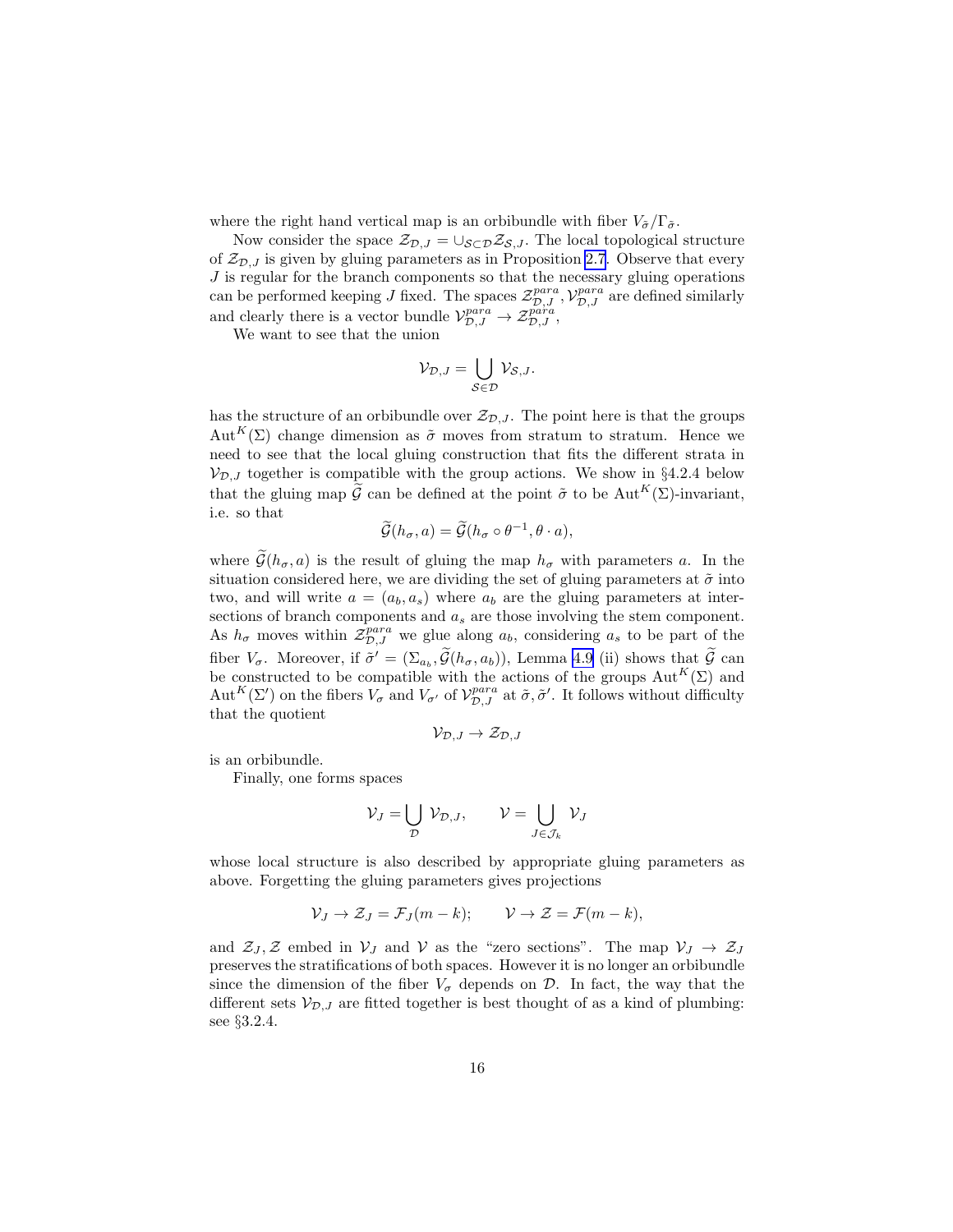<span id="page-16-0"></span>**Example 2.10** Everything is greatly simplified when  $m - k = 1$ . Here there is only one decomposition  $\mathcal D$  and the space  $\mathcal Z_{\mathcal D,J}$  consists of just one stratum diffeomorphic to  $S^2$ . Moreover the bundle  $\mathcal{Z}_{\mathcal{D},J}^{para} \to \mathcal{Z}_{\mathcal{D},J}$  has a section with the following description. Choose  $J \in \mathcal{J}_{k+1}$  so that  $\pi_J : X \to S^2$  is the standard projection onto the first factor and so that the graph  $h_0$  of the map  $\rho_k : S^2 \to S^2$ of degree  $-(k+1)$  is J-holomorphic. Let  $\Sigma_0, \Sigma_1$  be two copies of  $S^2$  and for each  $w \in S^2$  define  $(\Sigma_w, h_w) \in \mathcal{Z}_{\mathcal{D},J}^{para}$  by

$$
\Sigma_w = \Sigma_0 \cup_{w=\rho(w)} \Sigma_1,
$$
  
\n
$$
h_w|_{\Sigma_0} = h_0, \qquad h_w|_{\Sigma_1} : z \mapsto (w, z).
$$

Hence in this case  $V_J$  is a complex line bundle over  $\mathcal{Z}_J = S^2$ . To calculate its Chern class, observe that  $V_J$  can be identified with the space

$$
\bigcup_{w \in S^2} T_{\rho(w)} \Sigma_1 \otimes T_w(\Sigma_0) = (TS^2)^{-k-1} \otimes TS^2,
$$

and so has Chern class  $-2k$ .

The following result is proved in §4.

**Proposition 2.11** There is a neighborhood  $\mathcal{N}_{\mathcal{V}}(\mathcal{Z})$  of Z in V and a gluing map

$$
\mathcal{G}: \mathcal{N}_{\mathcal{V}}(\mathcal{Z}) \longrightarrow \overline{\mathcal{M}}(A - kF, \mathcal{J})
$$

that maps  $\mathcal{N}_{\mathcal{V}}(\mathcal{Z})$  homeomorphically onto a neighborhood of  $\overline{\mathcal{M}}(A - kF, \mathcal{J}_m)$  in  $\overline{\mathcal{M}}(A - kF, \mathcal{J}).$ 

It follows from the construction of  $\mathcal{G}: \mathcal{N}_{\mathcal{V}}(\mathcal{Z}) \to \overline{\mathcal{M}}(A - kF, \mathcal{J}_m)$  outlined in Proposition [2.7](#page-10-0) that the stem of the glued map  $\mathcal{G}(\sigma, a)$  lies in the class A –  $(m - \sum_i n_i)F$  where the indices i label the branches  $B_i$  of  $\sigma$  and  $n_i$  is defined as follows. If  $a_i = 0$  then  $n_i = 0$ . Otherwise, if  $\Sigma_{j_i}$  is the component of  $B_i$ that meets  $\Sigma_0$  then  $n_i$  is the multiplicity of  $h_{j_i}$ , that is  $[h(\Sigma_{j_i})] = n_i F$ . Let  $\mathcal{N}_p$ denote the set of all elements  $(\sigma, a) \in \mathcal{N}_{\mathcal{V}}(\mathcal{Z})$  such that the stem of the glued map lies in class  $A - pF$ . In other words,

$$
\mathcal{N}_p = (\pi_k \circ \mathcal{G})^{-1} \mathcal{J}_p.
$$

Clearly,  $\mathcal{N}_p$  is a union of strata in the stratified space  $\mathcal{N}_{\mathcal{V}}(\mathcal{Z})$ . Further, when  $k > 0$  the map  $\pi_k : \mathcal{G}(\mathcal{N}_p) \to \mathcal{J}_p$  is a fibration with fiber  $\mathcal{F}(p-k)$ . The next proposition follows immediately from Proposition [2.8.](#page-12-0)

**Proposition 2.12** The link  $\mathcal{L}_{m,k}$  is the finite-dimensional stratified space obtained from the link of  $Z_J$  in  $V_J$  by collapsing the fibers of the projections  $\mathcal{V}_J \cap \mathcal{N}_p \rightarrow \mathcal{J}_p$  to single points.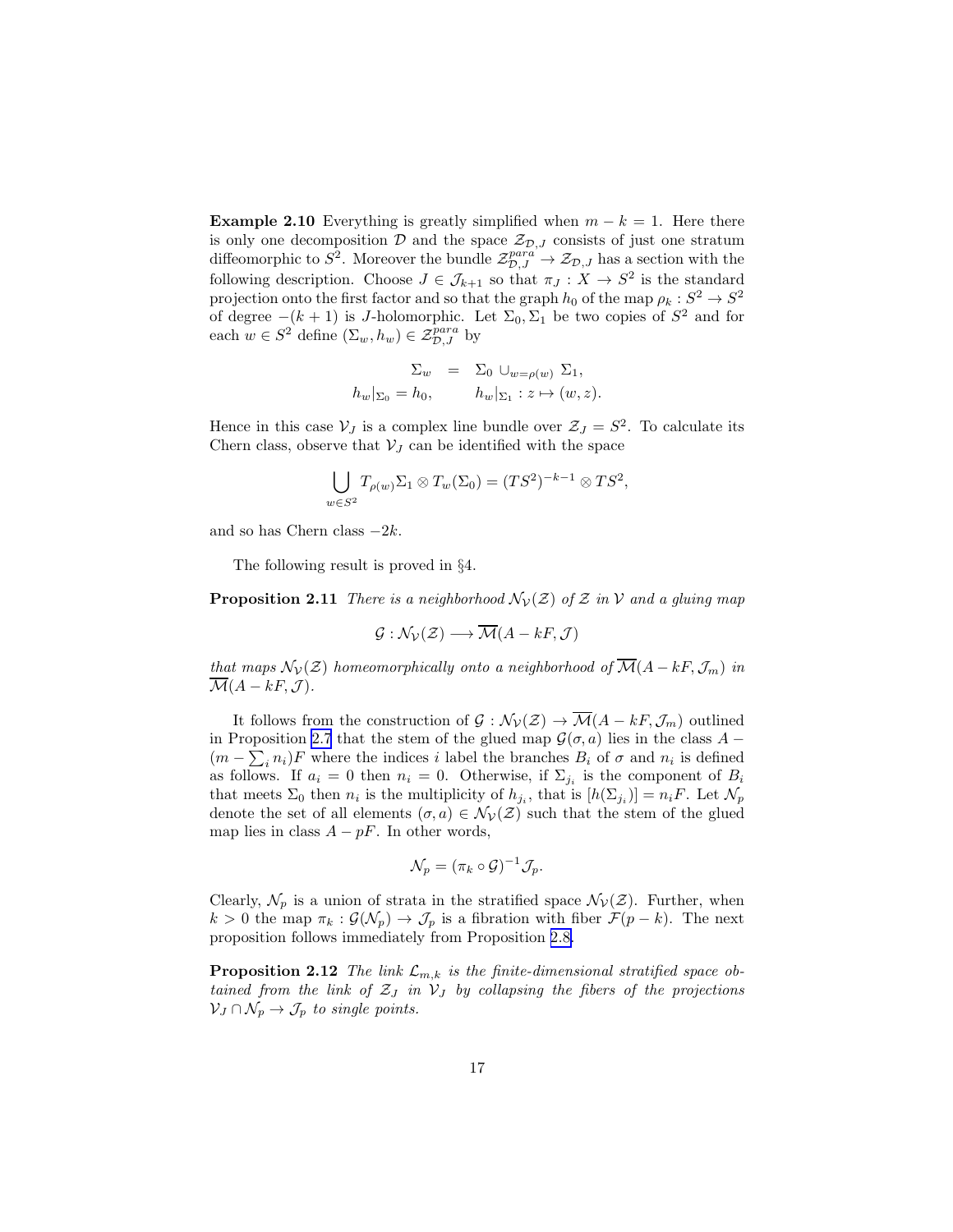#### Proof of Proposition [1.4](#page-3-0)

We have to show that the link  $\mathcal{L}_{k+1,k}$  is the lens space  $L(2k,1)$ . We saw in Example [2.10](#page-15-0) that  $V_J$  is a line bundle with Chern class  $-2k$ . In this case there is only one nontrivial stratum in  $\mathcal{N}_{\mathcal{V}}(\mathcal{Z})$ , namely  $\mathcal{N}_k$ , which is the complement of the zero section. Moreover, the map  $\pi_k \circ \mathcal{G}$  is clearly injective. Hence by the above lemma  $\mathcal{L}_{k+1,k}$  is simply the unit sphere bundle of  $\mathcal{V}_J$  and so is a lens space as claimed.  $\Box$ 

# 3 The link  $\mathcal{L}_{2,0}$  of  $\mathcal{J}_2$  in  $\overline{\mathcal{J}}_0$

In this section we illustrate Proposition [2.12](#page-16-0) by calculating the link  $\mathcal{L}_{2,0}$ . We know from Lemma [2.2](#page-7-0) that  $\mathcal{L}_{2,0} = S^5$ . The general theory of §2 implies that  $\mathcal{L}_{2,0}$  can be obtained from the link  $\mathcal{L}_z$  of the zero section  $\mathcal{Z}_j$  in the stratified space  $V_J$  of gluing data by collapsing certain strata. When looked at from this point of view, the  $S<sup>5</sup>$  appears in quite a complicated way that was described in Theorem [1.5](#page-3-0). We begin here by explaining the plumbing construction, and then discuss how this relates to  $\mathcal{L}_{\mathcal{Z}}$ .

## 3.1 Some topology

Recall that  $S(L_P) \to \mathcal{P}(\mathcal{O}(k) \oplus \mathcal{O}(m))$  is the unit circle bundle of the canonical line bundle  $L_P$  over the projectivization  $\mathcal{P}(\mathcal{O}(k) \oplus \mathcal{O}(m)).$ 

**Lemma 3.1** The bundle  $S(L_P) \rightarrow \mathcal{P}(\mathcal{O}(-1) \oplus \mathbf{C})$  can be identified with the pullback of the canonical circle bundle  $S(L_{can}) \rightarrow {\bf C}P^2$  over the blowdown map  $\mathbf{C}P^2 \# \overline{\mathbf{C}P}^2 \to \mathbf{C}P^2.$ 

**Proof:** It is well known that  $\mathcal{P}(\mathcal{O}(-1) \oplus \mathbf{C})$  can be identified with  $\mathbf{C}P^2 \# \overline{\mathbf{C}P^2} \to$  $\mathbb{C}P^2$ . Indeed the section  $S_-=\mathcal{P}(\{0\} \oplus \mathbb{C})$  has self-intersection -1, while  $S_+ = \mathcal{P}(\mathcal{O}(-1) \oplus \{0\})$  has self-intersection 1. Further, the circle bundle  $L_P$  is trivial over  $S_$  and has Euler class  $-1$  over  $S_+$  and over the fiber class. The result follows.  $\Box$ 

The space we are interested in is formed by plumbing a rank 2 bundle  $E \to S^2$ to a line bundle  $L \to Y$ , where  $\dim(Y) = 4$ . This plumbing  $E \not\equiv L$  is the space obtained from the unit disc bundles  $D(E) \to S^2$  and  $D(L) \to Y$  by identifying the inverse images of discs  $D^2, D^4$  on the two bases in the obvious way: the disc fibers of  $D(E) \to S^2$  are identified with with flat sections of  $D(L)$  over  $D^4$ and flat sections of  $D(E)$  over  $D^2$  are identified with fibers of  $D(L)$ . There is a corresponding plumbing  $S(E) \# S(L)$  of the two sphere bundles  $S^3 \to S(E) \to$  $S^2$  and  $S^1 \rightarrow S(L) \rightarrow Y$ , obtained by cutting out the inverse images of open discs in the two bases and appropriately gluing the boundaries. The resulting space  $S(E) \# S(L)$  is the link of the core  $S^2 \cup Y$  in the plumbed bundle  $E \# L$ .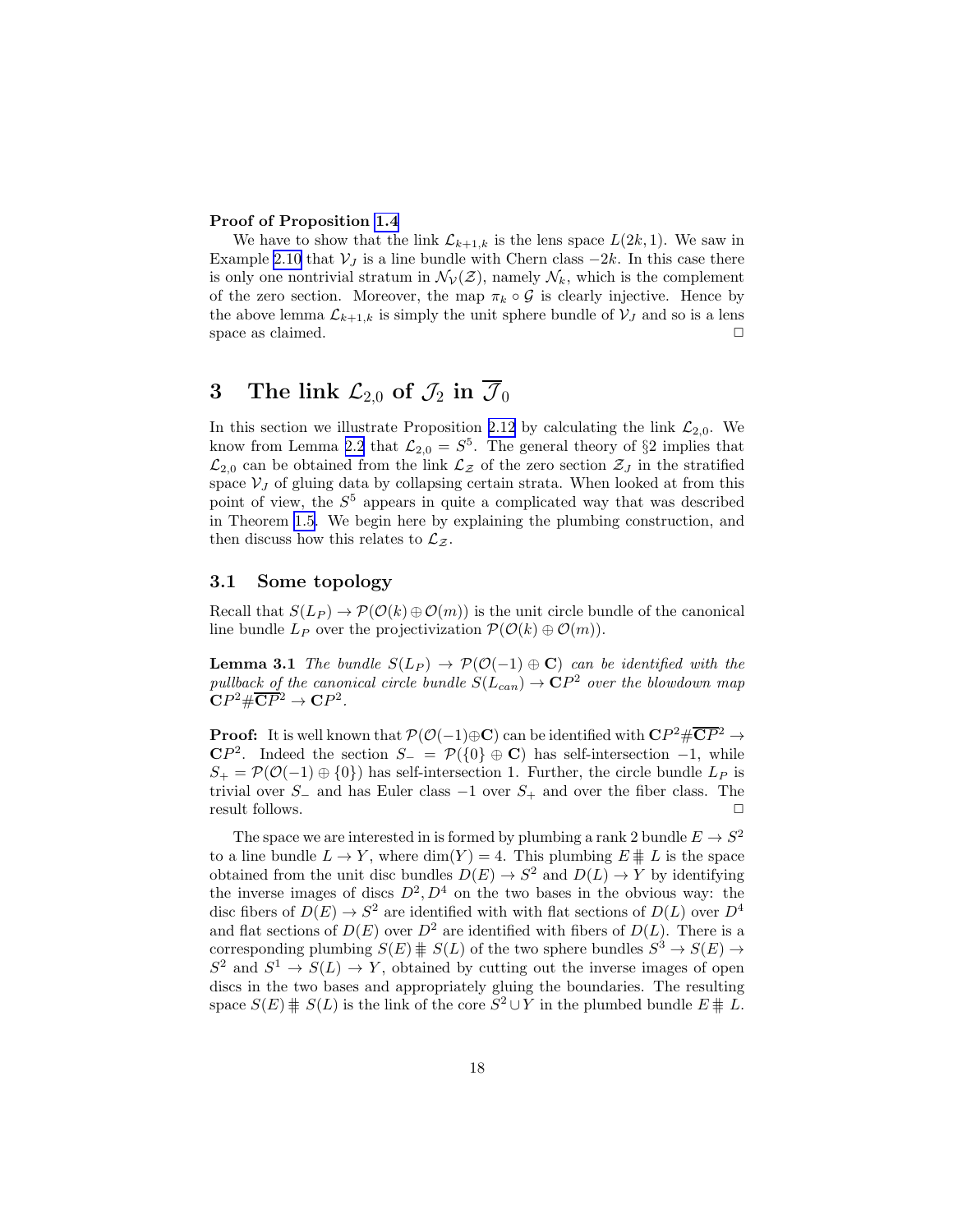**Lemma 3.2** Let  $L_{can} \to \mathbb{C}P^2$  be the canonical line bundle and  $E = \mathcal{O}(k) \oplus$  $\mathcal{O}(m)$ . Then  $E \n\equiv L_{can}$  may be identified with the blow-up of  $\mathcal{O}(k+1) \oplus \mathcal{O}(m+1)$ at a point on its zero section. Hence

$$
S(E) \nparallel S(L_{can}) = S((\mathcal{O}(k+1) \oplus \mathcal{O}(m+1)).
$$

**Proof:** First consider the structure of the blow up  $\widetilde{C}^3$  of  $C^3 = C \times C^2$  at the origin. The fibration  $\pi:\mathbf{C}\times\mathbf{C}^2\to\mathbf{C}$  induces a fibration

$$
\widetilde{\pi}: \widetilde{\mathbf{C}}^3 \to \mathbf{C}.
$$

Clearly, the inverse image  $\tilde{\pi}^{-1}(z)$  of each point  $z \neq 0$  is a copy of  $\mathbb{C}^2$  while  $\tilde{\pi}^{-1}(z)$  $\tilde{\pi}^{-1}(0)$  is the union of the exceptional divisor together with the set of lines in the principal fibre  $\pi^{-1}(0)$ . Let  $\lambda$  be the line in  $\mathbf{G} \times \mathbf{G}^2$  then we have principal fibre the original fiber  $\pi^{-1}(0)$ . Let  $\lambda$  be the line in  $\mathbb{C} \times \mathbb{C}^2$  through the origin and the point  $(1, a, b)$ . Lift  $\lambda$  to the blow-up and consider its intersection with

$$
\widetilde{\pi}^{-1}(S^1) = \pi^{-1}(S^1) \subset \mathbf{C} \times \mathbf{C}^2,
$$

where  $S^1$  is the unit circle in C. This intersection consists of the points  $(e^{it}, e^{it}a, e^{it}b)$ , hence it is these circles (rather than the circles  $(e^{it}, a, b)$ ) that bound discs in the blowup. Therefore, if we think of the blowup  $\tilde{\mathbf{C}}^3$  as the plumbing of the bundle  $\pi : \mathbf{C} \times \mathbf{C}^2 \to \mathbf{C}$  with  $L_{can}$ , the original trivialization of  $\pi$  differs from the trivialization (or product structure) near  $\pi^{-1}(0)$  that is used to construct the plumbing.

Now recall that

$$
\mathcal{O}(k) = D^+ \times \mathbf{C} \cup_{\alpha} D^- \times \mathbf{C},
$$

where  $D^+$ ,  $D^-$  are 2-discs, with  $D^+$  oriented positively and  $D^-$  negatively, and where the gluing map  $\alpha$  is given by

$$
\alpha: \partial D^+ \times \mathbf{C} \to \partial D^- \times \mathbf{C} : (e^{it}, w) \mapsto (e^{it}, e^{-ikt}w).
$$

It follows easily that the blowup of  $D(\mathcal{O}(k+1) \oplus \mathcal{O}(m+1))$  at a point on its zerosection is obtained by plumbing the disc bundle  $D(\mathcal{O}(k) \oplus \mathcal{O}(m))$  with  $D(L_{can})$ . This proves the first statement. The second statement is then immediate.  $\Box$ 

We are interested in plumbing not with  $L_{can} \to \mathbb{C}P^2$  but with a particular singular line bundle (or orbibundle)  $L_Y \rightarrow Y$ . This means that the unit circle bundle  $S(L_Y) \rightarrow Y$  is a Seifert fibration with a finite number of singular (or multiple) fibers. In our case, there is an  $S^1$  action on  $S(L_Y)$  such that the fibers of the map  $S(L_Y) \to Y$  are the  $S^1$ -orbits. In fact, we can identify  $S(L_Y)$  with  $S<sup>5</sup>$  in such a way that the  $S<sup>1</sup>$  action is

$$
\theta \cdot (x, y, z) = (e^{i\theta}x, e^{i\theta}y, e^{2i\theta}z), \quad x, y, z \in \mathbf{C}.
$$

Thus there is one singular fiber that goes through the point  $(0, 0, 1)$ . All other fibers  $F$  are regular. For each such  $F$  there is a diffeomorphism of  $S^5$  that takes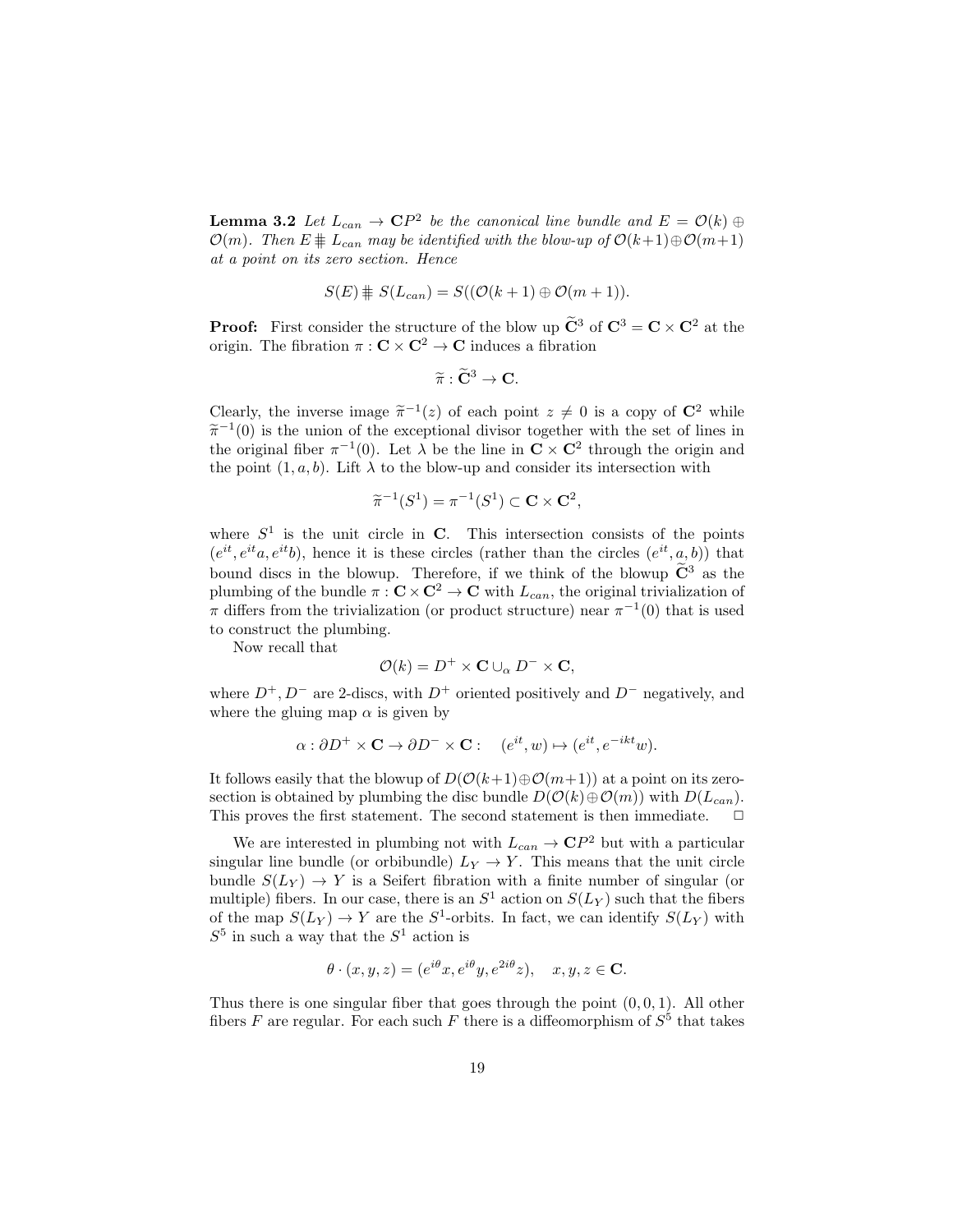<span id="page-19-0"></span>F to the circle  $\gamma_0 = (e^{i\theta}, e^{i\theta}, 0)$ . Identify a neighborhood of  $\gamma_0$  with  $S^1 \times D^4$  in such a way that

$$
S^5 = S^1 \times D^4 \cup D^2 \times S^3,
$$

with the identity map of  $S^1 \times S^3$  as gluing map. Then, in these coordinates near  $\gamma_0$  the fibers of  $S(L_Y)$  are (diffeomorphic to) the circles

$$
\gamma_x = \left\{ (\theta, A_{\theta}(x)) \in S^1 \times D^4 : A_{\theta} = \begin{pmatrix} e^{i\theta} & 0 \\ 0 & e^{2i\theta} \end{pmatrix} \right\}.
$$

By way of contrast, the fibers of  $S^5$  with the Hopf fibration have neighborhoods fibered by the circles

$$
\gamma'_x = \left\{ (\theta, A'_\theta(x)) \in S^1 \times D^4 : A'_\theta = \begin{pmatrix} e^{i\theta} & 0 \\ 0 & e^{i\theta} \end{pmatrix} \right\}.
$$

The next result shows that plumbing with  $S(L)$  is a kind of twisted blowup.

**Proposition 3.3** Let  $L_Y \rightarrow Y$  be the orbibundle described in the previous paragraph. Then the manifold obtained by plumbing  $S(\mathcal{O}(k) \oplus \mathcal{O}(m))$  with a regular fiber of  $S(L_Y)$  is diffeomorphic to  $S(\mathcal{O}(k+2) \oplus \mathcal{O}(m+1)).$ 

Proof: We may think of plumbing as the result of a surgery that matches the flat circles  $S^1 \times pt$  in the copy of  $S^1 \times S^3$  in  $S(\mathcal{O}(k) \oplus \mathcal{O}(m))$  with the circles  $\gamma_x$  in the neighborhood of a regular fiber  $\gamma_0$  of  $S(L_Y)$ . We would get the same result if we matched the circles

$$
\delta_x = \left\{ (\theta, A''_{\theta}(x)) \in S^1 \times S^3 : A''_{\theta} = \left( \begin{array}{cc} e^{-i\theta} & 0 \\ 0 & 1 \end{array} \right) \right\}
$$

in  $S^1 \times S^3 \subset S(\mathcal{O}(k) \oplus \mathcal{O}(m))$  with the circles  $\gamma'_x$  in the standard (Hopf)  $S^5$ . But if we trivialize the boundary of  $S(\mathcal{O}(k) \oplus \mathcal{O}(m)) - D^2 \times S^3$  by the circles  $\delta_x$  we get the same as if we trivialized the boundary of  $S(\mathcal{O}(k+1) \oplus \mathcal{O}(m)) - D^2 \times S^3$ in the usual way by flat circles. Thus

$$
S(\mathcal{O}(k) \oplus \mathcal{O}(m)) \nparallel S(L_Y) = S(\mathcal{O}(k+1) \oplus \mathcal{O}(m)) \nparallel S(L_{can})
$$
  
= 
$$
S(\mathcal{O}(k+2) \oplus \mathcal{O}(m+1)).
$$

There is a question of orientations here: do we have to add or subtract 1 from  $k$ to compensate for the extra twisting in  $S(L_Y)$ ? One can check that it is correct to add 1 by using the present approach to give an alternate proof of the previous lemma. For, if we completely untwisted the circles in the neighborhood of  $\gamma_0$ (thereby increasing the twisting of the other side by an additional 2), we would be doing the trivial surgery in which the attaching map is the identity. Note also that because the sum  $\mathcal{O}(k) \oplus \mathcal{O}(m)$  depends only on  $k+m$  we could equally well have put the extra twist on the other factor.  $\Box$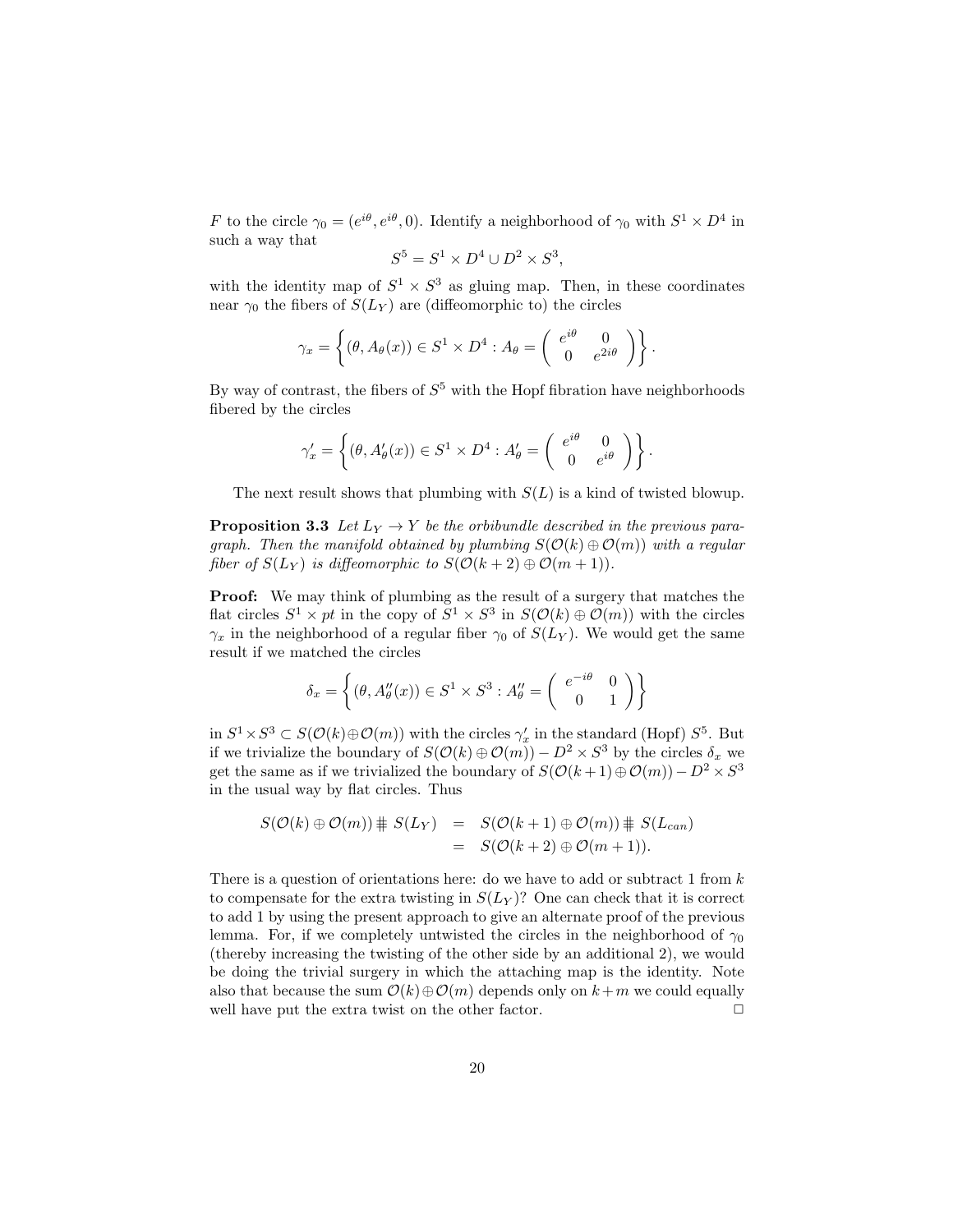# <span id="page-20-0"></span>3.2 Structure of the pair  $(\mathcal{V}_J, \mathcal{Z}_J)$

Our aim is to prove the following proposition, where  $\mathcal{V}_J$  is the space of gluing parameters for a fixed  $J \in \mathcal{J}_2$  that describes the link of the space of  $(A - 2F)$ curves in the space of (pointed) A-curves.

**Proposition 3.4** The link  $\mathcal{L}_z$  of the zero section  $\mathcal{Z}_j$  in the stratified space  $\mathcal{V}_j$ is constructed by plumbing  $S(\mathcal{O}(-3) \oplus \mathcal{O}(-1))$  to  $S(L_Y)$ . Hence

$$
\mathcal{L}_{\mathcal{Z}} = S(\mathcal{O}(-1) \oplus \mathbf{C}).
$$

We are now not quite in the situation described in Proposition [2.8](#page-12-0) because we are including the open stratum  $\mathcal{J}_0$  of  $\mathcal{J}$ . This means that we have to replace the space  $\overline{\mathcal{M}}_k = \overline{\mathcal{M}}(A - kF, \mathcal{J})$  by a space  $\overline{\mathcal{M}}_0$  of curves of class A that go through the fixed point  $x_0$ . Since we are interested in working out the structure of the fiber of the projection  $\overline{\mathcal{M}}_0 \to \mathcal{J}$  at a point  $J \in \mathcal{J}_2$ , we will choose  $x_0$  so that it does not lie on the unique J-holomorphic  $(A - 2F)$ -curve  $\Delta_J$  and then define  $\overline{\mathcal{M}}_0$  to be the space  $\overline{\mathcal{M}}(A, x_0, \mathcal{J})$  in Definition [2.6](#page-9-0). Let  $\pi_0$  denote the projection

$$
\pi_0:\overline{\mathcal{M}}_0\to\mathcal{J}
$$

and set  $\overline{\mathcal{M}}_0(\mathcal{J}_m) = \pi_0^{-1}(\mathcal{J}_m)$  as before. It is not hard to see that the following analog of Proposition [2.8](#page-12-0) holds.

**Proposition 3.5** (i) Let  $J \in \mathcal{J}_m$  be any almost complex structure such that the unique J-holomorphic  $(A - mF)$ -curve  $\Delta_J$  does not go through  $x_0$ . Then the projection

$$
\pi_k: \overline{\mathcal{M}}_0(\mathcal{J}_m) \to \mathcal{J}_m
$$

is a locally trivial fibration near J, whose fiber  $\mathcal{F}_I(0,m)$  is the space of all stable J-curves  $[\Sigma, u]$  in class A that have  $\Delta_J$  as one component and go through  $x_0$ . In particular,  $F_J(0,m)$  is a stratified space whose strata are orbifolds of (real)  $dimension < 4m-2$ .

(ii) The singular fibers of  $\pi_k : \overline{M}_0(\mathcal{J}_m) \to \mathcal{J}_m$  occur at points J for which  $x_0 \in \Delta_J$ . For such J,  $\pi_k^{-1}(J)$  can be identified with the space  $\mathcal{F}_J(m)$  described in Proposition [2.8](#page-12-0).

As before, we now construct a pair  $(\mathcal{V}_J, \mathcal{Z}_J)$  that describes a neighborhood of  $\overline{\mathcal{M}}_0(\mathcal{J}_m)$  in  $\overline{\mathcal{M}}_0$ . We will concentrate on the case  $m = 2$  and will suppose that  $x_0 \notin \Delta_J$ . We further normalize J by requiring that the projection  $\pi_J$  along the J-holomorphic F-curves is simply the projection onto the first factor  $S^2$ . We write  $q_0 = \pi_J(x_0)$ .

# §3.2.1 The bundle  $\mathcal{V}_{2,J} \to \mathcal{Z}_{2,J}$ .

Observe first that  $\mathcal{Z}_J$  has two subsets:  $\mathcal{Z}_{1,J}$  consisting of all stable A-maps [ $\Sigma, z_0, h$ ] that are the union of the  $(A - 2F)$ -curve  $\Delta_J$  with a double covering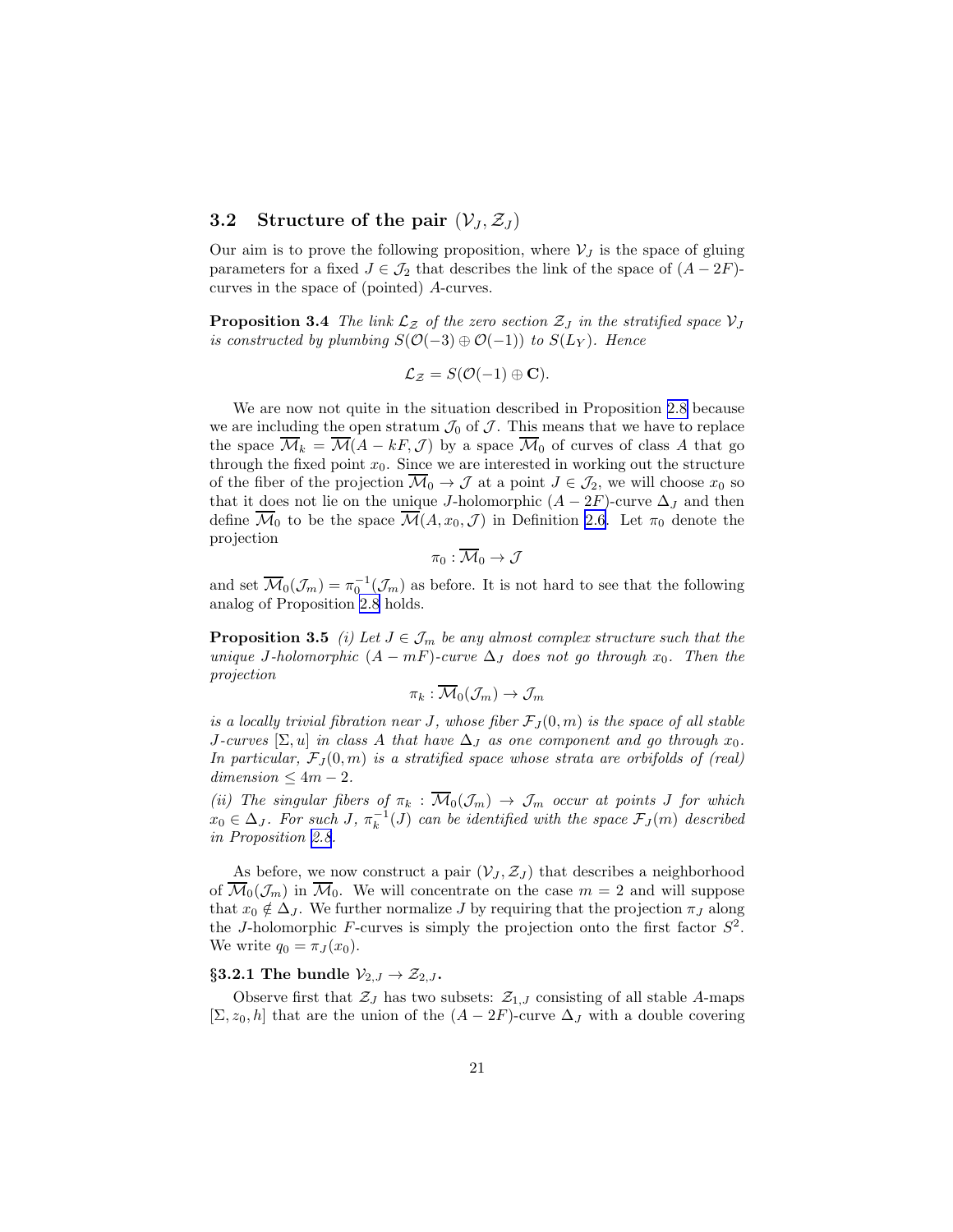<span id="page-21-0"></span>of the fiber  $F_0$  through  $x_0$ , and  $\mathcal{Z}_{2,J}$  consisting of all stable A-maps  $[\Sigma, z_0, h]$ that are the union of  $\Delta_J$  with two distinct fibers. We will call these sets  $\mathcal{Z}_{i,J}$ strata. This is accurate as far as  $\mathcal{Z}_{2,J}$  is concerned, but strictly speaking  $\mathcal{Z}_{1,J}$ is a union of strata. (Recall that the strata are detemined by the topological type of the marked domain  $[\Sigma, z_0]$ , and the homology class of the images of its components under h.)

Let us first consider  $\mathcal{Z}_{2,J}$ . Since  $h(z_0) = x_0$  always, one of the two fibers has to be  $F_0$  and the other moves. Therefore, the stratum  $\mathcal{Z}_{2,J}$  maps onto  $S^2 - \{q_0\}$ . It is convenient to compactify  $\mathcal{Z}_{2,J}$  by adding a point  $\sigma_*$  that projects to  $q_0$ . The domain  $\Sigma$  of  $\sigma_*$  has 4 components with  $\Sigma_0$ ,  $\Sigma_2$ ,  $\Sigma_3$  all meeting  $\Sigma_1$  and a marked point  $z_0 \in \Sigma_3$ . The map  $h_0 : \Sigma_0 \to \Delta_J$  parametrizes  $\Delta_J$  as a section,  $h_1$  takes  $\Sigma_1$  onto the point  $F_0 \cap \Delta_J$ , and  $h_2, h_3$  have image  $F_0$  with  $h_3(z_0) = x_0$ . The argument of Example [2.10](#page-15-0) gives the following result.

**Lemma 3.6** The space  $\mathcal{V}_{2,J}$  of gluing parameters over  $\mathcal{Z}_{2,j} \cup {\sigma_*} = S^2$  is the bundle  $\mathcal{O}(-2) \oplus \mathbf{C}$ .

#### §3.2.2 The stratum  $\mathcal{Z}_{1,J}$

This gives half of  $\mathcal{L}_{\mathcal{Z}}$ . The other half comes from the link of the orbifold  $\mathcal{Z}_{1,J}$  in  $\mathcal{V}_{1,J}$ . Thus the next step is to look at  $\mathcal{Z}_{1,J}$ .

Let  $p_0, p_1$  be two distinct points on  $F_0 \equiv S^2$ , with  $p_0 = x_0$  and  $p_1 = \Delta_J \cap F_0$ . Then  $\mathcal{Z}_{1,J}$  is the orbifold

$$
\mathcal{Z}_{1,J} = Y = \overline{\mathcal{M}}_{0,2}(S^2, p_0, p_1, 2)
$$

of all stable maps to  $S^2$  with two marked points  $z_0, z_1$  that are in the class  $2[S^2]$  and are such that  $h(z_0) = p_0, h(z_1) = p_1$ . We will also need to consider the space  $\overline{\mathcal{M}}_{0,0}(S^2,2)$  of genus 0 stable maps of degree 2 into  $S^2$  that have no marked points and the space

$$
\widetilde{Y} = \overline{\mathcal{M}}_{0,3}(S^2, p_0, p_1, p_2, 2)
$$

of all degree 2 stable maps to  $S^2$  with three marked points  $z_0, z_1, z_2$  such that  $h(z_0) = p_0, h(z_1) = p_1, h(z_2) = p_2.$ 

**Lemma 3.7** (i)  $\overline{M}_{0,0}(S^2, 2)$  is a smooth manifold diffeomorphic to  $\mathbb{C}P^2$ . (ii)  $\widetilde{Y} = \overline{\mathcal{M}}_{0,3}(S^2, p_0, p_1, p_2, 2)$  is a smooth manifold diffeomorphic to  $\mathbb{C}P^2$ . (iii) The forgetful map  $f : \widetilde{Y} \to Y$  may be identified with the 2-fold cover that quotients  $\mathbb{C}P^2$  by the involution  $\tau : [x : y : z] \mapsto [x : y : -z]$ . In particular, Y is smooth except at the point  $\sigma_{01} = f([0:0:1])$  that has the local chart  $\mathbf{C}^2/(x,y) = (-x,-y)$ . This point  $\sigma_{01}$  is the stable map  $[S^2,h,z_0,z_1]$  where the critical values of h are at  $p_0$  and  $p_1$ .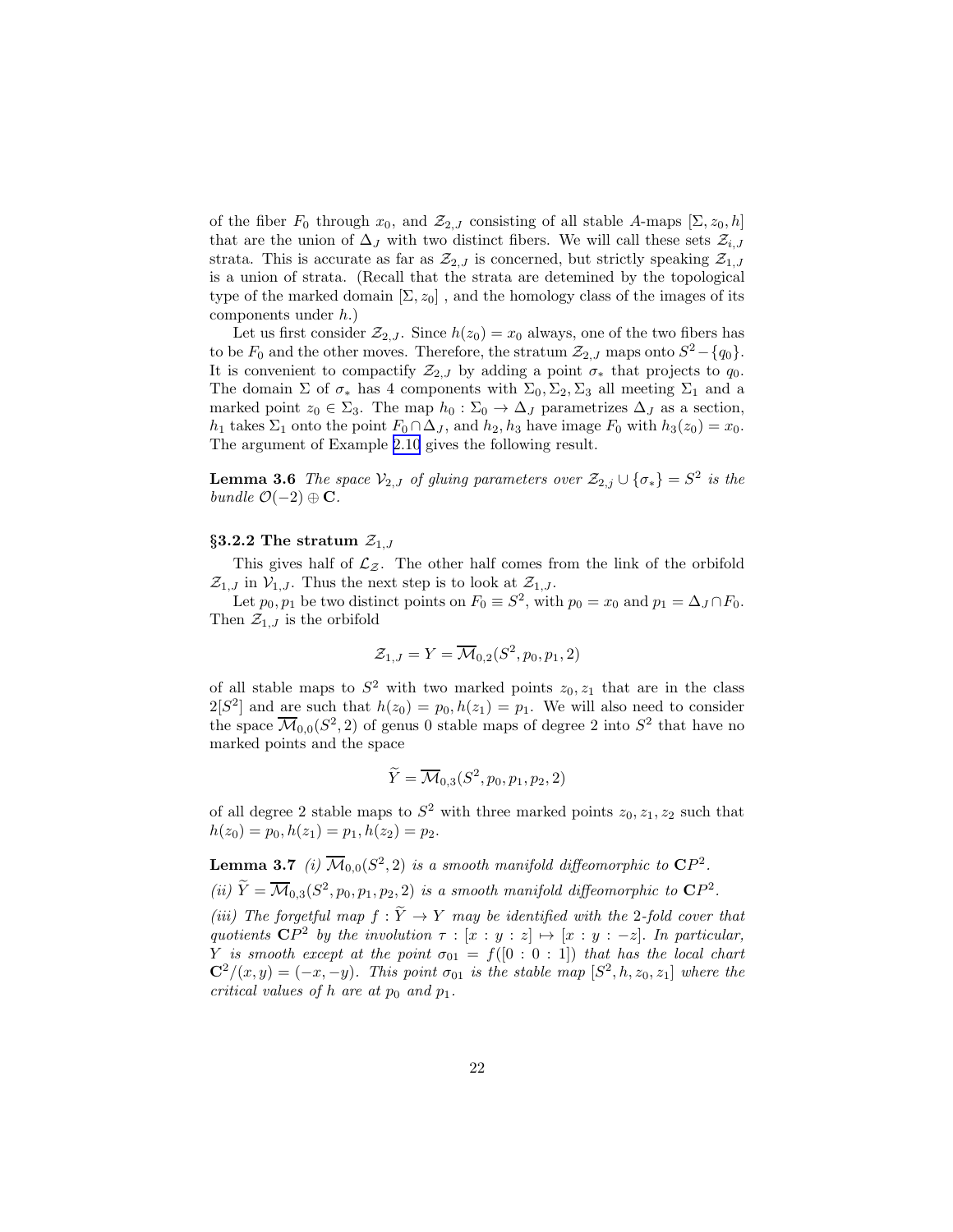**Proof:** (i) The space  $\overline{\mathcal{M}}_{0,0}(S^2,2)$  has two strata. The first,  $\mathcal{S}_1$ , consists of self-maps of  $S^2$  of degree 2, and the second,  $S_2$ , consists of maps whose domain has two components, each taken into  $S^2$  by a map of degree 1. The equivalence relation on each stratum is given by precomposition with a holomorphic self-map of the domain. It is not hard to check that each equivalence class of maps in  $S_1$ is uniquely determined by its two critical values (or branch points). Since these can be any pair of distinct points,  $S_1$  is diffeomorphic to the set of unordered pairs of distinct points in  $S^2$ . On the other hand there is one element  $\sigma_w$  of  $S_2$ for each point  $w \in S^2$ , the correspondence being given by taking w to be the image under h of the point of intersection of the two components.

If  $\sigma_{\{x,y\}}$  denotes the element of  $S_1$  with critical values  $\{x,y\}$ , we claim that  $\sigma_{\{x,y\}} \to \sigma_w$  when  $x, y$  both converge to w. To see this, let  $h_{\{x,y\}} : S^2 \to S^2$ be a representative of  $\sigma_{\{x,y\}}$  and let  $\alpha_{\{x,y\}}$  be the shortest geodesic from x to y. (We assume that x, y are close to w.) Then  $h_{\{x,y\}}^{-1}(\alpha_{\{x,y\}})$  is a circle  $\gamma_{\{x,y\}}$ through the critical points of  $h_{\{x,y\}}$ . This is obvious if  $h_{\{x,y\}}$  is chosen to have critical points at  $0, \infty$  and if  $x = 0, y = \infty$  since  $h_{\{x,y\}}$  is then a map of the form  $z \mapsto a z^2$ . It follows in the general case because Mobius transformations take circles to circles. Hence  $h_{\{x,y\}}$  takes each component of  $S^2 - \gamma_{\{x,y\}}$  onto  $S^2 - \alpha_{\{x,y\}}$ . If we now let x, y converge to w, we see that  $\sigma_{\{x,y\}}$  converges to  $\sigma_w$ .

The above argument shows that  $\overline{\mathcal{M}}_{0,0}(S^2, 2)$  is the quotient of  $S^2 \times S^2$  by the involution  $(x, y) \mapsto (y, x)$ . This is well known to be  $\mathbb{C}P^2$ . In fact, it is easy to check that the map

$$
H: ([x_0:x_1],[y_0:y_1]) \mapsto [x_0y_0:x_1y_1:x_0y_1+x_1y_0-x_0y_0-x_1y_1]
$$

induces a diffeomorphism from the quotient to  $\mathbb{C}P^2$ . Under this identification the stratum  $S_2 = H(diag)$  is the quadric  $(u + v + w)^2 = 4uv$  (where we use coordinates  $[u : v : w]$  on  $\mathbb{C}P^2$ ). Further, if we put

$$
p_0 = [0:1], \quad p_1 = [1:0], \quad p_2 = [1,1],
$$

the set of points in  $\overline{\mathcal{M}}_{0,0}(S^2, 2) = \mathbb{C}P^2$  consisting of maps that branch over  $p_i$ is a line  $\ell_i$ , the image by H of  $(S^2 \times p_i) \cup p_i \times S^2$ . Thus

$$
\ell_0 = \{u = 0\}, \quad \ell_1 = \{v = 0\}, \quad \ell_2 = \{w = 0\}.
$$

Note finally that all stable maps in  $\overline{\mathcal{M}}_{0,0}(S^2, 2)$  are invariant by an involution: for example the map  $z \mapsto z^2$  is invariant under the reparametrization  $z \mapsto z^2$  $-z$ . Since all elements have the same reparametrization group,  $\overline{\mathcal{M}}_{0,0}(S^2, 2)$  is smooth. However, this will no longer be the case when we add two marked  $\Box$  points.  $\Box$ 

(ii) Now consider the forgetful map

$$
\phi_{30} : \overline{\mathcal{M}}_{0,3}(S^2, p_0, p_1, p_2, 2) \to \overline{\mathcal{M}}_{0,0}(S^2, 2).
$$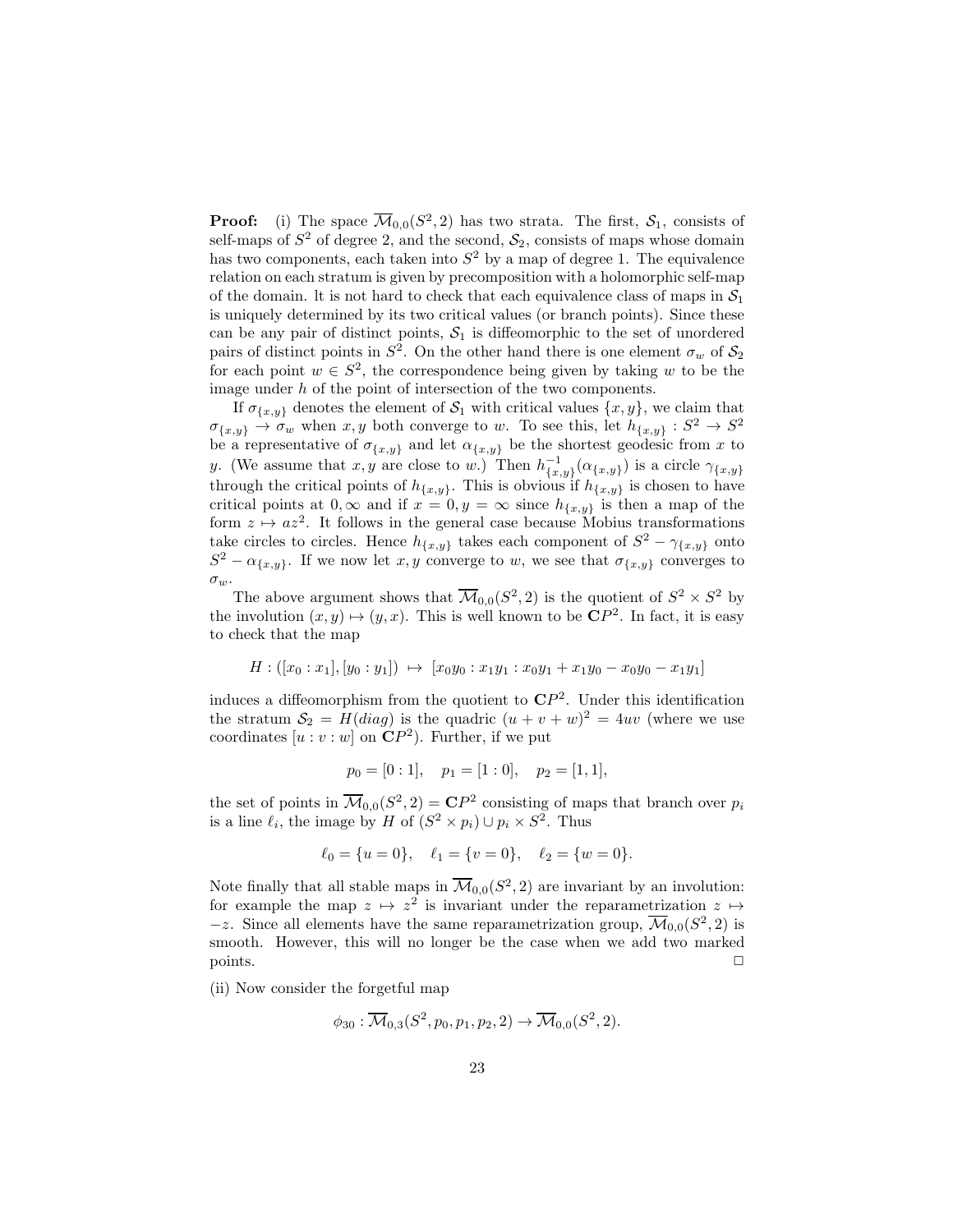For a general point of  $\overline{\mathcal{M}}_{0,0}(S^2, 2)$ , that is a point where neither branching point is at  $p_0$ ,  $p_1$  or  $p_2$ ,  $\phi_{30}$  is 4 to 1. To see this, note that for  $i = 0, 1, 2, z_i$  can be either of the points that get mapped to  $p_i$  which seems to give an 8-fold cover. However, because h has degree 2, h is invariant under an involution  $\gamma_h$  of  $S^2$ that interchanges the two inverse images of a generic point. Hence the cover is 4 to 1, and the covering group is  $\mathbb{Z}/2\mathbb{Z} \oplus \mathbb{Z}/2\mathbb{Z}$ . When just one branching point is at some  $p_i$ ,  $\phi_{30}$  is 2 to 1, and when both branching points are at some  $p_i$ , it is 1 to 1. This determines  $\phi_{30}$ . In fact, with the above identification for  $\overline{\mathcal{M}}_{0,0}(S^2, 2) = \mathbb{C}P^2$ ,  $\phi_{30}$  is the map

$$
\phi_{30} : \mathbf{C}P^2 \to \mathbf{C}P^2 : [x:y:z] \mapsto [x^2:y^2:z^2].
$$

Note that the inverse image of  $S_2 = \{4uv = (u+v+w)^2\}$  consists of the 4 lines

$$
x \pm y \pm iz = 0.
$$

These components correspond to the 4 different ways of arranging 3 points on the two components of the stable maps in  $S_2$ . Note further that none of the points in  $\overline{\mathcal{M}}_{0,3}(S^2, p_0, p_1, p_2, 2)$  are invariant by any reparametrization of their domains. Hence all points of this moduli space are smooth.  $\hfill \Box$ 

(iii) Similar reasoning shows that the forgetful map

$$
\phi_{20}: Y = \overline{\mathcal{M}}_{0,2}(S^2, p_0, p_1, 2) \to \overline{\mathcal{M}}_{0,0}(S^2, 2)
$$

is a 2-fold cover branched over  $\ell_0 \cup \ell_1$ . Hence we may identify Y as

$$
Y = \{ [u : v : w : t] \in \mathbf{C}P^3 : t^2 = uv \}
$$

where the cover  $\phi_{20}: Y \to \mathbb{C}P^2$  forgets t. There is one point in Y that is invariant under a reparametrization of its domain, namely the point  $\sigma_{01}$  corresponding to the map  $h: S^2 \to S^2$  that branches at  $p_0$  and  $p_1$ . In the above coordinates on Y,

$$
\sigma_{01} = \phi_2^{-1}(\ell_0 \cap \ell_1) = [0:0:1:0].
$$

It is also easy to check that

$$
\phi_{32} : \overline{\mathcal{M}}_{0,3}(S^2, p_0, p_1, p_2, 2) = \mathbb{C}P^2 \to Y
$$

has the formula

$$
\phi_{32}([x:y:z]) = [x^2:y^2:z^2:xy].
$$

Since  $\phi_{32} \circ \tau([x:y:z]) = \phi_{32}([x:y:-z]) = \phi_{32}([x:y:z])$ ,  $\phi_{32}$  is equivalent to quotienting out by  $\tau$  as claimed.  $\Box$ 

# §3.2.3 The bundle  $\mathcal{V}_{1,J} \rightarrow \mathcal{Z}_{1,J}$ .

Now we consider the structure of the orbibundles of gluing parameters over  $\widetilde{Y} = \overline{\mathcal{M}}_{0,3}(S^2, p_0, p_1, p_3, 2)$  and  $\mathcal{Z}_{1,J} = Y = \overline{\mathcal{M}}_{0,2}(S^2, p_0, p_1, 2)$ . We will call the first  $\widetilde{L} \to \widetilde{Y}$  and the second  $L_Y \to Y$ . In both cases the fiber at the stable map  $[\Sigma, h, z_i]$  is the tangent space  $T_{z_1} \Sigma$ .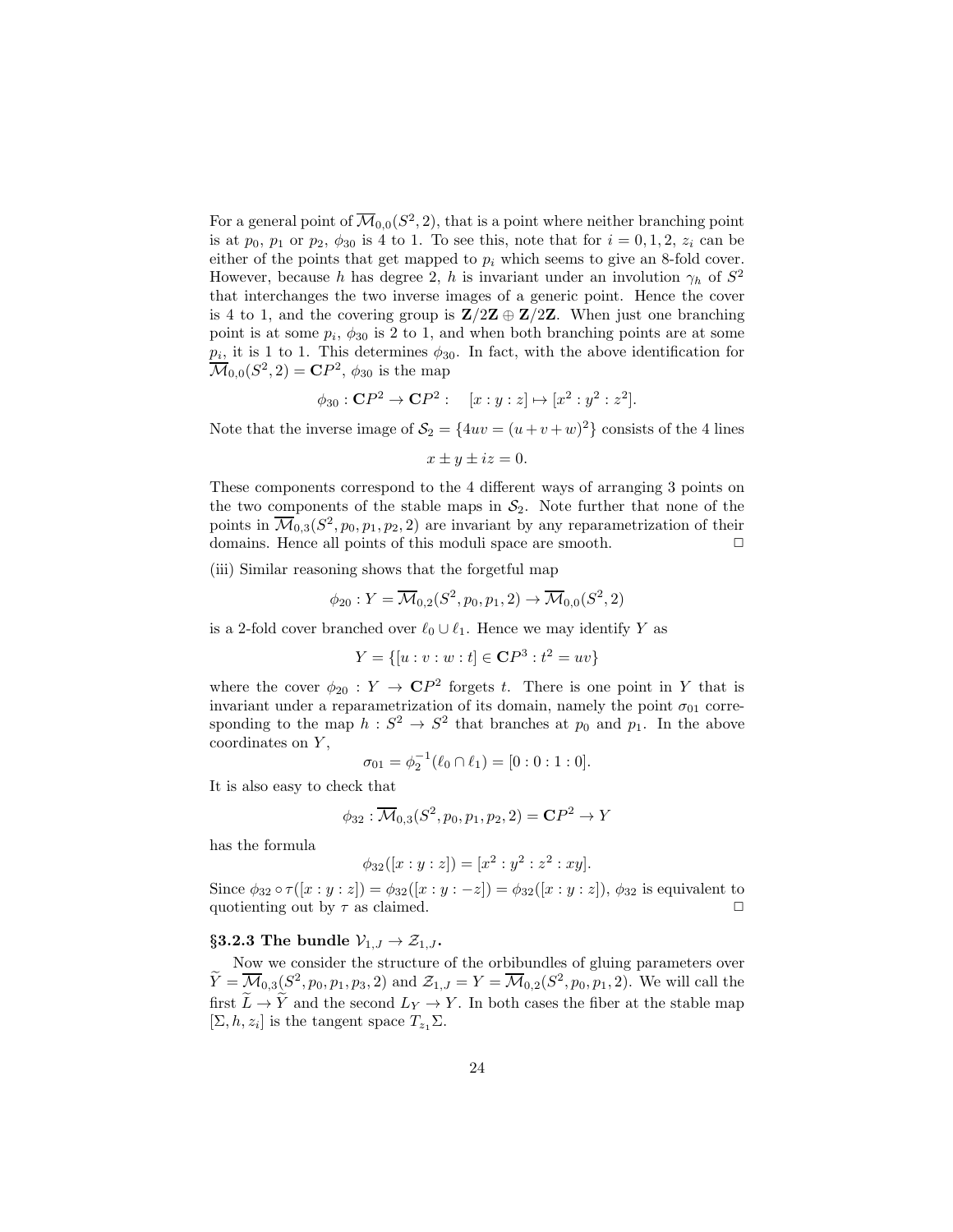**Lemma 3.8** (i) The orbibundle  $\widetilde{L} \rightarrow \widetilde{Y}$  is smooth and may be identified with the canonical line bundle  $L_{can}$  over  $\tilde{Y} = \mathbb{C}P^2$ .

(ii) The orbibundle  $L_Y \rightarrow Y$  is smooth except at the point  $\sigma_{01}$ . It can be identified with the quotient of  $L_{can}$  by the obvious lift  $\tilde{\tau}$  of  $\tau$ .

(iii) The set  $S(L_Y)$  of unit vectors in  $L_Y$  is smooth and diffeomorphic to  $S^5$ . The orbibundle  $S(L_Y) \rightarrow Y$  can be identified with the quotient of  $S^5$  by the circle action

$$
\theta \cdot (x, y, z) = (e^{i\theta}x, e^{i\theta}y, e^{2i\theta}z).
$$

**Proof:** Since  $\widetilde{Y}$  is smooth, the general theory implies that  $\widetilde{L}$  is smooth. Therefore, it is a line bundle over  $\mathbb{C}P^2$  and to understand its structure we just have to figure out its restriction to one line. It is easiest to consider one of the lines  $x \pm y \pm iz = 0$  that lie over  $\mathcal{S}_2$ . Recall that  $\sigma_w \in \mathcal{S}_2$  is the stable map  $[\Sigma_w, h_w]$ with domain  $\Sigma_w = S^2 \cup_{w=w} S^2$  and where h is the identity map on each component. Suppose we look at the line in Y whose generic point has  $z_1$  on one component of  $\Sigma_w$  and  $z_0, z_2$  on the other. Then the bundle L has a natural trivialization over the set  $\{w \in S^2 : w \neq z_0, z_1, z_2\}$ . It is not hard to check that this trivialization extends over the points  $z_0, z_2$  but that one negative twist is introduced when  $z_1$  is added. The argument is very similar to the proof of Lemma [3.9](#page-25-0) below, and is left to the reader.  $\Box$ 

(ii) It follows from the general theory that  $L_Y \to Y$  is smooth over the smooth points of Y. Moreover, at  $\sigma_{01} = [S^2, h]$  the automorphism  $\gamma : S^2 \to S^2$  such that  $h \circ \gamma = h, \gamma(z_i) = z_i$  acts on  $T_{z_1} S^2$  by the map  $v \mapsto -v$ . (To see this, note that we can identify  $S^2$  with  $\mathbb{C} \cup \{\infty\}$  in such a way that  $z_0 = p_0 = 0, z_1 = p_1 = \infty$ . Then  $h(z) = z^2$ , and  $\gamma(z) = -z$ .) Hence the local structure of L at  $\sigma_{01}$  is given by quotienting the trivial bundle  $D^4 \times \mathbf{C}$  by the map  $(x, y) \times v \mapsto (-x, -y) \times -v$ . This is precisely the structure of the quotient of  $\tilde{L}$  by  $\tilde{\tau}$  at the singular point. Moreover, we can identify  $S(L_Y)$  with  $S^5/\tau$  globally since  $L_Y \to Y$  pulls back to  $\widetilde{L} \to \widetilde{Y}$  under the map  $\widetilde{Y} \to Y$ .

The quotient  $S^5/\tau$  is smooth except possibly at the fixed points  $(x, y, 0)$  of  $\tau$ . Since  $S(L_Y)$  is smooth at these points,  $S(L_Y)$  is smooth everywhere. It may be identified with  $S^5$  by the map

$$
S(L_Y) \equiv S^5/\tau \to S^5: \quad (x, y, z) \mapsto (x\sqrt{1+|z|^2}, y\sqrt{1+|z|^2}, z^2).
$$

The last statement may be proved by noting that the formula

$$
(x, y, z) \mapsto [x^2 : y^2 : z : xy] \in \mathbb{C}P^3
$$

defines a diffeomorphism from the orbit space of the given circle action to  $\mathbf{C}P^2/\tau = Y.$ 

§3.2.4 Attaching the strata.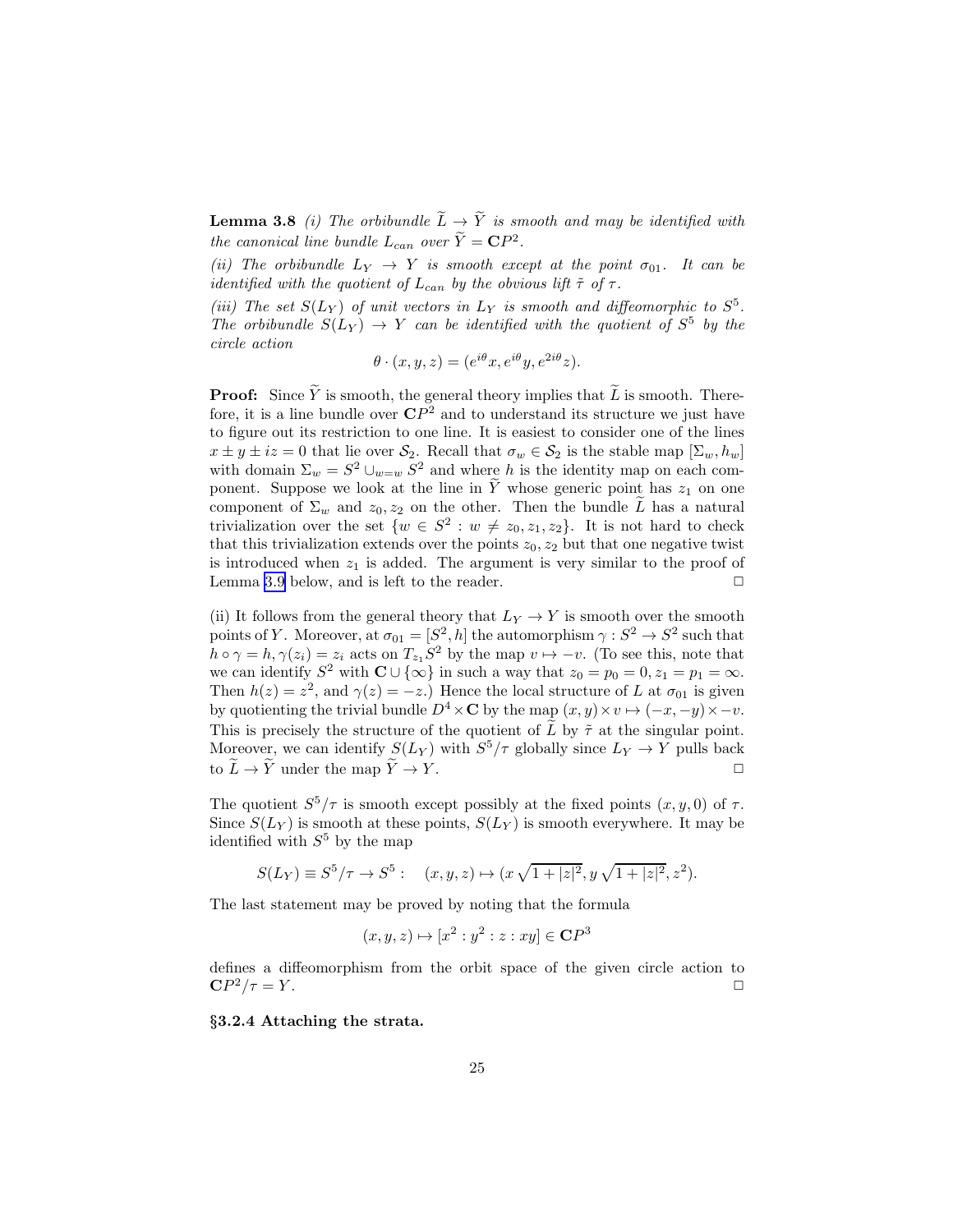<span id="page-25-0"></span>The next step is to understand how the two strata  $\mathcal{V}_{1,J}$  and  $\mathcal{V}_{2,J}$  fit together. The two zero sections  $\mathcal{Z}_{1,J}$  and  $\mathcal{Z}_{2,J}$  intersect at the point  $\sigma_*$ . Recall that the domain  $\Sigma$  of  $\sigma_*$  has 4 components with  $\Sigma_0$ ,  $\Sigma_2$ ,  $\Sigma_3$  all meeting  $\Sigma_1$  and a marked point  $z_0 \in \Sigma_3$ . The map  $h_0 : \Sigma_0 \to \Delta_J$  parametrizes  $\Delta_J$  as a section,  $h_1$  takes  $\Sigma_1$  onto the point  $x_1 = F_0 \cap \Delta_J$ , and  $h_2, h_3$  have image  $F_0$  with  $h_3(z_0) = x_0$ . The stratum of  $\mathcal{Z}_{1,J}$  containing  $\sigma_*$  consists just of this one point. Hence the local coordinates of  $\sigma_*$  in  $\mathcal{Z}_{1,J}$  are given by two gluing parameters  $(a_0, a_1)$ . If we write  $z_{ij}$  for the point  $\Sigma_i \cap \Sigma_j$ , these are

 $(a_0, a_1)$  where  $a_0 \in T_{z_{12}} \Sigma_1 \otimes T_{z_{12}} \Sigma_2$ ,  $a_1 \in T_{z_{13}} \Sigma_1 \otimes T_{z_{13}} \Sigma_3$ , .

Similarly, the local coordinates for a neighborhood of  $\sigma_*$  in  $\mathcal{V}_{1,J}$  are

 $(b, a_0, a_1)$ 

where  $(a_0, a_1)$  are as before and  $b \in T_{z_{01}}\Sigma_0 \otimes T_{z_{01}}\Sigma_1$  is a gluing parameter at the point  $z_{01}$  where the component  $\Sigma_0$  mapping to  $\Delta_J$  is attached. On the other hand the natural coordinates for a neighborhood of  $\sigma_*$  in  $\mathcal{V}_{2,J}$  are triples  $(w, b, a)$  where b is a gluing parameter at the point  $z_{03}$  where the component  $\Sigma_0$  that maps to  $\Delta_J$  is attached to the fixed fiber  $\Sigma_3$ , w is the point where the moving fiber  $\Sigma_2$  (the one not containing  $z_0$ ) is attached to  $\Sigma_0$  and a is a gluing parameter at w.

**Lemma 3.9** The attaching map  $\alpha$  at  $\sigma_*$  has the form  $(b, a_0, a_1) \mapsto (w_b, ba_0, ba_1)$ , where  $b \neq 0$  and  $||b||$  is small. Here the map  $b \mapsto w_b$  identifies a small neighborhood of 0 in  $T_{z_{01}}\Sigma$  with a neighborhood of  $x_1$  in  $\Delta_J$  in the obvious way.

**Proof:** The attaching of  $\mathcal{Z}_{1,J}$  to  $\mathcal{Z}_{2,J}$  comes from gluing at the point  $z_{01}$  via the parameter b. Thus we are gluing the "ghost component"  $\Sigma_1$  to the component  $\Sigma_0$  that maps to  $\Delta_J$  in the space of stable A-curves that are holomorphic for a fixed J. (It is only when one glues at  $a_0$  or  $a_1$  that one changes the homology class of the curve  $\Delta_J$  and hence has to change J.) In particular, we can forget the components  $\Sigma_2$ ,  $\Sigma_3$  of the domain  $\Sigma$  of  $\sigma_*$ , retaining only the points  $z_{12}$ ,  $z_{13}$ on  $\Sigma_1$  where they are attached. Therefore we can consider the domain of the attaching map  $\alpha$  to be the 2-dimensional space

$$
\{[\Sigma_0 \cup_{z_{01}} \Sigma_1, z_{12}, z_{13}, h_\Delta; b]: \quad b \in \mathbf{C} = T_{z_{01}} \Sigma_0 \otimes T_{z_{01}} \Sigma_1\},\
$$

and its range to be the space of all elements  $[\Sigma_0, q_0, w, h_\Delta, J]$  where  $\Sigma_0 = S^2$ and w moves in a small disc about  $x_1$ . Here, the map  $h_{\Delta} : \Sigma_0 \to \Delta_J$  is fixed and parametrizes  $\Delta_J$  as a section. We can encode this by picking two points  $q_1, q_2$  in  $\Sigma_0$  that are different from  $q_0 = \pi_J(x_0)$  and then considering  $h_{\Delta}$  to be the map that takes these two marked points to two other fixed points on  $\Delta_J$ . Thus the attaching map  $\alpha$  is equivalent to the following map  $\alpha'$  that attaches different strata in the moduli space  $\overline{\mathcal{M}}_{0,4}(S^2)$  of 4 marked points on  $S^2$ :

$$
\alpha': \{(\Sigma_0 \cup \Sigma_1, q_1, q_2, z_{12}, z_{13}; b) : b \in \mathbf{C}\} \to \{(\Sigma_0, q_1, q_2, z_{12}, z_{13}) \in \overline{\mathcal{M}}_{0,4}(S^2)\}.
$$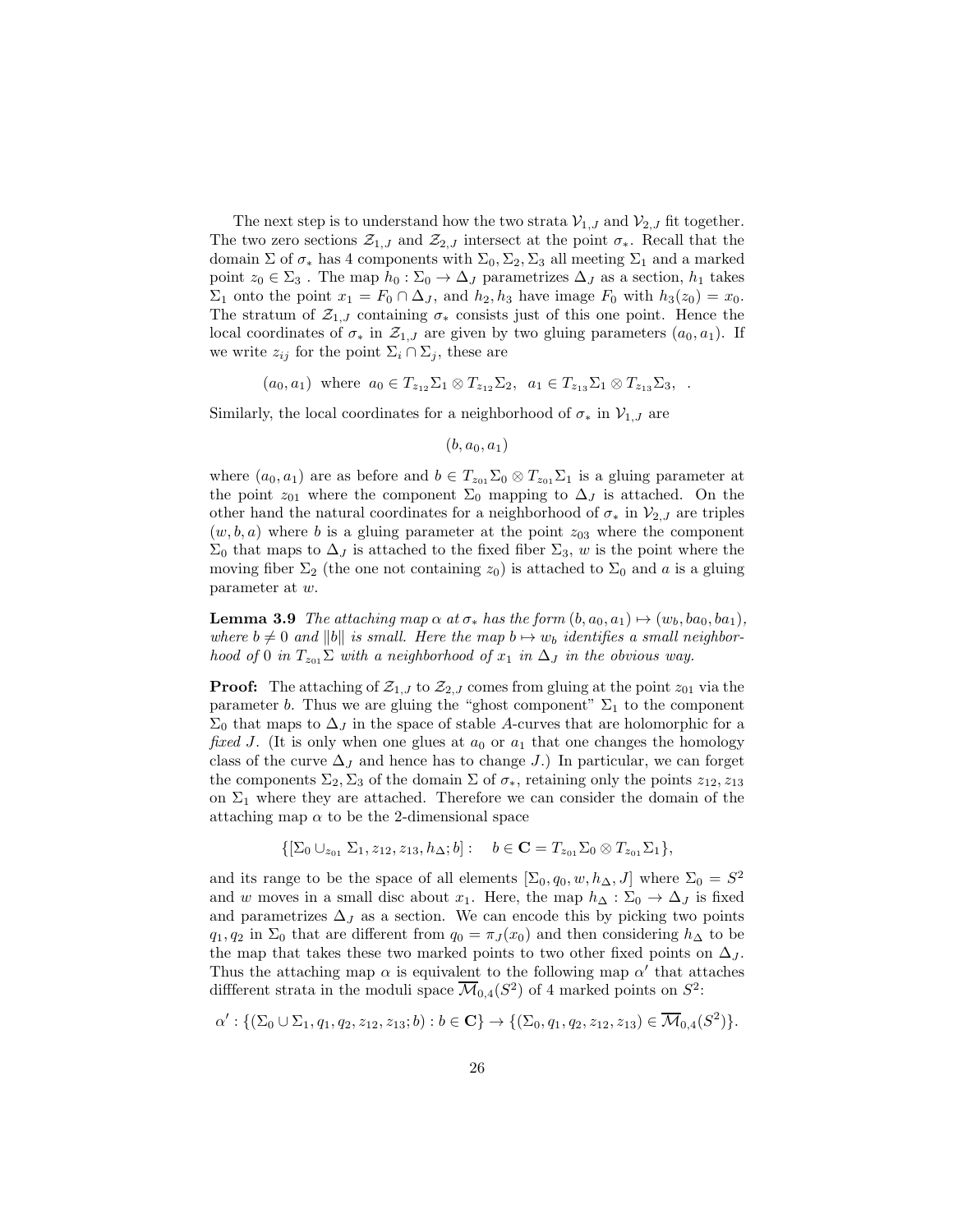Here, each  $\Sigma_i$  is a copy of  $S^2$  as before. On the left  $q_1, q_2$  are two marked points on  $\Sigma_0$  and  $z_{12}, z_{13}$  are two marked points on  $\Sigma_1$ . On the right, we should consider the three points  $q_1, q_2, z_{13}$  to be fixed, while  $z_{12} = w$  moves, since this corresponds to our previous trivialization of the neighborhood of  $\sigma_*$  in  $\mathcal{V}_{2,J}$ . Thus  $\alpha'$  may be considered as a map taking b to  $w_b = z_{12} \in \Delta_J$ .

It remains to check that as  $b$  moves once (positively) around 0,  $w_b$  moves once positively around  $z_{13}$ . This follows by examining the identification of the glued domain

$$
\Sigma_b = (\Sigma_0 - D(z_{01})) \cup_{gl_b} (\Sigma_1 - D(z_{01}))
$$

with  $\Sigma_0 = S^2$ . Observe that the two points  $q_1, q_2$  in  $\Sigma_0 - D(z_{01})$  and the single point  $z_{12}$  in  $\Sigma_1 - D(z_{01})$  must be taken to the corresponding three fixed points on  $S^2 = \Sigma_1$ . Hence the identification on  $\Sigma_0 - D(z_{01})$  is fixed, while that on  $\Sigma_1 - D(z_{01})$  can rotate about  $z_{13}$  as b moves. Hence, when b moves round a complete circle, so does  $w_b$ . It remains to check the direction of the rotation. Now, as we saw in Proposition [2.7](#page-10-0), as b moves once round this circle positively as seen from  $z_{01}$ , the point  $p_b$  on  $\partial D(z_{01}) \subset \Sigma_1$  that is matched with a fixed point p on  $\Sigma_0 - D(z_{01})$  moves once positively round  $\partial D(z_{01})$ . In order to line up  $p_b$  with  $p$ ,  $\Sigma_1$  must be rotated in the *opposite* direction, i.e. positively as seen from the fixed point  $z_{13}$ . Hence  $w_b$  rotates positively round  $z_{13}$ .

To complete the proof of the lemma, we must understand how the gluing parameters  $a_0, a_1$  fit into this picture. Since nothing is happening in the vertical (ie fiberwise) direction, we may consider the  $a_i$  to be elements of the following tangent spaces:

$$
a_0 \in T_{z_{12}}\Sigma_1, \quad a_1 \in T_{z_{13}}\Sigma_1.
$$

As  $b$  rotates positively, the image of  $a_0$  in the glued curve rotates once positively in the tangent space of  $z_{12}$ , and  $a_1 \in T_{w_b} \Sigma_1$  also rotates once with respect to the standard trivialization of the tangent spaces  $T_{w_b}\Sigma_1 \subset T(\Sigma_1)|_{D(z_{12})}$ . Hence result.  $\square$ 

#### Proof of Proposition [3.4](#page-20-0).

We have identified the orbibundle  $\mathcal{V}_{1,J} \to \mathcal{Z}_{1,J}$  with  $L \to Y$  and the bundle  $\mathcal{V}_{2,J} \to \mathcal{Z}_{2,J}$  with  $\mathcal{O}(-2) \oplus \mathbf{C} \to S^2$ . The previous lemma shows that these are attached by first twisting  $V_{1,J}$  to  $\mathcal{O}(-3) \oplus \mathcal{O}(-1)$  and then plumbing it to L. Hence

$$
\mathcal{L}_{\mathcal{Z}} = S(\mathcal{O}(-3) \oplus \mathcal{O}(-1)) \n\equiv S(L_Y)
$$

as claimed. The identification of the latter space with  $S(\mathcal{O}(-1) \oplus \mathbf{C})$  follows from Proposition [3.3.](#page-19-0)

# 3.3 The projection  $V_J \rightarrow \mathcal{J}$

In order to complete the calculation of the link  $\mathcal{L}_{2,0}$  of  $\mathcal{J}_2$  in  $\mathcal{J}$  it remains to understand the projection  $V_J \rightarrow \mathcal{J}$ . This is 1-to-1 except over the points of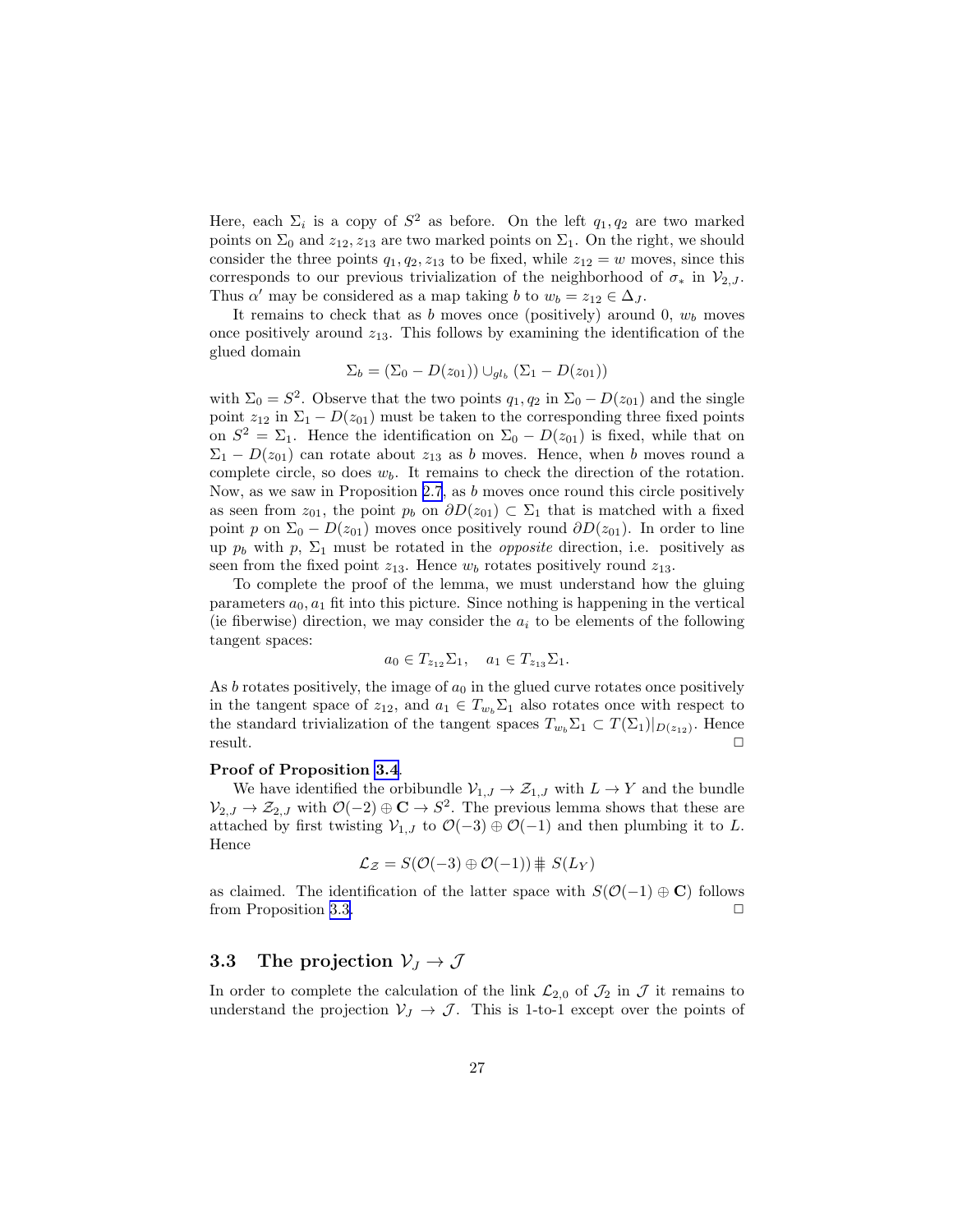$\mathcal{J}_1$ . In  $\mathcal{V}_{2,J}$  it is clearly the points with zero gluing parameter at the moving fiber that get collapsed. Thus the subbundle  $R_-\,$  of the circle bundle  $S(L_P) \rightarrow$  $\mathcal{P}(\mathcal{O}(-2) \oplus \mathbf{C})$  that lies over the (rigid) section  $S_-=\mathcal{P}(\{0\} \oplus \mathbf{C})$  must be collapsed to a single circle. The subbundle  $R_+$  lying over the other section  $S_+ = \mathcal{P}(\mathcal{O}(-2) \oplus \{0\})$  maps to a family of distinct elements in  $\mathcal{J}_1$ .

The story on  $V_{1,J}$  is, of course, more complicated. Here the points that concern us are the maps in  $S_2$  where the branch points coincide. Thus, if we identify  $\overline{\mathcal{M}}_{0,0}(S^2, 2)$  with  $\mathbb{C}P^2$  as in Lemma [3.7,](#page-21-0) these are the points of the quadric  $Q = \{(u + v + w)^2 = 4uv\}$ . Note that the attaching point  $\sigma_* \in$  $\overline{\mathcal M}_{0,2}(S^2,p_0,p_1,2)$  sits over

$$
[1:0:-1] = \ell_1 \cap Q \in \mathbf{C}P^2 = \overline{\mathcal{M}}_{0,0}(S^2, 2).
$$

The lift of Q to  $\overline{\mathcal{M}}_{0,2}(S^2, 2)$  has two components  $Q_{\pm}$ , given by the intersection  $Y \cap H_{\pm}$  where  $H_{\pm}$  is the hyperplane  $2t = \pm (u + v + w)$ . Since we can assign these at will, we will say that  $Q_-\$  corresponds to elements with the two marked points  $z_0, z_1$  on the same component of  $\Sigma_w = \Sigma_0 \cup_{w=w} \Sigma_1$  and that  $Q_+$ corresponds to elements with  $z_0, z_1$  on different components. Then, when one glues at  $z_1$  the resulting A-curve is the union of an  $(A - F)$ -curve with an F curve. It is not hard to check that the points on  $Q_-\,$  give rise to a  $(A-F)$ -curve through  $x_0$ , which is independent of w, while those on  $Q_+$  give rise to a varying  $(A - F)$ -curve that meets the  $J_w$ -holomorphic fiber through  $x_0$  at the point w. Note that the intersection  $Q_+ \cap Q_-$  consists of two points,  $p_* = [1 : 0 : -1 : 0]$ (corresponding to  $\sigma_*$ ) and  $q_* = [0:1:-1:0]$ . Moreover, in the coordinates  $(a_0, a_1)$  of a neighborhood of  $\sigma_*$  used in Lemma [3.9](#page-25-0) above,

$$
\{(a_0, a_1) : a_0 = 0\} \subset Q_-, \quad \{(a_0, a_1) : a_1 = 0\} \subset Q_+.
$$

This confirms that when  $\mathcal{V}_{2,J} \otimes \mathcal{O}(-1) = \mathcal{O}(-3) \oplus \mathcal{O}(-1)$  is plumbed to  $\mathcal{V}_{1,J}$ ,  $Q_-\$  is plumbed to the subbundle  $\{0\} \oplus \mathcal{O}(-1)$  corresponding to  $R_-\$  and  $Q_+\$  is plumbed to the subbundle  $\mathcal{O}(-3) \oplus \{0\}$  corresponding to  $R_+$ .

Let  $S(Q_{\pm}) \to Q_{\pm}$  denote the restriction of  $S(L_Y) \to Y$  to  $Q_{\pm}$ . Then the plumbing  $\mathcal{O}(-3) \oplus \mathcal{O}(-1) \not\equiv S(L_Y)$  contains the plumbings  $R_-\not\equiv S(Q_-)$ , and  $R_+ \ddagger S(Q_+).$ 

Lemma 3.10 (i)  $R_-\,\sharp\, S(Q_-) = S(\mathbf{C}) = S^2 \times S^1$  and  $R_+\,\sharp\, S(Q_+) = S(\mathcal{O}(-2)$ .

(ii) The subsets  $R_-\ \frac{m}{\pi} S(Q_+)$  and  $R_+\ \frac{m}{\pi} S(Q_+)$  of  $\mathcal{O}(-3) \oplus \mathcal{O}(-1) \frac{m}{\pi} S(L_Y)$ intersect in a circle.

**Proof:** Since  $Q_-\$  and  $Q_+\$  do not meet the singular point of Y, both bundles  $S(Q_{\pm}) \rightarrow Q_{\pm}$  have Euler number -1. Hence

$$
R_{-} \nparallel S(Q_{-}) = S(\mathcal{O}(-1)) \nparallel S(\mathcal{O}(-1)) = S(\mathbf{C}) = S^{2} \times S^{1},
$$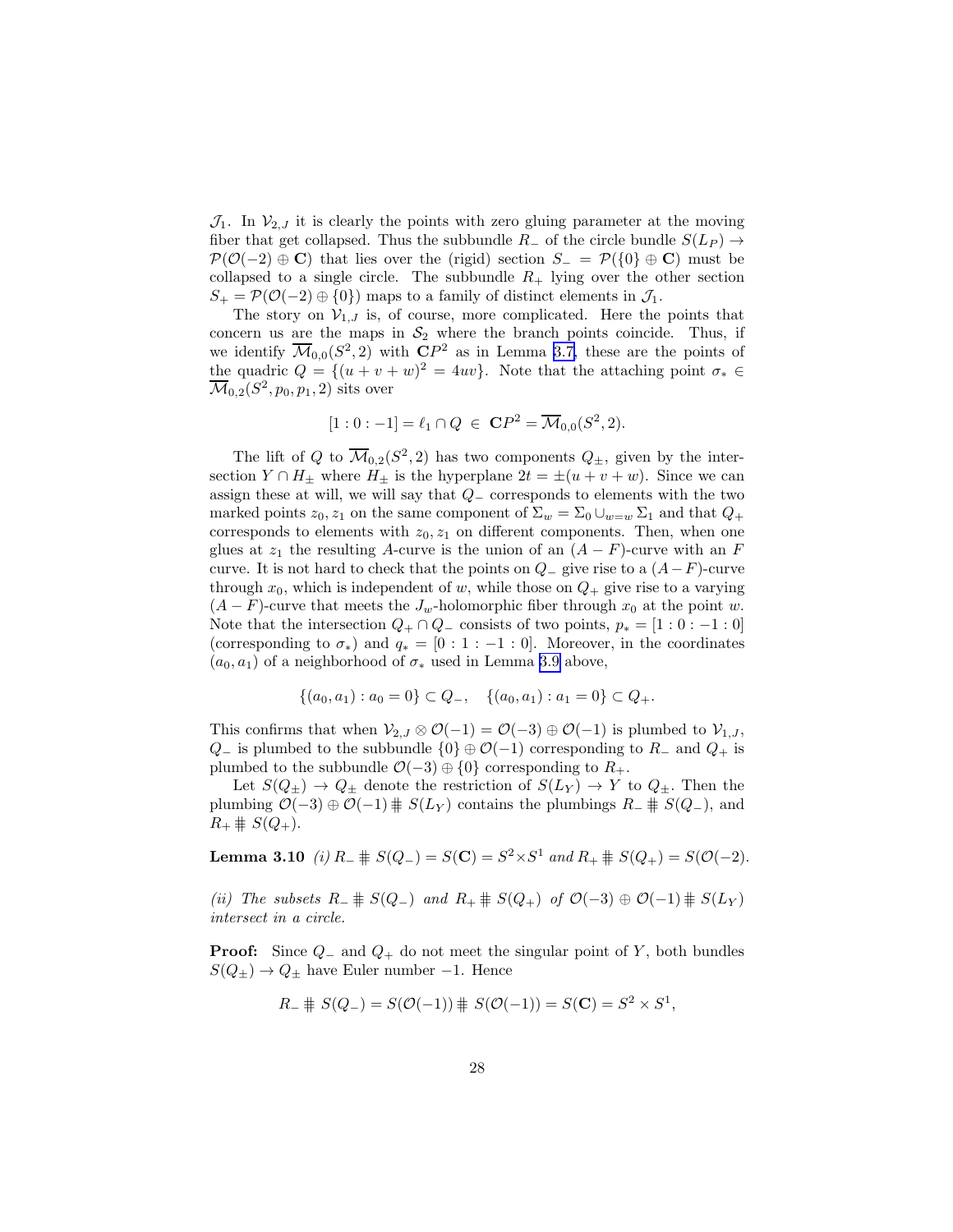$$
R_{+} \n\# S(Q_{+}) = S(\mathcal{O}(-3)) \n\# S(\mathcal{O}(-1)) = S(\mathcal{O}(-2)).
$$

This proves (i). To prove (ii) note that the inverse image (in  $S(Q_{\pm})$ ) of the intersection point  $p_* = [1:0:-1]$  of  $Q_-\$  with  $Q_+$  disappears under the plumbing. But the other one remains.

#### Proof of Theorem [1.5](#page-3-0).

It follows from part (i) of the preceding lemma that it is possible to collapse the subset  $R_-\ddot{=}S(Q_+)$  of  $\mathcal{L}_Zz$  to a single circle. Moreover, it is not hard to see that under the identification of  $\mathcal{L}_{Z}z = S(\mathcal{O}(-3) \oplus \mathcal{O}(-1)) \not\equiv S(L_Y)$ with  $S(\mathcal{O}(-1) \oplus \mathbf{C})$ , this collapsing corresponds to collapsing the circle bundle over the exceptional divisor. Since the intersection of  $R_-\nparallel S(Q_+)$  with  $R_+ \nightharpoonup S(Q_+)$  is a single circle, this collapsing does not affect  $R_+ \nightharpoonup S(Q_+)$ . Note that  $R_+ \nightharpoonup R \left( \mathcal{Q}_+ \right)$  is the inverse image of some 2-dimensional submanifold of  $\mathbb{C}P^2$ . Because  $R_+ \nvert\equiv S(\mathcal{O}(-2))$  this submanifold must be a quadric.  $\Box$ 

# 4 Analytic arguments

In §4.1 we prove the (easy) Lemmas [2.2](#page-7-0). §4.2 contains a detailed analysis of gluing. The exposition here is fairly self-contained, though some results are quoted from [MS] and [FO].

### 4.1 Regularity in dimension 4

The theory of J-holomorphic spheres in dimension 4 is much simplified by the fact that any J-holomorphic map  $h: S^2 \to X$  that represents a class A with  $A \cdot A \ge -1$  is regular, i.e. the linearized delbar operator

$$
Dh:W^{1,p}(h^*(TX))\to L^p\left(\Lambda^{0,1}_J(S^2)\otimes h^*(TX)\right)
$$

is surjective. This remains true even if  $h$  is a multiple covering. (For a proof see Hofer–Lizan–Sikorav [HLS]. The notation is explained in §3.1 below.) Therefore, regularity is automatic: one does not have to perturb the equation in order to achieve it. The analogous statement when  $A \cdot A < -1$  is that CokerDh always has rank equal to  $2+2A\cdot A$ . As is shown below, this almost immediately implies that the  $\mathcal{J}_k$  are submanifolds of  $\mathcal{J}$ .

#### Proof of Lemma [2.2](#page-7-0)

We begin by proving that  $\mathcal{J}_k$  is a Fréchet manifold. This is obvious when  $k = 0$ , since  $\mathcal{J}_0$  is an open subset of  $\mathcal{J}$ . For  $k > 0$ , let  $\mathcal{C}_k$  denote the space of all symplectically embedded spheres in the class  $A - kF$ , and let  $\mathcal{C}_k(\mathcal{J})$  be the bundle over  $\mathcal{C}_k$  whose fiber at C is the space of all smooth almost complex structures on C that are compatible with  $\omega|_C$ . Then  $\mathcal{C}_k(\mathcal{J})$  fibers over  $\mathcal{C}_k$  and

and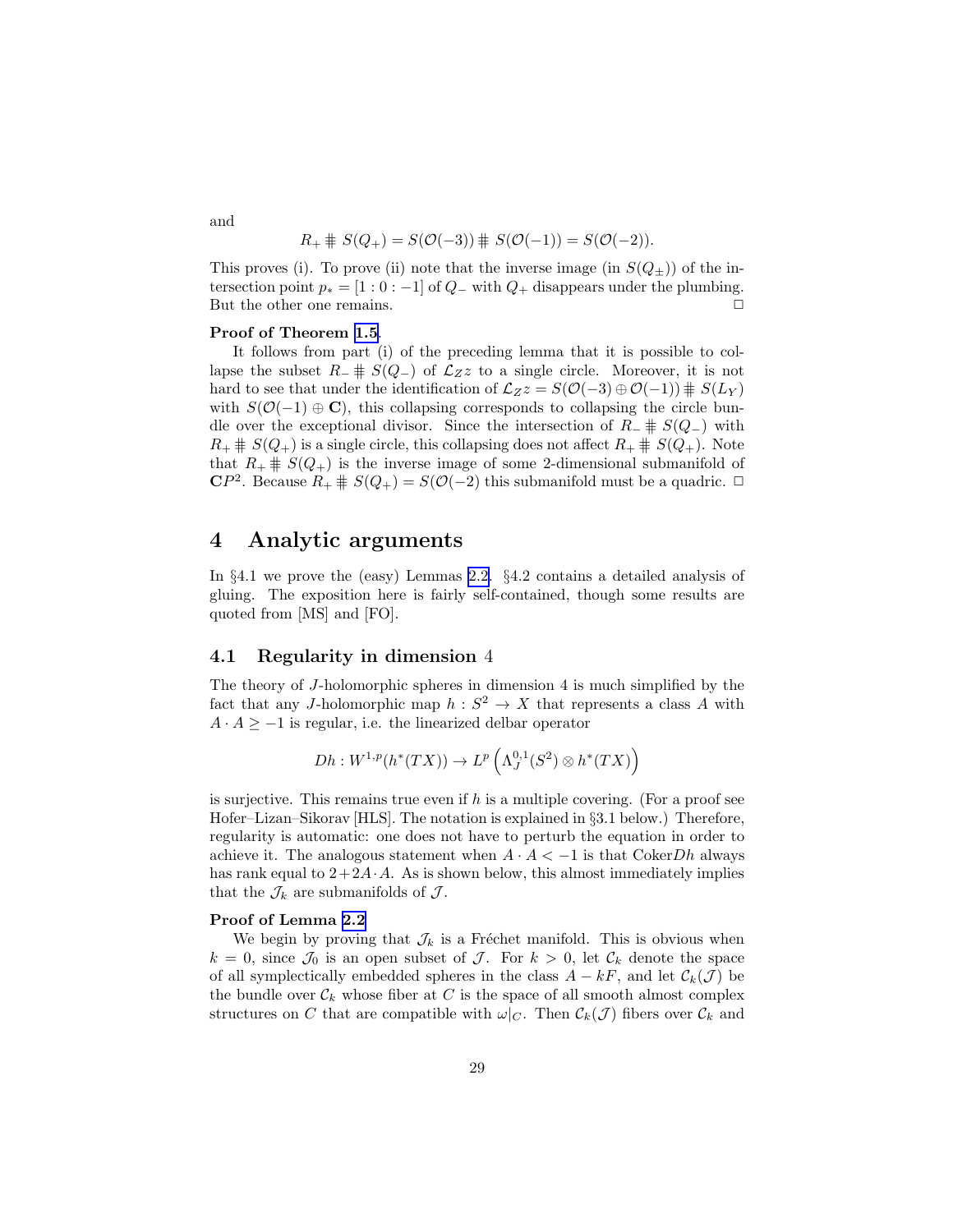<span id="page-29-0"></span>it is easy to check that both spaces are Fréchet manifolds. (Note that  $\mathcal{C}_k$  is an open submanifold in the space of all embedded spheres in the class  $A - kF$ . Because these spheres are not parametrized the tangent space to  $\mathcal{C}_k$  at C is the space of all sections of the normal bundle to C.) Further  $\mathcal{J}_k$  fibers over  $\mathcal{C}_k(\mathcal{J})$ with fiber at  $(C, J|_C)$  equal to all  $\omega$ -compatible almost complex structures that restrict to  $J$  on  $TC$ . This proves the claim.

To see that  $\pi_k$  is bijective when  $k > 0$  note that each  $J \in \mathcal{J}_k$  admits a holomorphic curve in class  $A - kF$  by definition, and that this curve is unique by positivity of intersections. A similar argument works when  $k = 0$  since the curves in  $\mathcal{M}(A,\mathcal{J})$  are constrained to go through  $x_0$ . Hence  $\mathcal{M}_k$  inherits a Fréchet manifold structure from  $\mathcal{J}_k$ .

To show that  $\mathcal{J}_k$  is a submanifold of  $\mathcal J$  when  $k > 0$  we must use the theory of J-holomorphic curves, as explained in Chapter 3 of [MS] for example. Let  $\mathcal{M}_k^s, \mathcal{J}_k^s, \mathcal{J}^s$  denote the similar spaces in the  $C^s$ -category for some large s. These are all Banach manifolds. It is easy to check that the tangent space  $T_J \mathcal{J}^s$  is the space  $End(TX, \omega, J)$  of all C<sup>s</sup>-sections Y of the endomorphism bundle of TX such that

$$
JY + YJ = 0, \quad \omega(Yx, y) = \omega(x, Yy).
$$

These conditions imply that  $\omega(Yx, x) = \omega(Yx, Jx) = 0$  for all x. It follows easily that  $Y$  is determined by its value on a single nonzero vector  $x$  that it has to take to the  $\omega$ -orthogonal complement to the J-complex line through x. Observe further that there is an exponential map

$$
exp: T_J \mathcal{J}^s \to \mathcal{J}^s
$$

that preserves smoothness and is a local diffeomorphism near the zero section.

Next, note that the tangent space  $T_{[h,J]}\mathcal{M}^s_k$  is the quotient of the space of all pairs  $(\xi, Y)$  such that

$$
Dh(\xi) + \frac{1}{2}Y \circ dh \circ j = 0 \qquad (*)
$$

by the 6-dimensional tangent space to the reparametrization group  $PSL(2, \mathbb{C})$ . Here j is the standard almost complex structure on  $S^2$  and  $Dh$  is the linearization of the delbar operator that maps the Sobolev space of  $W^{1,p}$ -smooth sections of  $h^*(TX)$  to anti-J-holomorphic 1-forms, viz:

$$
Dh: W^{1,p}(S^2, h^*(TX)) \to L^p(\Lambda_J^{0,1}(S^2, h^*(TX)), \tag{1}
$$

where the norms are defined using the standard metric on  $S<sup>2</sup>$  and a metric on TX.

In [HLS], Hofer–Lizan–Sikorav show how to interpret elements of Ker Dh and of Ker  $Dh^*$  (where  $Dh^*$  is the formal adjoint) as J-holomorphic curves in their own right. Using the fact that the domain is a sphere and that  $X$  has dimension 4, they then use positivity of intersections to show that  $\text{Ker }Dh$  is trivial when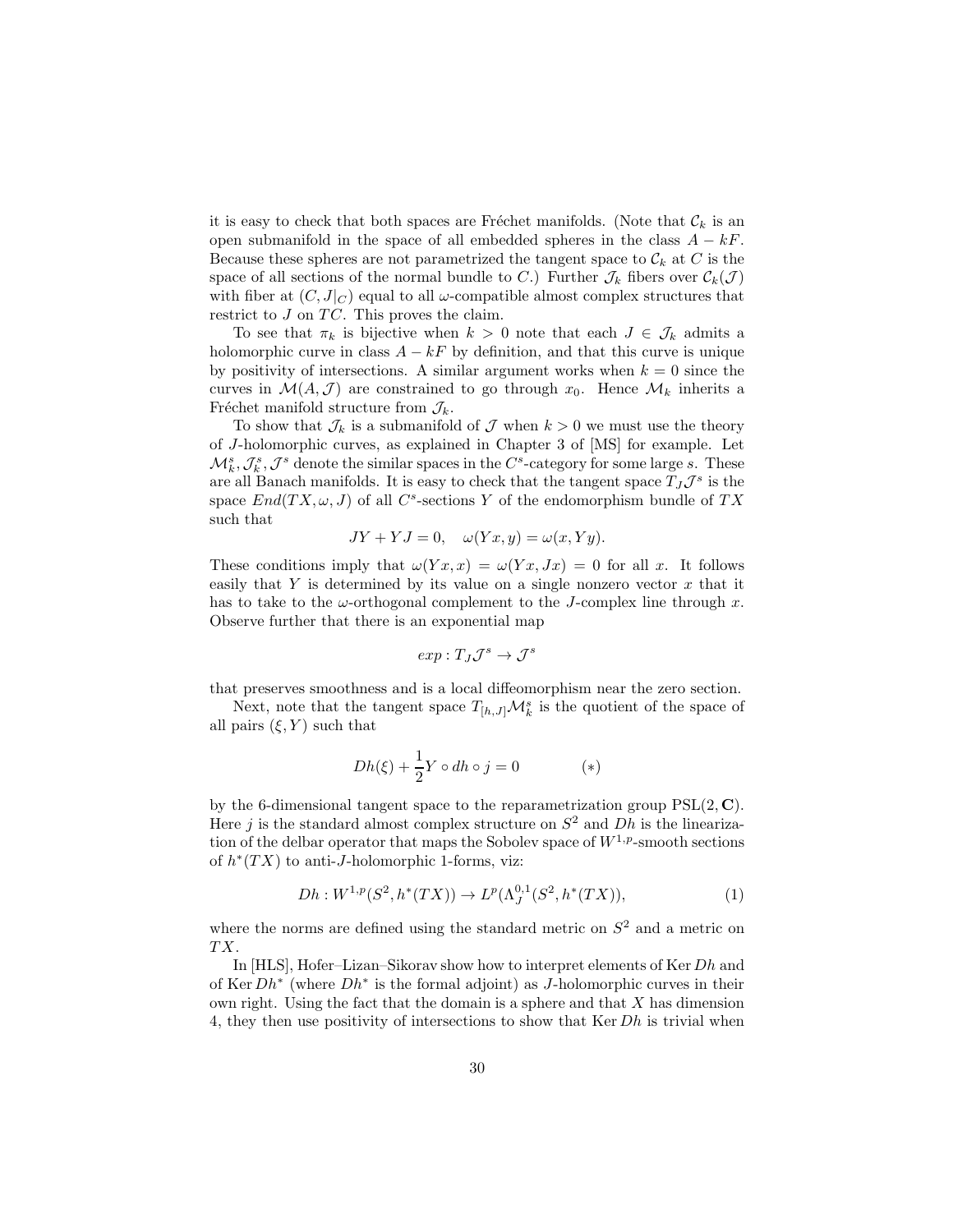<span id="page-30-0"></span> $k > 0$ , i.e. it consists only of vectors that generate the action of  $PSL(2, \mathbb{C})$ . Hence Ker  $Dh^*$  is a bundle over  $\mathcal{M}_k^s \cong \mathcal{J}_k^s$  of rank  $4k - 2 = -\text{index } Dh$ , and it is not hard to see that it is isomorphic to the normal bundle of  $\mathcal{J}_k^s$  in  $\mathcal{J}^s$ . In other words

$$
T_J\mathcal{J}^s=T_J\mathcal{J}^s_k\oplus\operatorname{Ker}\nolimits Dh^*.
$$

To see this, observe that the map

$$
\iota: Y \mapsto \frac{1}{2}Y \circ dh \circ j \tag{2}
$$

maps  $T_J\mathcal{J}^s$  onto the space of  $C^s$ -sections of  $\Lambda_J^{0,1}(S^2, h^*(TX))$ , and that the kernel of this projection consists of elements  $Y$  that vanish on the tangent bundle to the image of h and so lie in  $T_J \mathcal{J}_k^s$  whenever  $[h, J] \in \mathcal{M}_k^s$ . It follows from equation [\(1](#page-29-0)) above that the image of  $T_J \mathcal{J}_k^s$  under this projection is precisely equal to the image of  $Dh$ , and so has complement isomorphic to Ker  $Dh^*$ . (For more details on all this, see the Appendix to [A].)

It now remains to show that  $\mathcal{J}_k$  is a submanifold of  $\mathcal J$  whose normal bundle has fibers Ker  $Dh^*$ . This means in particular that the codimension of  $\mathcal{J}_k$  is  $-i$ ind  $Dh = 4k - 2$ . We therefore have to check that each point in  $\mathcal{J}_k$  has a neighborhood U in J that is diffeomorphic to the product  $(U \cap \mathcal{J}_k) \times \mathbf{R}^{4k-2}$ . It is here that we use the exponential map  $exp$ . Clearly, one can use  $exp$  to define such local charts for  $\mathcal{J}_k^s$  in  $\mathcal{J}^s$ . The point here is that the derivative of the putative chart will be the identity along  $(U \cap \mathcal{J}_k^s) \times \{0\}$  and so by the implicit function theorem for Banach manifolds will be a diffeomorphism on a neighborhood. Then, because Ker  $Dh^*$  consists of  $C^{\infty}$  sections when J is  $C^{\infty}$  and because exp respects smoothness, this local diffeomorphism will take  $(U \cap \mathcal{J}_k) \times \mathbf{R}^{4k-2}$  onto a neighborhood of J in  $\mathcal{J}$ .

### 4.2 Gluing

The next task is to complete the proof of Propositions [2.7](#page-10-0) and [2.11](#page-16-0). The standard gluing methods are local and work in the neighborhood of one stable map, and so our main problem is to globalize the construction. The first step in doing this is to show that one can still glue even when the elements of the obstruction bundle are nonzero at the gluing point. We will use the gluing method of McDuff–Salamon [MS] and Fukaya–Ono [FO]. Much of the needed analysis appears in [MS] but the conceptual framework of that work has to be enlarged to include the idea of stable maps as in Hofer–Salaomon [HS]. No doubt the other gluing methods can be adapted to give the same results.

Our aim is to construct a gluing map

$$
\mathcal{G}: \mathcal{N}_{\mathcal{V}}(\mathcal{Z}) \to \overline{\mathcal{M}}(A - kF, \mathcal{J})
$$

where  $\mathcal{Z} = \overline{\mathcal{M}}(A-kF,\mathcal{J}_m)$  is the space of stable maps in class  $A-kF$  with one component in class  $A-mF$ , and  $\mathcal{N}_{\mathcal{V}}(\mathcal{Z})$  is a neighborhood of  $\mathcal Z$  in the space  $\mathcal V$  of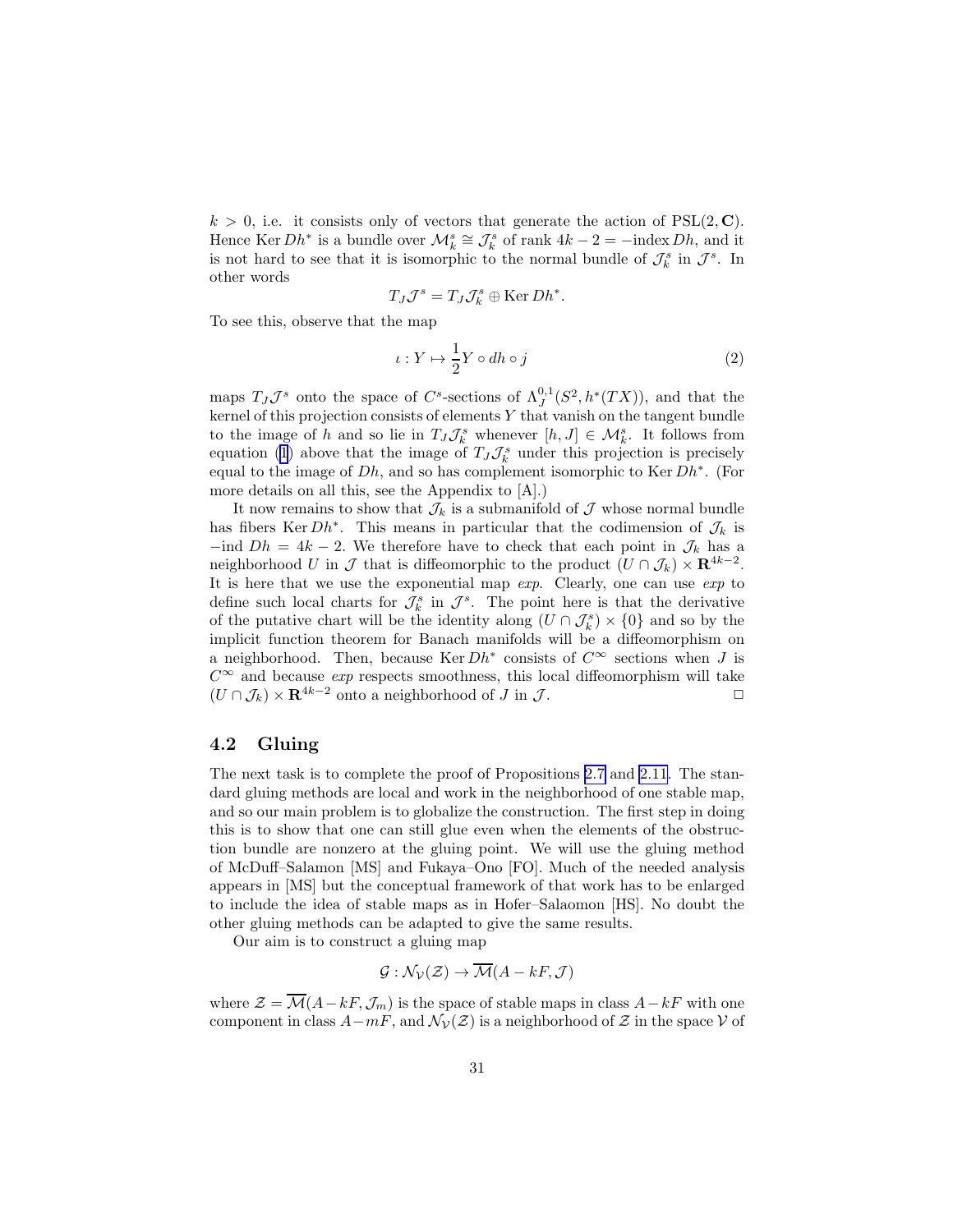<span id="page-31-0"></span>gluing parameters. Choose once and for all a  $(4m-2)$ -dimensional subbundle K of  $T\mathcal{J}|_{\mathcal{J}_m}$  that is transverse to  $\mathcal{J}_m$ . As explained in §3.1 above the exponential map  $exp$  maps a neighborhood of the zero section in  $K$  diffeomorphically onto a neighborhood of  $\mathcal{J}_m$  in  $\mathcal{J}$ . For each  $J \in \mathcal{J}_m$  let

$$
\mathcal{K}_J \subset \mathcal{J}
$$

be the slice through J (i.e. the image under  $exp$  of a small neighborhood  $\mathcal{N}_J(K)$ ) of 0 in the fiber of K at J). We shall prove the following sharper version of Proposition [2.11](#page-16-0).

**Proposition 4.1** Fix  $J \in \mathcal{J}_m$  and let  $\mathcal{N}_{\mathcal{V}}(\mathcal{Z}_J)$  be the fiber of the map  $\mathcal{N}_{\mathcal{V}}(\mathcal{Z}) \to$  $\mathcal{J}_m$  at J. Then, if the neighborhood  $\mathcal{N}_{\mathcal{V}}(\mathcal{Z})$  is sufficiently small, there is a homeomorphism

$$
\mathcal{G}_J:\mathcal{N}_\mathcal{V}(\mathcal{Z}_J)\longrightarrow \overline{\mathcal{M}}(A-kF,\mathcal{K}_J)
$$

onto a neighborhood  $\overline{\mathcal{M}}(A-kF, J)$  in  $\overline{\mathcal{M}}(A-kF, \mathcal{K}_J)$ . Moreover, the union of all the sets Im  $\mathcal{G}_J, J \in \mathcal{J}_m$ , is a neighborhood of  $\overline{\mathcal{M}}(A - kF, \mathcal{J}_m)$  in  $\overline{\mathcal{M}}(A - kF, \mathcal{J})$ .

Let  $\pi_J : \mathcal{N}_\mathcal{V}(\mathcal{Z}_J) \to \mathcal{Z}_J$  denote the projection. We will first construct the map  $\mathcal{G}_J$  in the fiber at one point  $\sigma = [\Sigma_{\sigma}, h_{\sigma}, J]$  of  $\mathcal{Z}_J$  and then how to fit these maps together to get a global map over  $\mathcal{N}_{\mathcal{V}}(\mathcal{Z}_J)$  with the stated properties. For the next paragraphs (until  $\S4.2.4$ ) we will fix a particular representative  $h_{\sigma} : \Sigma_{\sigma} \to X$  of  $\sigma$ , and we will define G as a map into the space of parametrized stable maps. In order to understand a full neighborhood of  $\sigma$  we will have to glue not only at points where the branches meet the stem  $\Sigma_0$  but also at points internal to the branches. Therefore, for the moment we will forget the stembranch structure of our stable maps and consider the general problem of gluing, at the points  $z_i \in \Sigma_{i0} \cap \Sigma_{i1}$  with parameter

$$
a = \bigoplus_i a_i \in \bigoplus_i T_{z_i} \Sigma_{i0} \otimes T_{z_i} \Sigma_{i1}.
$$

#### §4.2.1: Construction of the pregluing  $h_a$

We showed in Proposition [2.11](#page-16-0) above how to construct the glued domain  $\Sigma_a$ . Since this construction depends on a choice of metric on  $\Sigma$ , we must assume that the domain  $\Sigma$  of each stable map is equipped with a Kähler metric that is flat near all double points and is invariant under the action of the isotropy group  $\Gamma_{\sigma}$ . Fukaya–Ono point out in [FO] §9 that it is possible to choose such a metric continuously over the whole moduli space: one just has to start at the strata containing elements  $\sigma$  with the largest number of components, extend the choice of metric near these strata by using the gluing construction (which is invariant by  $\Gamma_{\sigma}$ ) and then continue inductively, strata by strata. In what follows we will assume this has been done. We will also suppose that the cutoff functions  $\chi_r$  used to define  $\Sigma_a$  have been chosen once and for all.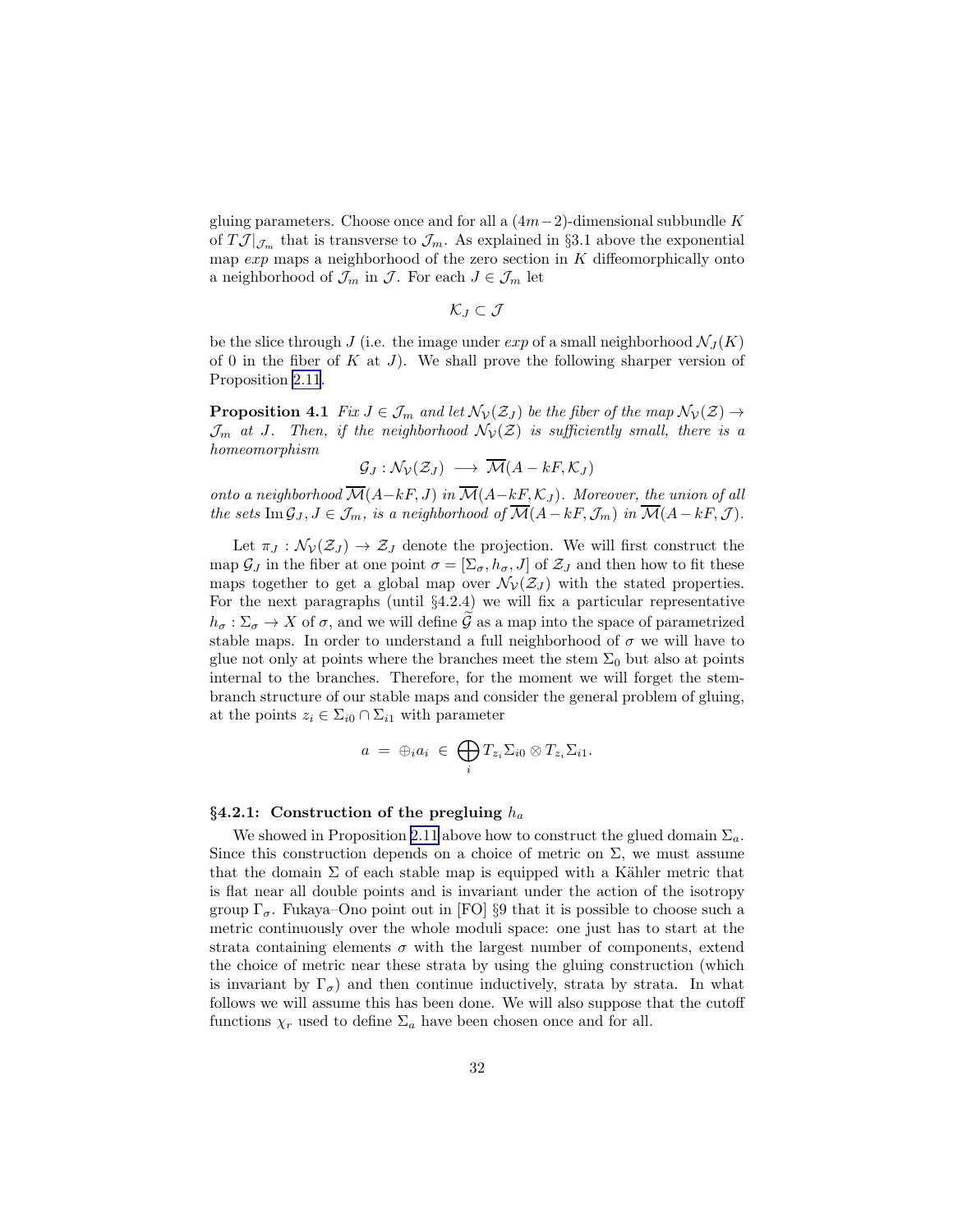The approximately holomorphic map  $h_a: \Sigma_a \to X$  is defined from  $h_\sigma$  by using cutoff functions. As before, we write  $r_i$  or simply r instead of  $\sqrt{\|a_i\|}$ . Hence if R is as in [FO] or [MS],  $r = 1/R$ . We choose a small  $\delta > 0$  once and for all so that  $r/\delta$  is still small.<sup>3</sup> Set  $x_i = h_\sigma(z_i)$ . Then, for  $\alpha = 0, 1$  define

$$
h_a(z) = h_{\sigma}(z) \text{ for } z \in \Sigma_{i\alpha} - D_{z_i}^{\alpha}(2r/\delta)
$$
  
=  $x_i \text{ for } z \in D_{z_i}^{\alpha}(r/\delta) - D_{z_i}^{\alpha}(r)$ 

and interpolate on the annulus  $D_{z_i}^{\alpha}(2r/\delta) - D_{z_i}^{\alpha}(r/\delta)$  in  $\Sigma_{i\alpha}$  by setting

$$
h_a(z) = exp_{x_i}(\rho(\delta |z|/r)\xi_{i\alpha}(z)),
$$

where  $\rho$  is a smooth cut-off function that equals 1 on [2,  $\infty$ ) and 0 on [0, 1], and the vectors  $\xi_{i\alpha}(z) \in T_{x_i}X$  exponentiate to give  $h_{\sigma}(z)$  on  $\Sigma_{i\alpha}$ :

$$
h_{\sigma}(z) = exp_{x_i}(\xi_{i\alpha}(z)), \text{ for } z \in D_{z_i}^{\alpha}(2r/\delta).
$$

The whole expression is defined provided that  $2r/\delta$  is small enough for the exponential maps to be injective.

Later it will be useful to consider the corresponding map  $h_{\sigma,r}$  with domain Σ. This map equals  $h_a$  on Σ − ∪<sub>i,α</sub> $D_{z_i}^{\alpha}(r_i)$  and is set equal to  $x_i$  on each disc  $D_{z_i}^{\alpha}(r_i)$ . Note that  $h_{\sigma,r} : \Sigma \to X$  converges in the  $W^{1,p}$ -norm to  $h_{\sigma}$  as  $r \to 0$ .

§4.2.2 Construction of the gluing  $\widetilde{\mathcal{G}}(h_{\sigma},a)$ .

Let

$$
\mathcal{N}_0(W_a) = \mathcal{N}_0((W^{1,p}(\Sigma_a, h_a^*(TX)))
$$

be a small neighborhood of 0 in  $W^{1,p}(\Sigma_a, h_a^*(TX)))$ . Note that, if  $\Sigma_a$  has several components  $\Sigma_{a,j}$ , the elements  $\sigma$  of  $W_a$  can be considered as collections  $\xi_j$  of sections in  $W^{1,p}(\Sigma_{a,j}, (h_{a,j})^*(TX))$  that agree pairwise at the points  $z_i$ . (This makes sense since the  $\xi_i$  are continuous.) Further, we may identify  $\mathcal{N}_0(W_a)$ via the exponential map with a neighborhood of  $h_a$  in the space of  $W^{1,p}$ -maps  $\Sigma_a \to X$ . We will write  $h_{a,\xi}$  for the map  $\Sigma_a \to X$  given by:

$$
h_{a,\xi}(z) = exp_{h_a(z)}(\xi(z)), \quad z \in \Sigma_a.
$$

Recall that  $\mathcal{N}_I(K)$  is a neighborhood of 0 in the fiber of K. Given  $Y \in$  $\mathcal{N}_J(K)$  we will write  $J_Y$  for the almost complex structure  $exp(Y)$  in the slice  $\mathcal{K}_J$ . Now consider the locally trivial bundle  $\mathcal{E} = \mathcal{E}_a \to \mathcal{N}_0(W_a) \times \mathcal{N}_J(K)$  whose fiber at  $(\xi, Y)$  is

$$
\mathcal{E}_{(\xi,Y)} = L^p(\Lambda^{0,1}(\Sigma_a) \otimes_{J_Y} h_{a,\xi}^*(TX)).
$$

We wish to convert the pregluing  $h_a$  to a map that is  $J_Y$ -holomorphic for some Y by using the implicit function theorem for the section  $\mathcal{F}_a$  of  $\mathcal{E}_a$  defined by

$$
\mathcal{F}_a(\xi, Y) = \overline{\partial}_{J_Y}(h_{a,\xi}).
$$

<sup>&</sup>lt;sup>3</sup> The logic is that one chooses  $\delta > 0$  small enough for certain inequalities to hold, and then chooses  $r \leq r(\delta)$ . See Lemma [4.7](#page-36-0) below.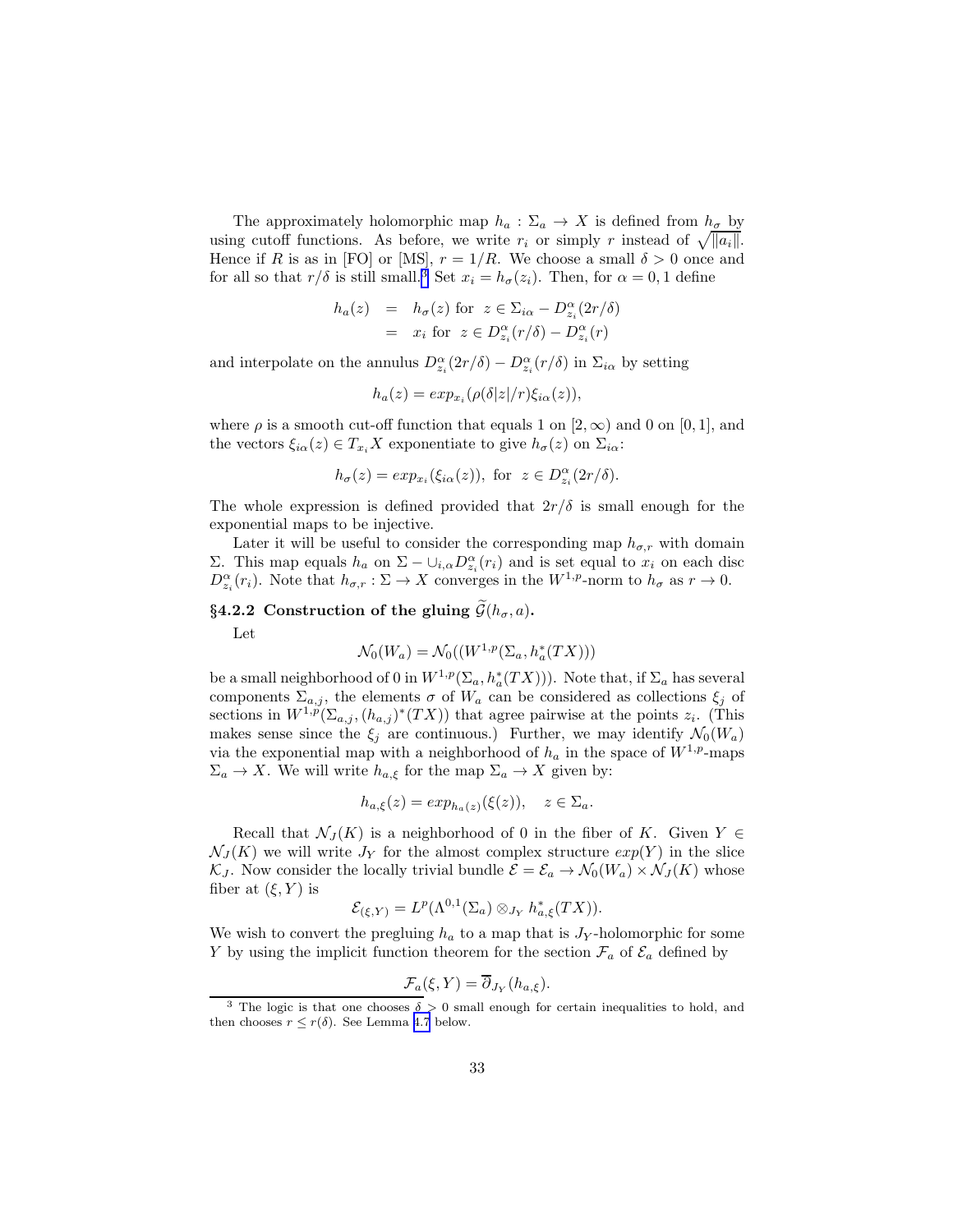<span id="page-33-0"></span>Note that  $\mathcal{F}_a(\xi, Y) = 0$  exactly when the map  $h_{a,\xi}$  is  $J_Y$ -holomorphic.

The linearization  $\mathcal{L}(\mathcal{F}_a)$  of  $\mathcal{F}_a$  at  $(0,0)$  equals

$$
\mathcal{L}(\mathcal{F}_a) = D(h_a) \oplus \iota_a: W^{1,p}(h_a^*(TX)) \oplus K \to L^p(\Lambda^{0,1}(\Sigma_a) \otimes_J h_a^*(TX)),
$$

where  $\iota_a$  is defined by  $\iota_a(Y) = \frac{1}{2}Y \circ dh_a \circ j$  as in equation [\(2](#page-30-0)) in §4.1.

**Lemma 4.2** Suppose that there is a continuous family of right inverses  $Q_a$  to  $\mathcal{L}(\mathcal{F}_a)$  that are uniformly bounded for  $||a|| \leq r_0$ . Then, there is  $r_1 > 0$  such that for all a satisfying  $||a|| \leq r_1$  there is a unique element  $(\xi_a, Y_a) \in \text{Im } Q_a$  such that

$$
\mathcal{F}_a(\xi_a, Y_a) = 0.
$$

Moreover,  $(\xi_a, Y_a)$  depends continuously on the initial data.

Proof: This follows from the implicit function theorem as stated in 3.3.4 of [MS]. It also uses Lemma A.4.3 of [MS]. See also [FO]  $\S11$ .

We will construct the required family  $Q_a$  in §4.2.3. By the above lemma, this allows us to define the gluing map.

**Definition 4.3** We set  $\mathcal{G}(h_{\sigma}, a) = (\Sigma_a, h_{a, \xi_a}, J_{Y_a})$  where  $(\xi_a, Y_a)$  is the unique element in the above lemma. Further  $\mathcal{G}(h_{\sigma}, a)$ ] = [ $\Sigma_a, h_{a, \xi_a}, J_{Y_a}$ ].

The next proposition states the main local properties of the gluing map  $\mathcal{G}$ .

**Proposition 4.4** Each  $\sigma \in \mathcal{Z}_J$  has a neighborhood  $\mathcal{N}_{\mathcal{V}}(\sigma)$  in  $\mathcal{V}_J$  such that the map

 $\mathcal{N}_{\mathcal{V}}(\sigma) \to \overline{\mathcal{M}}(A - kF, \mathcal{K}_J) : \quad (\sigma', a') \mapsto \mathcal{G}(h_{\sigma'}, a')$ 

takes  $\mathcal{N}_{\mathcal{V}}(\sigma)$  bijectively onto an open subset in  $\overline{\mathcal{M}}(A - kF, \mathcal{K}_J)$ . Moreover this map depends continuously on  $J \in \mathcal{J}_m$ .

Proof: This is a restatement of Theorem 12.9 in [FO]. Note that the stable map  $\mathcal{G}(h_{\sigma'}, a')$  depends on the choice of representative  $(\Sigma', h_{\sigma'})$  of the equivalence class  $\sigma' = [\Sigma', h_{\sigma'}]$ . However, it is always possible to choose a smooth family of such representatives in a small enough neighborhood of  $\sigma$  in  $\mathcal{Z}_J$ . (This point is discussed further in §4.2.4.) Moreover, if  $\sigma$  is an orbifold point (i.e. if  $\Gamma_{\sigma}$  is nontrivial), then  $h_{\sigma}$  is  $\Gamma_{\sigma}$ -invariant and one can define  $\tilde{\mathcal{G}}$  so that it is equivariant with respect to the natural action of  $\Gamma_{\sigma}$  on the space of gluing parameters a and its action on a neighborhood of  $\sigma$  in the space of parametrized maps. The composite G of G with the forgetful map is therefore  $\Gamma_{\sigma}$ -invariant. (Cf. the discussion before Lemma [4.9.](#page-40-0)) This shows that  $G$  is well defined.

One proves that it is a local homeomorphism as in [FO] §13, 14, and we will say no more about this except to observe that our adding of  $K$  to the domain of  $Dh_{\sigma}$  is equivalent to their replacement of the range of  $Dh_{\sigma}$  by the quotient  $L^p/\iota_a(K)$ .  $p/\iota_a(K)$ .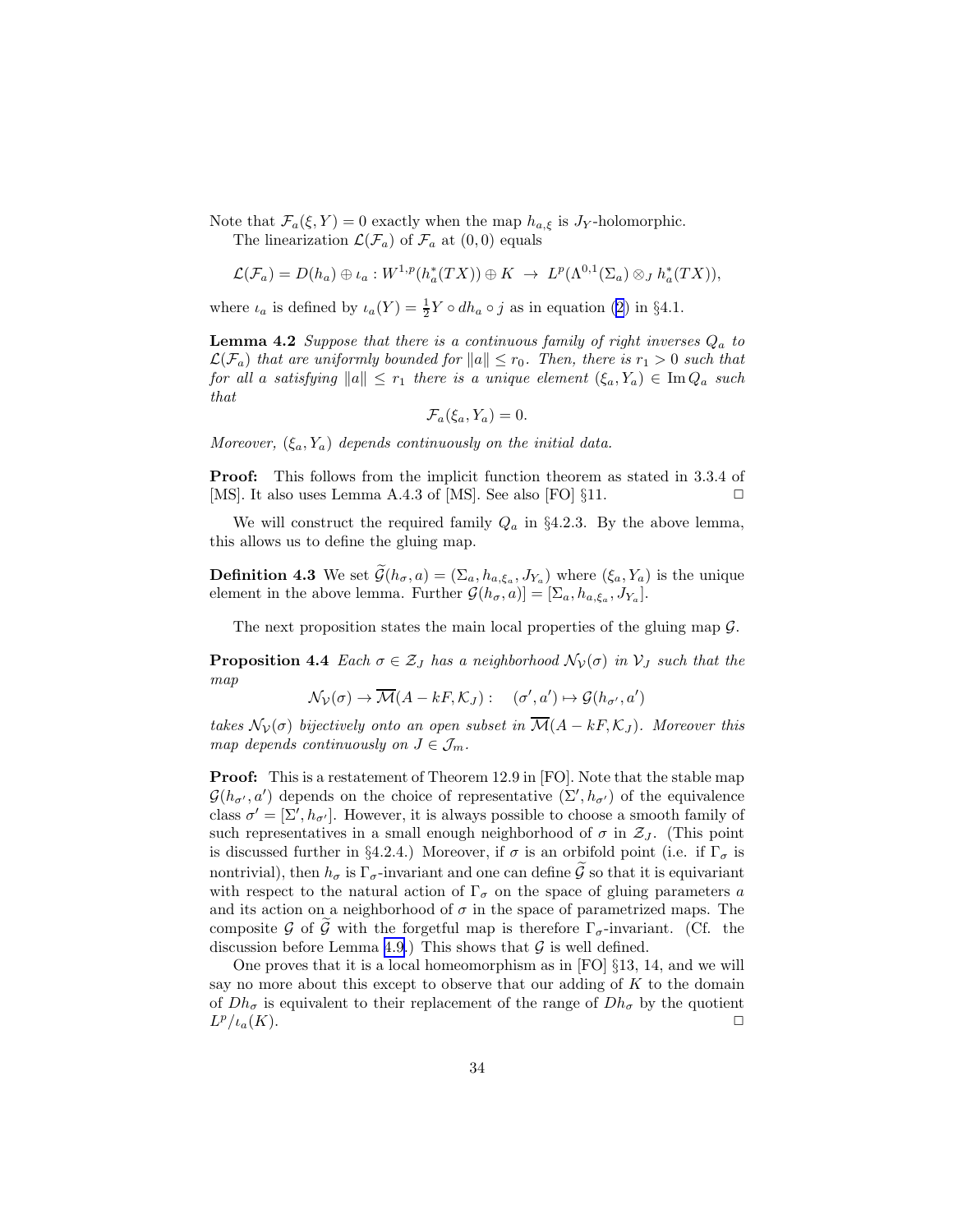#### <span id="page-34-0"></span>§4.2.3 Construction of the right inverses  $Q_a$

This is done essentially as in A.4 of [MS] and §12 of [FO]. However, there are one or two extra points to take care of, firstly because the stem of the map  $h_{\sigma}$  is not regular, so that the restriction of  $Dh_{\sigma}$  to  $\Sigma_0$  is not surjective, and secondly because the elements of the normal bundle  $K\to \mathcal{J}_m$  do not necessarily vanish near the points  $x_i$  in X where gluing takes place.

For simplicity, let us first consider the case when  $\Sigma$  has just two components  $\Sigma_0$ ,  $\Sigma_1$  intersecting at the point w, and that  $h_{\sigma}$  maps  $\Sigma_0$  onto the  $(A - kJ)$ curve  $\Delta_J$  and  $\Sigma_1$  onto a fiber. (For the general case see Remark [4.8](#page-38-0).) Then the linearization of  $\overline{\partial}_J$  at  $h_{\sigma}$  has the form

$$
Dh_{\sigma}: W^{1,p}(\Sigma, h_{\sigma}^*(TX)) \to L^p(\Lambda_J^{0,1}(\Sigma) \otimes h_{\sigma}^*(TX)).
$$

Here the domain consists of pairs  $(\xi_0, \xi_1)$ , where  $\xi_j$  is a  $W^{1,p}$ -smooth section of the bundle  $h^*_{\sigma_j}(TX) \to \Sigma_j$ , subject to the condition

$$
\xi_0(w) = \xi_1(w),
$$

and the range consists of pairs of  $L^p$ -smooth  $(0, 1)$ -forms over  $\Sigma_j$  with values in  $h^*_{\sigma_j}(TX)$  and with no condition at w. For short we denote this map by

$$
Dh_{\sigma}: W_{\sigma} \to L_{\sigma_0} \oplus L_{\sigma_1}.
$$

Recall from the discussion before Proposition [4.1](#page-31-0), that we chose  $K$  so that

$$
Dh_{\sigma_0}\oplus \iota_0: W_{\sigma_0}\oplus K\to L_{\sigma_0}.
$$

is surjective and  $\iota_0: K \to L_{\sigma_0}$  is injective. (All maps  $\iota$  are defined as in equation [\(2](#page-30-0)): it should be clear from the context what the subscripts mean.)

**Lemma 4.5** There are constants  $c, r_0 > 0$  so that the following conditions hold for all  $r < r_0$ :

(i)  $\iota_a$  is injective for all  $||a|| \leq r$ ;

(ii) the projection  $pr_K : L_{\sigma_0} \to K$  that has kernel  $\text{Im } D_{\sigma_0}$  and satisfies  $pr_K \circ \iota_0 =$  $id_K$  has norm  $\leq c$ ;

(iii) for all  $Y \in K$  and  $j = 0, 1$ 

$$
\left(\int_{D_w^j(r)} |\iota_j(Y)|^p\right)^{1/p} \leq \frac{1}{12c} \left(\int_{\Sigma_j} |\iota_j(Y)|^p\right)^{1/p},
$$

where  $D_w^j(r)$  is the disc in  $\Sigma_j$  on which gluing takes place and integration is with respect to the area form defined by the chosen Kähler metric on  $\Sigma_{\sigma}$ .

**Proof:** There is c so that (ii) holds because  $\text{Im } D_{\sigma_0}$  is closed and  $\text{Im } \iota_0$  is finite dimensional. Then there is  $r_0 = r_0(c)$  satisfying (i) and (iii) since the elements of K are  $C^{\infty}$ -smooth (as are the elements of  $\mathcal{J}$ ).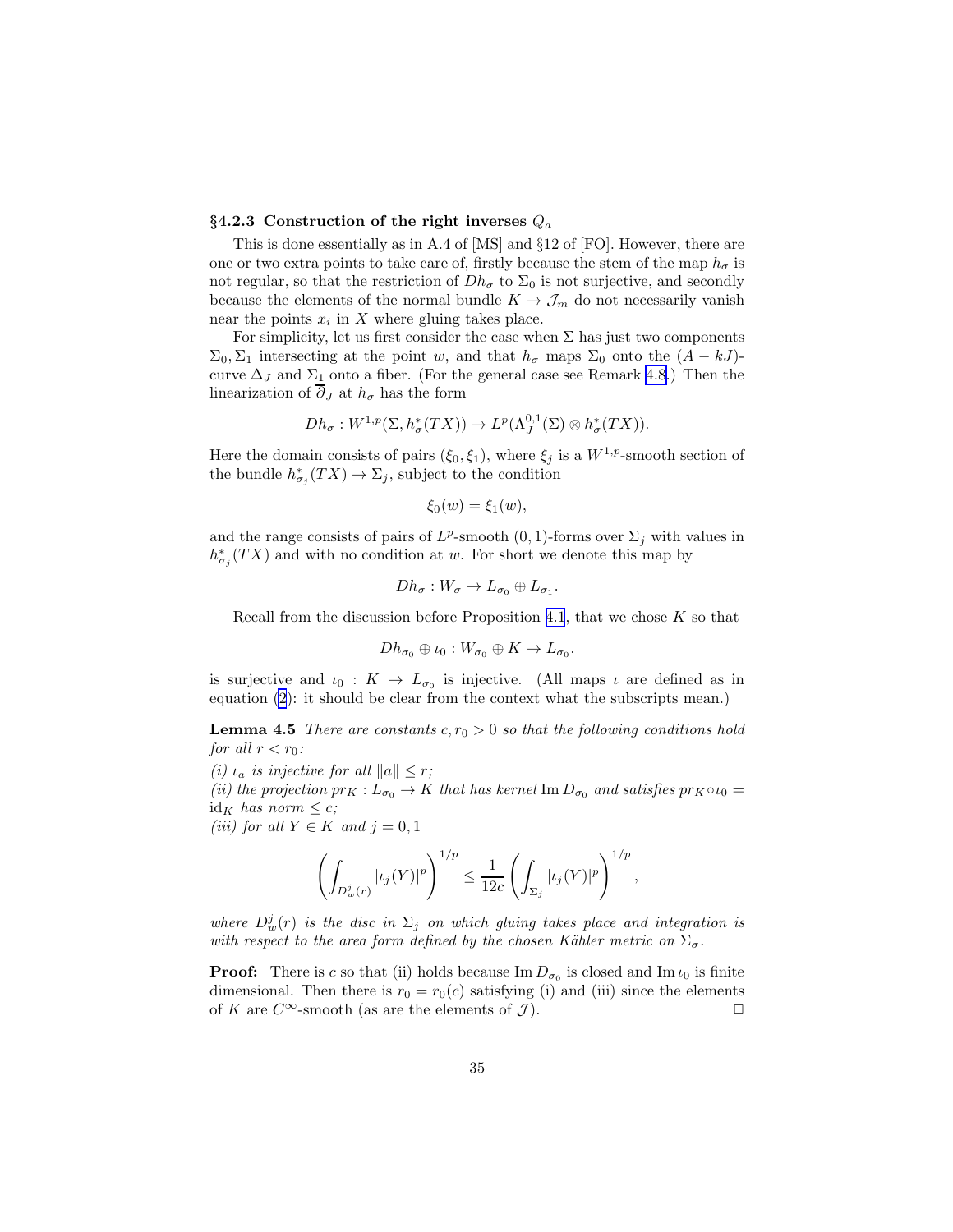Lemma 4.6 The operator

$$
Dh_{\sigma} \oplus (\iota_0, \iota_1) : W_{\sigma} \oplus K \to L_{\sigma_0} \oplus L_{\sigma_1},
$$

is surjective and has kernel ker  $Dh_{\sigma}$ .

**Proof:** We know from the proof of Lemma [2.2](#page-7-0) that

$$
Dh_{\sigma_0} \oplus \iota_0: W^{1,p}(\Sigma_0, h^*_{\sigma_0}(TX)) \oplus K \to L^p(\Lambda^{0,1}(\Sigma_0) \otimes_J h^*_{\sigma_0}(TX)) = L_{\sigma_0},
$$

is surjective. Similarly,  $Dh_{\sigma_1}$  is surjective. Therefore, to prove surjectivity we just need to check that the compatibility condition  $\xi_0(w) = \xi_1(w)$  for the elements of  $W_{\sigma}$  causes no problem. However, the pullback bundle  $h_{\sigma_1}^*TX$  splits naturally into the sum of a line bundle with Chern class 2d (where  $d \geq 0$  is the multiplicity of  $h_{\sigma,1}$  and a trivial line bundle, the pullback of the normal bundle to the fiber Im  $h_{\sigma_1}$ . Hence there is a element  $\xi_1$  of ker  $Dh_{\sigma_1}$  with any given value  $\xi_1(w)$  at w. The result follows. Note that an appropriate version of this argument applies for all  $\sigma$ , not just those with two components, since there is just one condition to satisfy at each double point z of  $\Sigma$  and the maps ker  $Dh_{\sigma_j} \to \mathbb{C}^2 : \xi \mapsto \xi(z)$  are surjective for  $j > 0$ . The second statement holds because  $\iota_0$  is injective.  $\Box$ 

Note that the right inverse  $Q_{\sigma}$  to  $Dh_{\sigma} \oplus (\iota_0, \iota_1)$  is completely determined by choosing a complement to the finite dimensional subspace ker  $Dh_{\sigma}$  in  $W_{\sigma}$ . Consider the composite

$$
pr_{\sigma_0}: L_{\sigma_0} \oplus L_{\sigma_1} \longrightarrow L_{\sigma_0} \longrightarrow K
$$

where the second projection is as in Lemma [4.5](#page-34-0) (ii). The fiber  $(pr_{\sigma_0})^{-1}(Y)$  at Y has the form  $(\text{Im }Dh_{\sigma_0} + \iota_0(Y)) \oplus L_{\sigma_1}$ , and we write

$$
Q_{\sigma}^{Y}: \operatorname{Im} Dh_{\sigma_0} \oplus L_{\sigma_1} + (\iota_0(Y), \iota_1(Y)) \to W_{\sigma}
$$

for the restriction of  $Q_{\sigma}$  to this fiber.

We now use the method of [MS] A.4 to construct an approximate right inverse  $Q_{a,app}$  to

$$
\mathcal{L}(\mathcal{F}_a)=Dh_a\oplus\iota_a:W_a\oplus K\ \to\ L_a,
$$

where

$$
W_a = W^{1,p}(h_a^*(TX)),
$$
  $L_a = L^p(\Lambda^{0,1}(\Sigma_a) \otimes J h_a^*(TX)).$ 

It will be convenient to use the approximations  $h_{\sigma,r} : \Sigma_{\sigma} \to X$  to  $h_{\sigma}$  that were defined at the end of §4.2.1 where  $r^2 = ||a||$ . We write  $h_{\sigma_j,r}$  for the restriction of  $h_{\sigma,r}$  to the component  $\Sigma_j$ . Since  $h_{\sigma,r}$  converges  $W^{1,p}$  to  $h_{\sigma}$  as  $r \to 0$ ,  $Dh_{\sigma,r}$ has a uniformly bounded inverse

$$
Q_{\sigma,r}:\quad L_{\sigma_0,r}\oplus L_{\sigma_1,r}\to W_{\sigma,r}\oplus K.
$$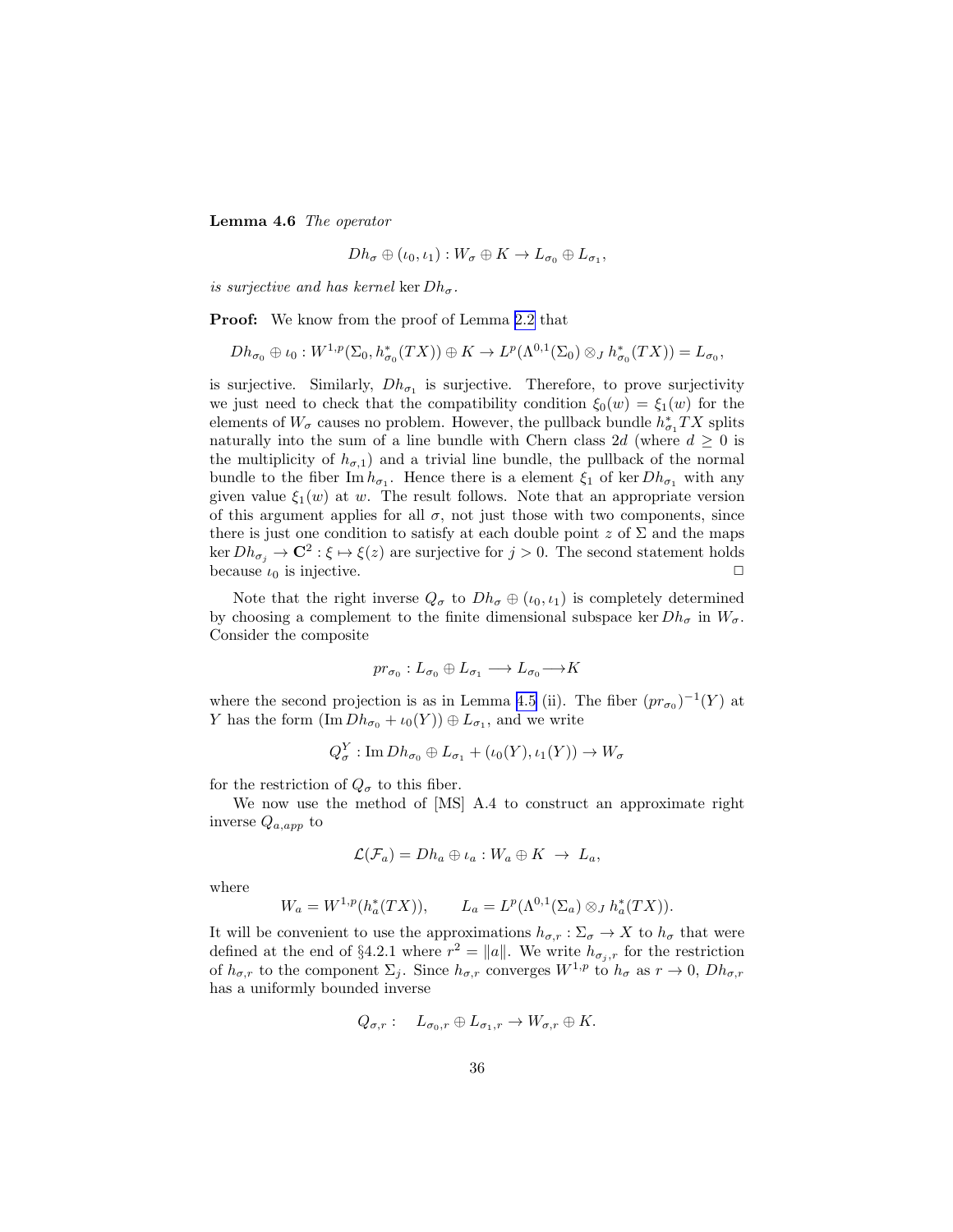<span id="page-36-0"></span>(In the notation of [MS],  $Q_{\sigma,r} = Q_{u_R,v_R}$ .) As above there is a projection  $pr_{\sigma_0,r}$ :  $L_{\sigma_0} \oplus L_{\sigma_1} \to K$  and we write  $Q^Y_{\sigma,r}$  for the restriction of  $Q_{\sigma,r}$  to the fiber over  $Y$ .

As a guide to defining  $Q_{a,app}$  consider the following diagram of spaces

$$
W_{\sigma,r} \oplus K \quad \leftarrow \quad L_{\sigma_0,r} \oplus L_{\sigma_1,r}
$$
  

$$
\downarrow \qquad \qquad \uparrow
$$
  

$$
W_a \oplus K \quad \stackrel{Q_{a,app}}{\longleftarrow} \quad L_a.
$$

where the maps are given by:

$$
\begin{array}{ccc}\n(\xi_0, \xi_1, Y) & \xleftarrow{Q_{\sigma,r}} & (\eta_0, \eta_1) \\
\downarrow & \uparrow & \uparrow \\
(\xi, Y) \in W_a \oplus K & \xleftarrow{Q_{\rho, app}} & \eta \in L_a.\n\end{array}
$$

We define the horizontal arrow  $Q_{a,app}$  by following the other three arrows. Here  $\eta_{\alpha}$ , for  $\alpha = 0, 1$ , is the restriction of  $\eta$  to  $\Sigma_{\sigma,\alpha} - D_w^{\alpha}(r)$  extended by 0 as in [MS]. Note that the  $\eta_{\alpha}$  are in  $L^p$  even though they are not continuous. Next, decompose

$$
\eta_0 = \eta'_0 + \iota_{\sigma_0, r}(Y) \in (\operatorname{Im} D_{\sigma_0, r}) + \iota_{\sigma_0, r}(K) = L_{\sigma_0, r}
$$
  

$$
\eta_1 = \eta'_1 + \iota_{\sigma_1, r}(Y) \in L_{\sigma_1, r}.
$$

Then  $(\xi_0, \xi_1) = Q_{\sigma,r}^Y(\eta'_0, \eta'_1)$ . Note that  $\xi_0(w) = \xi_1(w) = v$  say. We then define the section  $\xi$  by putting it equal to  $\xi_{\alpha}$  on  $\Sigma_{\alpha} - D_{w}^{\alpha}(r/\delta)$  for  $\alpha = 0, 1$  and then extending it over the neck using cutoff functions so that it equals  $\xi_0 + \xi_1 - v$  on the circle  $\partial D_w^0(r) = \partial D_w^1(r) \subset \Sigma_a$ . In the formula below we think of the gluing map  $\Psi_a$  of Proposition [2.11](#page-16-0) as inducing identifications

$$
\Psi_a: \tA_0 = D_w^0(r/\delta) - D_w^0(r) \rightarrow D_w^1(r) - D_w^1(r\delta), \n\Psi_a: \tA_1 = D_w^0(r) - D_w^0(r\delta) \rightarrow D_w^1(r/\delta) - D_w^1(r).
$$

Then  $\xi$  is given by

$$
\xi(z) = \begin{cases} \xi_0(z) + (1 - \beta(z\delta/r))(\xi_1(\Psi_a(z)) - v) & \text{if } z \in A_0, \\ \xi_1(\Psi_a(z)) + (1 - \beta(z/r)(\xi_0(z) - v) & \text{if } z \in A_1 \end{cases}
$$

where  $\beta : \mathbf{C} \to [0,1]$  is a cutoff function that  $= 1$  if  $|z| \leq \delta$  and  $= 0$  for  $|z| \geq 1$ .

The next lemma is the analog of Lemma A.4.2 in [MS]. It shows that  $Q_{a,app}$ is the approximate inverse that we are seeking. The norms used are the usual  $L^p$ -norms with respect to the chosen metric on  $\Sigma_{\sigma}$  and the glued metrics on  $\Sigma_a$ . Note that we suppose that the metrics on  $\Sigma_a$  agree with the standard model  $\chi_r(|x|)|dx|^2$  on the annuli  $D_i^{\alpha}(r/\delta) - D_i^{\alpha}(r\delta)$  (where  $r = ||a||^2$ ) so that  $\Psi_a$  is an isometry.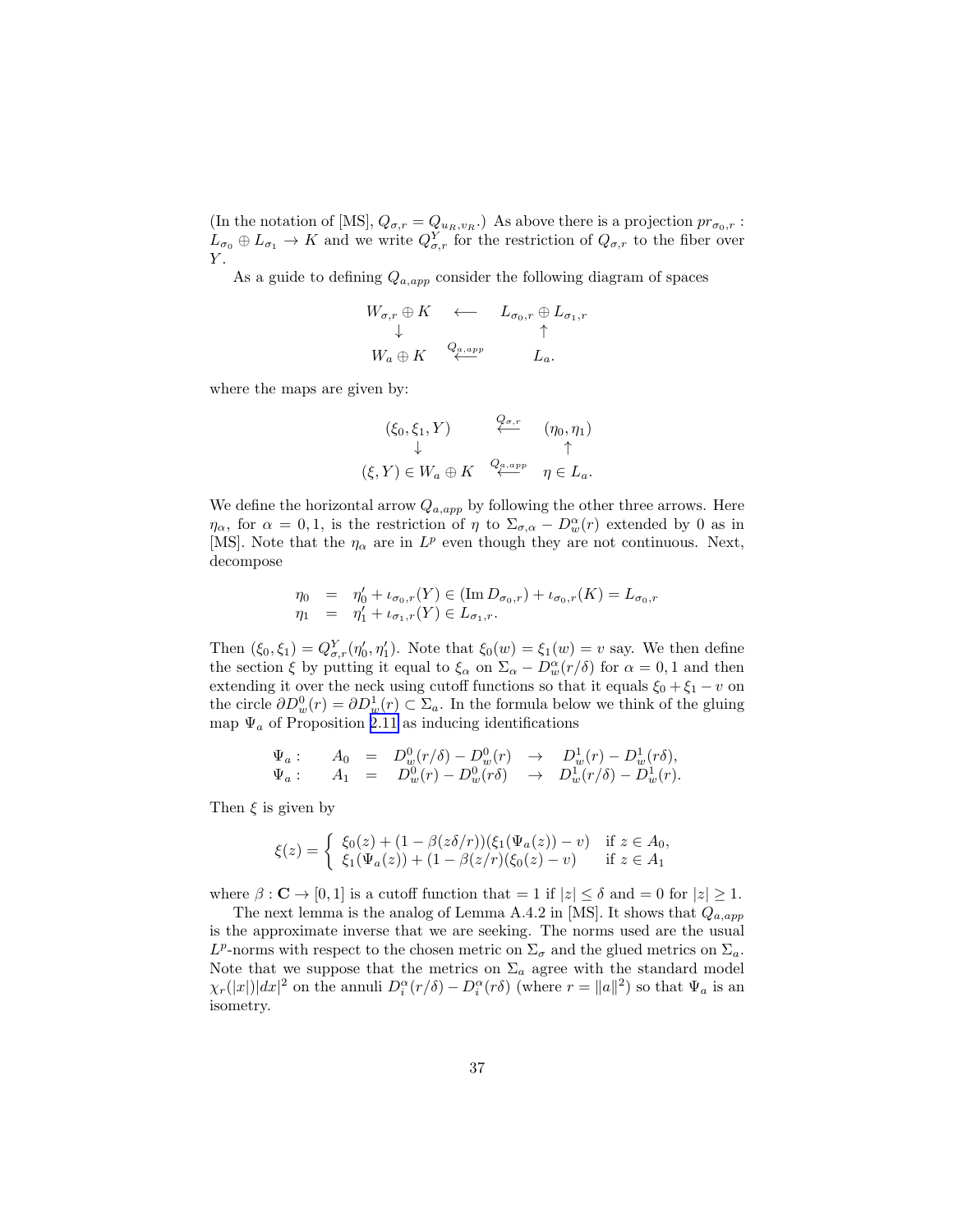**Lemma 4.7** For all sufficiently small  $\delta$  there is  $r(\delta) > 0$  and a cutoff function  $\beta$  such that for all  $\eta \in L_a$ ,  $||a|| \leq r(\delta)^2$ , we have

$$
||(Dh_a \oplus \iota_a)Q_{a,app}\eta - \eta|| \leq \frac{1}{2}||\eta||.
$$

Proof: It follows from the definitions that

$$
(Dh_a \oplus \iota_a)Q_{a,app}\eta = \eta
$$

on each set  $\Sigma_j - D_w^j(r/\delta)$ . (Observe that  $h_{\sigma_j, a} = h_a$  on this domain so that  $\iota_{\sigma_i,a} = \iota_a$  here.) Therefore, we just have to consider what happens on the subannuli

$$
A_0 = D_w^0(r/\delta) - D_w^0(r), \qquad \Psi_a(A_1) = \Psi_a \left( D_w^0(r) - D_w^0(r\delta) \right)
$$

of  $\Sigma_a$ . In this region the maps  $h_{\sigma_j,a}$  as well as the glued map  $h_a$  are constant so that the maps  $\iota_{\sigma_j, a}, \iota_a$  are constant. Further, the linearizations  $Dh_{\sigma_j, a}$  and  $Dh_a$  are all equal and on functions coincide with the usual  $\overline{\partial}$ -operator. We will consider what happens in  $\Psi_a(A_1)$ , leaving the similar case of  $A_0$  to the reader.

It is not hard to check that for  $z \in A_1$ 

$$
Dh_a(\xi_0(z)) = \eta'_0(z) = -\iota_a(Y), Dh_a(\xi_1(\Psi_a z)) = \eta'_1(\Psi_a z).
$$

Let us write  $\beta_r$  for the function  $\beta_r(z) = \beta(z/r)$ . Then, if  $r^2 = ||a||$  and  $(\xi, Y) =$  $Q_{a,app}\eta$ , we have for  $z \in A_1$ 

$$
(Dh_a\xi + \iota_a Y - \eta)(\Psi_a z) = \eta'_1(\Psi_a z) + (1 - \beta_r)(-\iota_a Y - Dh_a(v))(z) - \overline{\partial}(\beta_r) \otimes (\xi_0 - v)(z) + (\iota_a Y - \eta)(\Psi_a z) = (\beta_r - 1)(\iota_a Y + Dh_a(v))(z) - \overline{\partial}(\beta_r) \otimes (\xi_0 - v)(z).
$$

Therefore, taking the  $L^p$ -norm

$$
\| (Dh_a \xi + \iota_a Y - \eta) \circ \Psi_a \|_{L^p, A_1} \le \| \iota_a(Y) \|_{L^p, A_1} + \| Dh_a(v)) \|_{L^p, A_1} + \|\overline{\partial}(\beta_r) \otimes (\xi_0 - v) \|_{L^p, A_1}.
$$

If r is sufficiently small we can, by Lemma [4.5](#page-34-0) suppose that  $\|\iota_a(Y)\|_{L^p,A_1} \leq$  $\|\eta\|/12$ . Moreover, because v is a constant section  $Dh_a$  acts on v just by its zeroth order part and so there are constants  $c_1, c_2$  such that

$$
||Dh_a(v))||_{L^p,A_1} \le c_1 ||v|| (\text{area } A_1)^{1/p} \le c_2 ||v|| r^{2/p}.
$$

Furthermore, by [MS] Lemma A.1.2, given any  $\varepsilon > 0$  we can choose  $\delta_{\varepsilon} > 0$  and  $\beta$  so that

$$
\|\partial(\beta_r)\otimes(\xi_0-v)\|_{L^p,A_1}\leq\varepsilon\|\xi_0-v\|_{W^{1,p}},
$$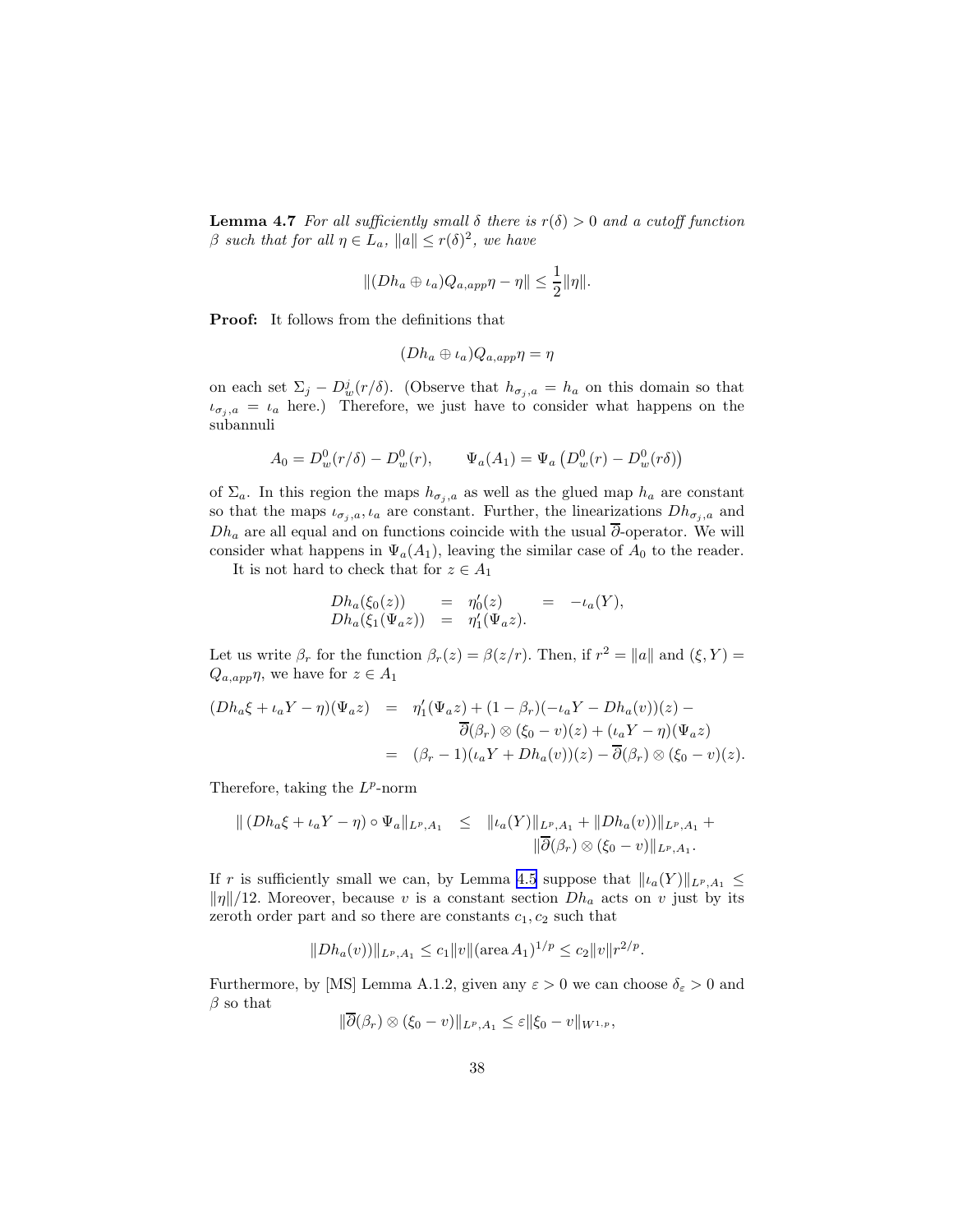<span id="page-38-0"></span>for all  $\delta \leq \delta_{\varepsilon}$ . Hence

$$
||Dh_a\xi + \iota_a Y - \eta||_{L^p, A_1} \leq (c_2 r^{2/p} + \varepsilon)(||v|| + ||\xi_0 - v||_{W^{1,p}}) + ||\eta||/12
$$
  
\n
$$
\leq c_3 (r^{2/p} + \varepsilon)(||(\eta'_0, \eta'_1)||_{L^p} + ||\eta||/12)
$$
  
\n
$$
\leq c_4 (r^{2/p} + \varepsilon)(||(\eta_0, \eta_1)||_{L^p} + ||\eta||/12)
$$
  
\n
$$
= (c_4 (r^{2/p} + \varepsilon) + 1/12) ||\eta||,
$$

where the second inequality holds because of the uniform estimate for the right inverse  $Q^Y_{\sigma,r}$  and the third inequality holds because the projection of  $L_{\sigma_0,r} \oplus L_{\sigma_1,r}$ onto the subspace  $\text{Im }Dh_{\sigma,r}\oplus L_{\sigma_1,r}$  is continuous. Then if we choose  $\delta_{\varepsilon}$  so small that  $c_4\varepsilon < 1/12$  and  $r \ll \delta_{\varepsilon}$  so small that  $c_4r < 1/12$  we find

$$
\| (Dh_a \xi + \iota_a Y - \eta) \circ \Psi_a \|_{L^p, A_1} \le 1/4 \|\eta\|.
$$

Repeating this for  $A_0$  gives the desired result.  $\Box$ 

Finally, we define the right inverse  $Q_a$  by setting

$$
Q_a = Q_{a,app} \left( (D h_a \oplus \iota_a) Q_{a,app} \right)^{-1}
$$

.

It follows easily from the fact that the inverses  $Q_{\sigma,r}$  are uniformly bounded for  $0 < r \leq r_0$  that the  $Q_a$  are too.

It remains to remark that the above construction can be carried out in such as way as to be  $\Gamma_{\sigma}$ -equivariant. The only choice left unspecified above was that of the right inverse  $Q_{\sigma,r}$ . This in turn is determined by the choice of a subspace  $R_{\sigma,r}$  of

$$
W^{1,p}(\Sigma, h^*_{\sigma,r}(TX))
$$

complementary to the kernel of  $Dh_{\sigma,r}$ . But since  $\Gamma_{\sigma}$  is finite, we can arrange that  $R_{\sigma,r}$  is  $\Gamma_{\sigma}$ -equivariant. For example, since  $Dh_{\sigma,r}$  is a finite-dimensional space consisting of  $C^{\infty}$  sections, we can take  $R_{\sigma,r}$  to be the  $L^2$ -orthogonal complement of  $Dh_{\sigma,r}$  defined with respect to a  $\Gamma_{\sigma}$ -invariant norm on  $h^*_{\sigma,r}(TX)$ .<sup>4</sup> Note that because  $h_{\sigma,r} = h_{\sigma,r} \circ \gamma$  for  $\gamma \in \Gamma_{\sigma}$ , we can obtain a  $\Gamma_{\sigma}$ -invariant norm on  $h_{\sigma,r}^*(TX)$  by integrating the pull-back by  $h_{\sigma,r}$  of any norm on the tangent bundle TX with respect to a  $\Gamma_{\sigma}$ -invariant area form on the domain  $\Sigma_{\sigma}$ . We can achieve this uniformly over  $\mathcal{Z}_J$  by choosing a suitable metric on each domain  $\Sigma_{\sigma}$  as described at the beginning of §4.2.1.

$$
\xi \mapsto \xi - \sum_{j} \langle \xi, e_j \rangle e_j, \quad \xi \in W_{\sigma, a}
$$

<sup>4</sup> As pointed out in [FO], the map

is well defined whenever  $e_1, \ldots, e_p$  is a finite set of  $C^{\infty}$ -smooth sections.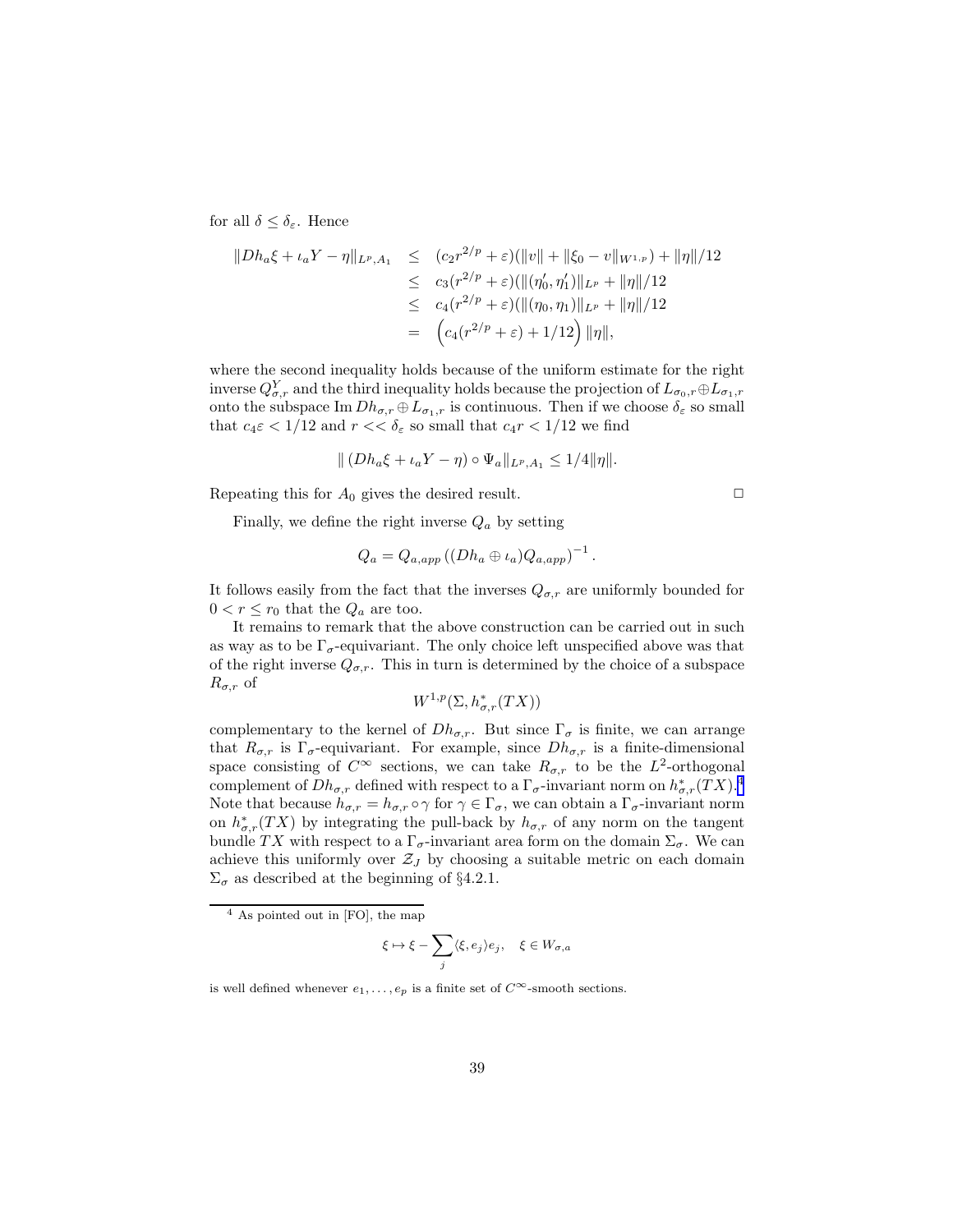**Remark 4.8** If one is gluing two branch components  $\Sigma_{\ell_j}, j = 0, 1$  of  $\Sigma$  then both linearizations  $Dh_{\ell_i}$  are surjective and one can construct the inverse  $Q_a$  to have image in  $W_a$ , thus forgetting about the summand K. The general gluing argument combines both these cases. If one is gluing at N different points then one needs to choose  $r$  so small that one has an inequality of the form

$$
||Dh_a \xi + \iota_a Y - \eta||_{L^p, A} \le 1/4N ||\eta||.
$$

on each of the 2N-annuli A. Note that the number of components of  $\Sigma$  is bounded above by some number that depends on m (where  $J \in \mathcal{J}_m$ ). Hence there is always  $r_0 > 0$  such that gluing at  $\sigma$  is possible for all  $r < r_0$ , provided that one is looking a family of parametrized stable maps  $\sigma = (\Sigma, h_{\sigma}, J)$  that is compact for each J and where  $J \in \mathcal{J}_m$  is bounded in  $C^{\infty}$ -norm.

This completes the proof of Lemma [4.2](#page-33-0) and hence of Proposition [4.4.](#page-33-0)

# §4.2.4 Aut<sup>K</sup>(Σ)-equivariance of  $\widetilde{\mathcal{G}}$

Note that there is an action of  $S^1$  on the pair  $(h_{\sigma}, a)$  that rotates one of the components (say  $\Sigma_1$ ) of  $\Sigma = \Sigma_0 \cup \Sigma_1$  fixing the intersection point  $w = \Sigma_0 \cap \Sigma_1$ . We claim that by choosing an invariant metric on  $\Sigma$  we can make the whole construction invariant with respect to the action of this compact group, i.e. so that as unparametrized stable maps

$$
[\Sigma_a, \widetilde{\mathcal{G}}(h_\sigma, a)] = [\Sigma_{\theta \cdot a}, \widetilde{\mathcal{G}}(h_\sigma \cdot \theta^{-1}, \theta \cdot a)].
$$

For then there is an isometry  $\psi$  from the glued domain  $\Sigma_a$  to  $\Sigma_{\theta_a}$  such that

$$
h_a = h^{\theta}_{\theta \cdot a} \circ \psi,
$$

where  $h_b^{\theta}$  denotes the pregluing of  $h_{\sigma}^{\theta} = h_{\sigma} \cdot \theta^{-1}$  with parameter b. There is a similar formula for the maps  $h_{\sigma,r}$ . It is not hard to check that the rest of the construction can be made compatible with this  $S<sup>1</sup>$  action. It is important here to use the Fukaya–Ono choice of  $R_{\sigma,r}$  as described above, instead of cutting down the domain of *Dh* fixing the images of certain points as in [LiT], [LiuT1], [Sieb].

More generally, consider a parametrization  $\tilde{\sigma} = (\Sigma, h)$  and an arbitrary element  $\sigma \in \mathcal{Z}_J$ . Recall that a component of  $\Sigma$  is said to be unstable if it contains less than three special points, i.e. points where two components of  $\Sigma$ meet. Each unstable branch component has at least one special point where it attaches to the rest of  $\Sigma$  and so the identity component of its automorphism group has the homotopy type of a circle. Therefore, if there are  $k$  such unstable components, the torus group  $T^k$  is a subgroup of  $\text{Aut}(\Sigma)$ . It is not hard to see that if the automorphism group  $\Gamma_{\tilde{\sigma}}$  of  $\tilde{\sigma}$  is nonzero, we can choose the action of  $T^k$  to be  $\Gamma_{\tilde{\sigma}}$ -equivariant so that the groups fit together to form the compact group  ${\rm Aut}^K(\Sigma)$  of Definition [2.9](#page-14-0).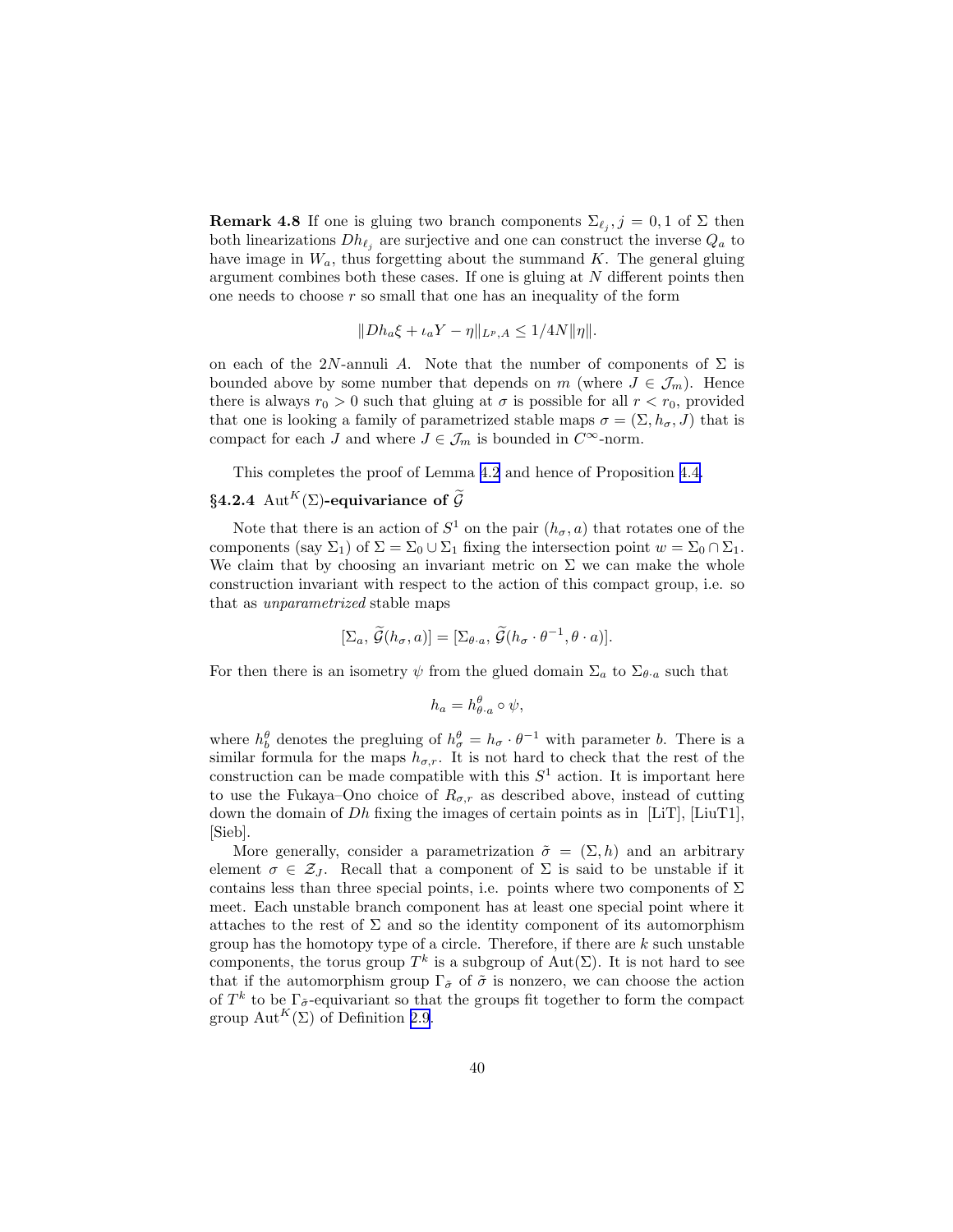<span id="page-40-0"></span>Note further that if  $(\Sigma', h')$  is obtained from  $\tilde{\sigma} = (\Sigma, h)$  by gluing, then  $\mathrm{Aut}^K(\Sigma')$  can be considered as a subgroup of  $\mathrm{Aut}^K(\Sigma)$ . To see this, suppose for example that  $\Sigma'$  is obtained by gluing  $\Sigma_i$  to  $\Sigma_{j_i}$  with parameter a, and that both these components have at most one other special point. Then we can choose metrics on  $\Sigma_i \cup \Sigma_{j_i}$  that are invariant under an  $S^1$  action in each component and so that the glued metric on  $\Sigma_a$  is invariant under the action of an  $S^1$  in  $\text{Aut}^K(\Sigma')$ . Note that the diagonal subgroup  $S^1 \times S^1$  of  $\text{Aut}^K(\Sigma)$  acts trivially on the gluing parameters at the double point  $\Sigma_i \cap \Sigma_{j_i}$  since it rotates in opposite directions in the two tangent spaces. It is now easy to check that if we write  $\theta$ for the image of  $\theta \in S^1$  in the diagonal subgroup of  $S^1 \times S^1$  then

$$
(\Sigma_a, h' \circ \theta) = (\Sigma_a, \widetilde{\mathcal{G}}(h, a) \circ \theta) = (\Sigma_a, \widetilde{\mathcal{G}}(h \circ \hat{\theta}, a)).
$$

Observe also that if b is a gluing parameter at the intersection of  $\Sigma_i$  with some other component  $\Sigma_k$  of  $\tilde{\sigma}$ , then it can also be considered as a gluing parameter for  $\tilde{\sigma}'$ . Moreover under this correspondence  $\hat{\theta} \cdot b$  corresponds to  $\theta \cdot b$ .

These arguments prove the following result.

**Lemma 4.9** Let  $\tilde{\sigma} = (\Sigma, h)$  and suppose that the metric on  $\Sigma$  is Aut<sup>K</sup>( $\Sigma$ )invariant. Then the following statements hold.

(i) The composite  $\mathcal G$  of  $\widetilde{\mathcal G}$  with the forgetful map into the space of unparametrized stable maps is  $\mathrm{Aut}^K(\Sigma)$ -invariant.

(ii) Divide the set P of double points of  $\Sigma$  into two sets  $P_b, P_s$  and correspondingly write the gluing parameter a as  $a_b + a_s$ . Suppose that  $(\Sigma', h') =$  $(\Sigma_{a_b}, \mathcal{G}(h, a_b))$ , and consider  $a_s$  as a gluing parameter at  $\tilde{\sigma}'$ . Then one can choose metrics and choose the groups  ${\rm Aut}^K(\Sigma)$ ,  ${\rm Aut}^K(\Sigma')$  so that there is an inclusion

$$
Aut^K(\Sigma') \to Aut^K(\Sigma): \quad \theta \mapsto \hat{\theta}
$$

such that

$$
(\Sigma_{a_b}, h' \circ \theta^{-1}; \theta \cdot a_s) = (\Sigma_{a_b}, \widetilde{\mathcal{G}}(h \circ \widehat{\theta}^{-1}, a_b); \widehat{\theta} \cdot a_s).
$$

Further, this can be done continuously as  $a_b$  (and hence h') varies, and smoothly if  $\Sigma_{a_b}$  varies in a fixed stratum.

Remark 4.10 In their new paper [LiuT2] §5, Liu–Tian also develop a version of gluing that is invariant with respect to a partially defined torus action.

#### §4.2.5 Globalization

The preceding paragraphs construct the gluing map  $\mathcal{G}(h_{\sigma}, a)$  over a neighborhood  $\mathcal{N}(\sigma)$  of one point  $\sigma \in \mathcal{Z}_J$ . We now show how to define a gluing map  $\mathcal{G}_J : \mathcal{N}_\mathcal{V}(\mathcal{Z}_J) \to \overline{\mathcal{M}}(A - kF, \mathcal{K}_J)$  on a whole neighborhood  $\mathcal{N}_\mathcal{V}(\mathcal{Z}_J)$  of  $\mathcal{Z}_J$  in the space of gluing parameters  $V_J$ . The only difficulty in doing this lies in choosing a suitable parametrized representative  $s(\sigma) = (\Sigma, h_{\sigma})$  of the equivalence class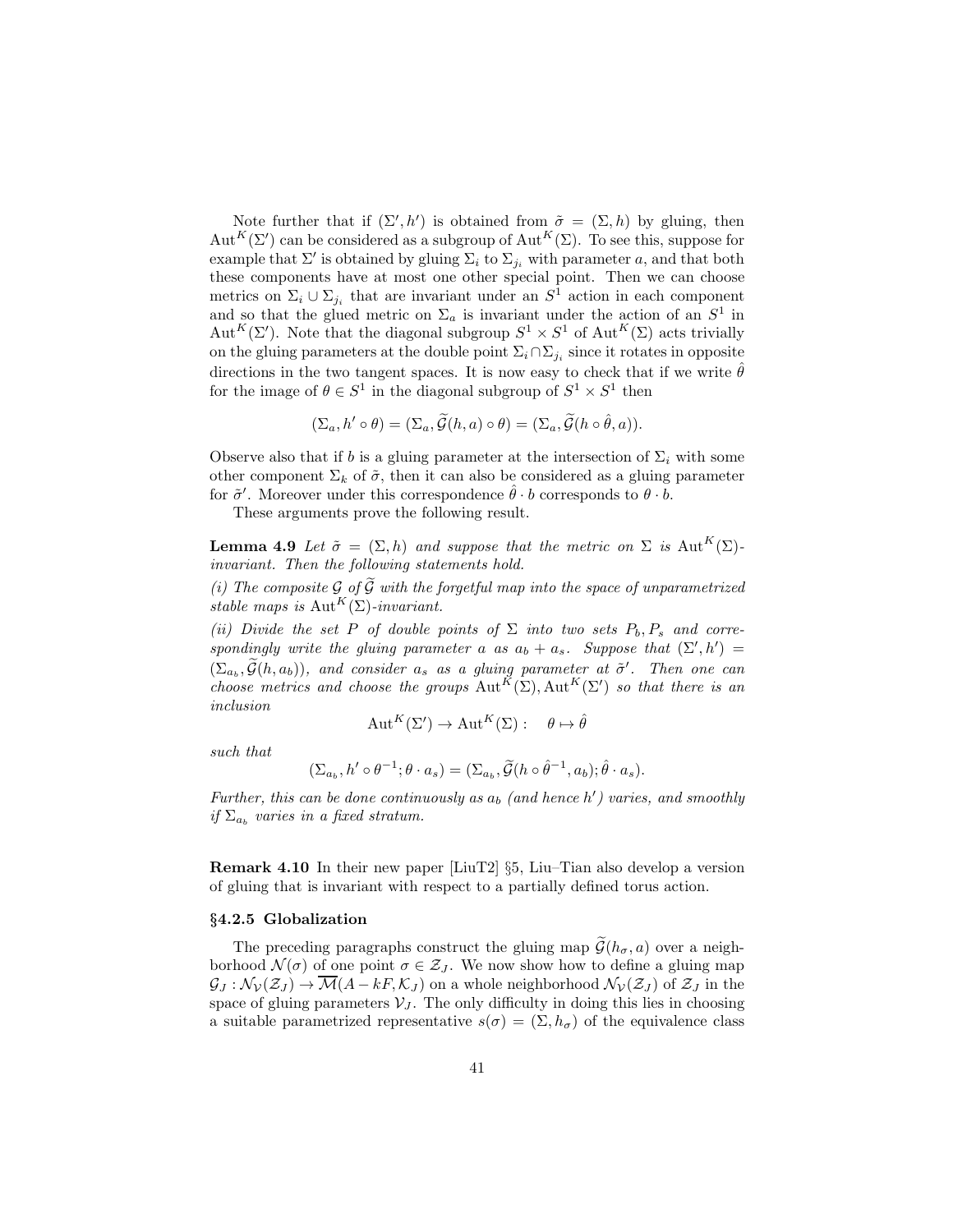<span id="page-41-0"></span> $\sigma = [\Sigma, h]$  as  $\sigma$  varies over  $\mathcal{Z}_J$ . In other words, in order to define  $\widetilde{\mathcal{G}}(h_{\sigma}, a)$  we need to choose a parametrization  $h_{\sigma} : \Sigma \to X$  of the stable map  $\sigma$ , and now we have to choose this consistently as  $\sigma$  varies. We now show that although we may not be able to make a singlevalued choice  $s(\sigma) = h_{\sigma}$  continuously over  $\mathcal{Z}_{J}$ we can find a section that at each point is well defined modulo the action of a suitable subgroup of  ${\rm Aut}^K(\Sigma)$ . More precisely, we claim the following.

**Lemma 4.11** We may choose a continuous family of metrics  $g_{\sigma}$  on  $\Sigma_{\sigma}$  for  $\sigma \in \mathcal{Z}_J$  and a family of parametrizations  $s(\sigma)$  for each  $\sigma \in \mathcal{Z}_J$  such that (i)  $s(\sigma)$  consists of a  $G_{\sigma}$ -orbit of maps  $h_{\sigma} : \Sigma_{\sigma} \to X$  and  $g_{\sigma}$  is  $G_{\sigma}$ -invariant, where  $G_{\sigma} \subset \text{Aut}^{K}(\Sigma)$ ;

(ii) the assignment  $\sigma \to s(\sigma)$  is continuous in the sense that near each  $\sigma$  there is a (singlevalued) continuous map  $\sigma \to h_{\sigma} \in s(\sigma)$  whose restriction to each stratum is smooth. Moreover,  $g(\sigma)$  varies smoothly on each stratum.

**Proof:** The strata in  $\mathcal{Z}_J$  can be partially ordered with  $\mathcal{S}' \leq \mathcal{S}$  if there is a gluing that takes an element in the stratum  $S$  to that in  $S'$ , i.e. if the stratum  $S$ is contained in the closure of S'. If S is maximal under this ordering and  $\sigma \in \mathcal{S}$ , then each branch component in  $\Sigma$  is mapped to a fiber by a map of degree  $\leq 1$ . It is easy to check that in this case there is a unique identification of the domain  $\Sigma_{\sigma}$  with a union of spheres such that the map  $h_{\sigma}$  is either constant or is the identity map on each branch component and a section on the stem: cf. Example [2.10.](#page-15-0) We assume this done, and then extend the choice of parametrization to a neighborhood of each of these maximal strata by gluing.

We now start extending our choice  $s(\sigma) = h_{\sigma}$  of parametrization to the whole of  $Z_J$  by downwards induction over the partially ordered strata. Clearly we can always choose a parametrization modulo the action of  $\mathrm{Aut}^K(\Sigma)$ . In order for the image of the fiber  $\pi_J^{-1}(\sigma) = \{(\sigma, a) : |a| < \varepsilon\}$  under the gluing map to be independent of this choice, we need the metric  $g_{\sigma}$  on  $\Sigma_{\sigma}$  to be  $\mathrm{Aut}^{K}(\Sigma_{\sigma})$ invariant. This choice of metric can be assumed to be smooth as  $\sigma$  varies in a stratum. However, it cannot always be chosen continuously as  $\sigma$  goes from one stratum to another. For example, if  $\sigma$  has one component  $\Sigma_i$  with 3 special points at  $0, 1, \infty$  and that is glued to some component  $\Sigma_{j_i}$  at 1 with gluing parameter a, then the resulting component  $\Sigma_a$  is unstable if  $\Sigma_{i_i}$  has no other special points. But for small |a| the metric on  $\Sigma_a$  is determined by the metrics on  $\Sigma = \Sigma_i \cup \Sigma_{j_i}$  by the gluing construction and cannot be chosen to be  $S^1$ invariant. On the other hand, if both  $\Sigma_i$  and  $\Sigma_{j_i}$  have at most one other special point then the glued metric on  $\Sigma_a$  will be  $S^1$ -invariant provided that the original metrics on  $\Sigma_i$ ,  $\Sigma_{j_i}$  were also  $S^1$ -invariant.

The above remarks show that suitable  $g_{\sigma}^{\mathcal{S}}, s(\sigma)^{\mathcal{S}}$  and  $G_{\sigma}^{\mathcal{S}}$  can be defined over each stratum S, and in particular over maximal strata. If  $g_{\sigma}$ ,  $s(\sigma)$  and  $G_{\sigma}$  are already suitably defined over some union  $Y$  of strata, then the above remarks about gluing show that they can be extended to a neighborhood  $\mathcal{U}(Y)$  of Y. Let us write  $g_{\sigma}^{gl}, s(\sigma)^{gl}$  and  $G_{\sigma}^{gl}$  for the objects obtained by gluing when  $\sigma \in \mathcal{U}(Y)$ .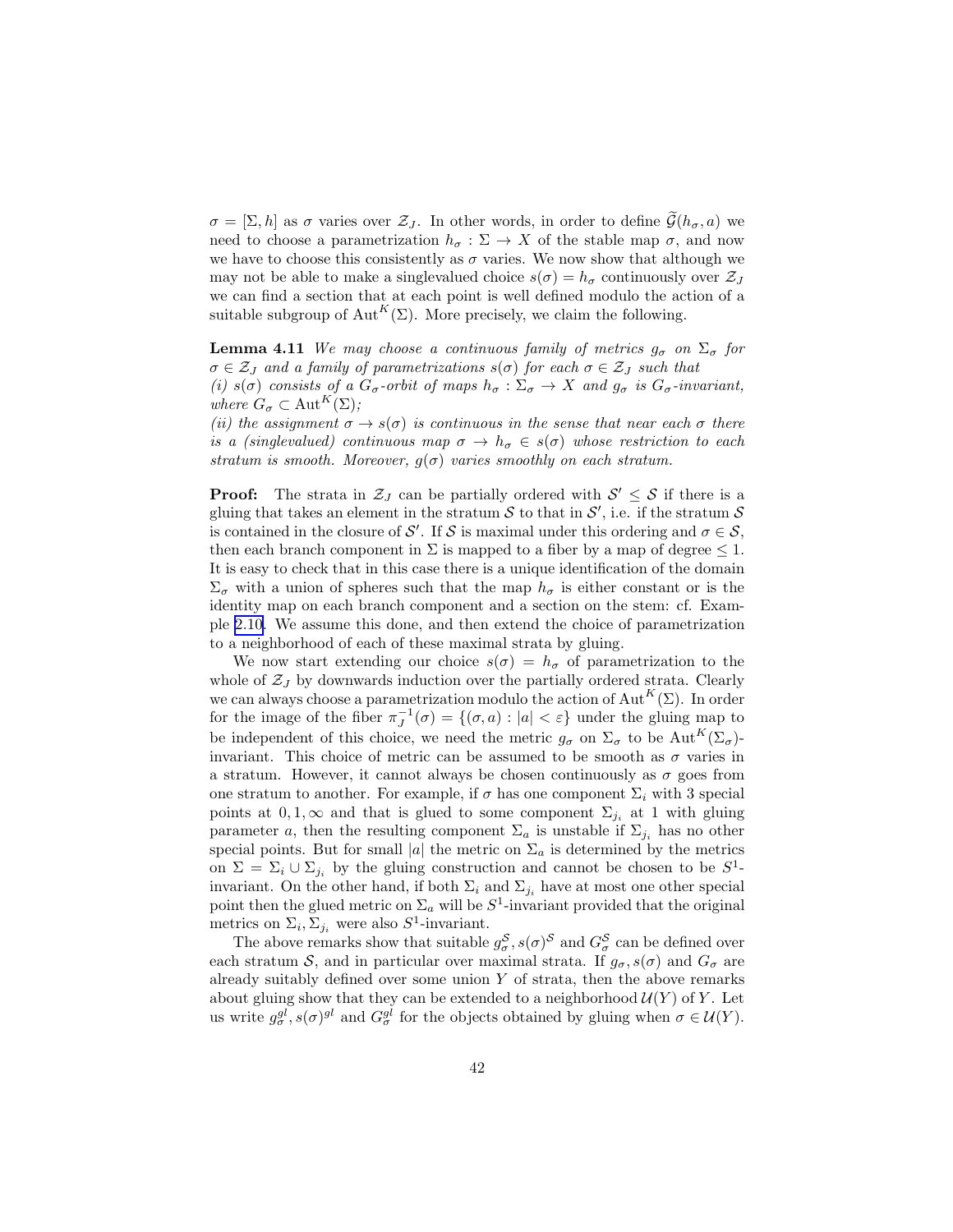Then, if  $\beta : \mathcal{U}(Y) \cup \mathcal{S} \rightarrow [0, 1]$  is a smooth cutoff function that equals 0 near Y and 1 near the boundary of  $\mathcal{U}(Y)$ , set

$$
g_{\sigma} = (1 - \beta(\sigma))g_{\sigma}^{gl} + \beta(\sigma)g_{\sigma}^{S}, \sigma \in S
$$
  
\n
$$
s(\sigma) = s(\sigma)^{S}, \text{ if } \beta(\sigma) = 1,
$$
  
\n
$$
= s(\sigma)^{gl} \text{ otherwise,}
$$
  
\n
$$
G_{\sigma} = G_{\sigma}^{S}, \text{ if } \beta(\sigma) = 1,
$$
  
\n
$$
= G_{\sigma}^{gl} \text{ otherwise.}
$$

It is easy to check that the required conditions are satisfied.  $\Box$ 

Proof of Proposition [4.1](#page-31-0)

By Lemmas [4.9](#page-40-0) and [4.11](#page-41-0) there is a well defined continuous gluing map

$$
\mathcal{G}_J: \mathcal{N}_\mathcal{V}(\mathcal{Z}_J) \to \overline{\mathcal{M}}(A - kF, \mathcal{K}_J).
$$

that restricts on  $\mathcal{Z}_J$  to the inclusion. Therefore, because  $\mathcal{Z}_J$  is compact, the injectivity of  $\mathcal{G}_J$  on a small neighborhood  $\mathcal{N}_\mathcal{V}(\mathcal{Z}_J)$  follows from the local injectivity statement in Proposition [4.4](#page-33-0). Similarly, the local surjectivity of Proposition [4.4](#page-33-0) implies that the image of  $\mathcal{G}_J$  is open in  $\overline{\mathcal{M}}(A-kF, \mathcal{K}_J)$ . Note that all the restrictions made on the size of  $\mathcal{N}_{\mathcal{V}}(\mathcal{Z}_{J})$  vary smoothly with J (and involve no more than the  $C^2$  norm of J). Hence  $\cup_J \text{Im } \mathcal{G}_J$  is an open subset of  $\overline{\mathcal{M}}(A-kF,\mathcal{J})$ .  $\Box$ 

#### References

[A] M. Abreu, Topology of symplectomorphism groups of  $S^2 \times S^2$ , Invent. Math. 131, (1998), 1–23.

[AM] M. Abreu and D. McDuff, Topology of symplectomorphism groups of rational ruled surfaces, in preparation.

[FO] K. Fukaya and K. Ono, Arnold conjecture and Gromov–Witten invariants, to appear in Topology

[HLS] H. Hofer, V. Lizan and J.-C. Sikorav, On genericity for complex curves in 4-dimensional, almost complex manifolds,

[HS] H. Hofer and D. Salamon, Gromov compactness and stable maps, Preprint (1997).

[K] P. Kronheimer, Some nontrivial families of symplectic structures, preprint (1998)

[LM] F. Lalonde and D McDuff, J-curves and the classification of rational and ruled symplectic 4-manifolds, in Contact and Symplectic Geometry, ed C. Thomas, Camb Univ Press (1996).